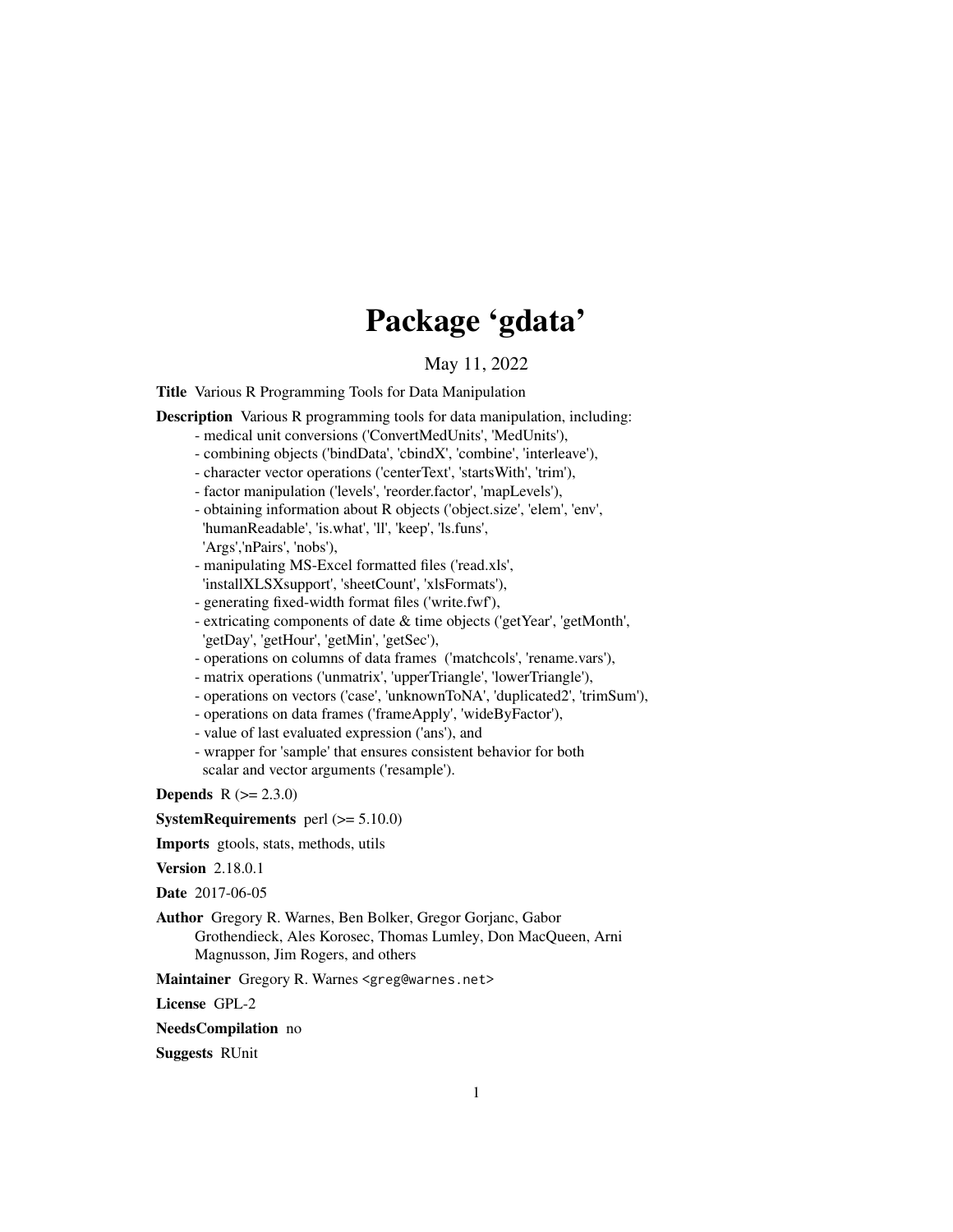Repository CRAN Date/Publication 2022-05-10 16:42:52

# R topics documented:

|                                                                                                         | 3                |
|---------------------------------------------------------------------------------------------------------|------------------|
|                                                                                                         | $\overline{3}$   |
|                                                                                                         | $\overline{4}$   |
|                                                                                                         | $\overline{5}$   |
| case                                                                                                    | 6                |
|                                                                                                         | $\overline{7}$   |
|                                                                                                         | 8                |
|                                                                                                         | $\boldsymbol{Q}$ |
|                                                                                                         | 10               |
|                                                                                                         | 12               |
|                                                                                                         | 13               |
|                                                                                                         | 14               |
|                                                                                                         | 15               |
| first                                                                                                   | 16               |
| $frameApply \ldots \ldots \ldots \ldots \ldots \ldots \ldots \ldots \ldots \ldots \ldots \ldots \ldots$ | 17               |
|                                                                                                         | 19               |
| getYear                                                                                                 | 20               |
|                                                                                                         | 21               |
|                                                                                                         | 24               |
|                                                                                                         | 25               |
|                                                                                                         | 26               |
|                                                                                                         | 27               |
|                                                                                                         | 28               |
|                                                                                                         | 29               |
|                                                                                                         | 30               |
|                                                                                                         | 31               |
|                                                                                                         | 34               |
|                                                                                                         | 36               |
|                                                                                                         | 37               |
|                                                                                                         | 38               |
| nPairs                                                                                                  | 39               |
|                                                                                                         | 41               |
| $read.xls \dots \dots$                                                                                  | 43               |
|                                                                                                         | 46               |
|                                                                                                         | 47               |
|                                                                                                         | 49               |
|                                                                                                         | 50               |
|                                                                                                         | 51               |
| trim                                                                                                    | 52               |
|                                                                                                         | 53               |
|                                                                                                         | 54               |
|                                                                                                         | 56               |
|                                                                                                         |                  |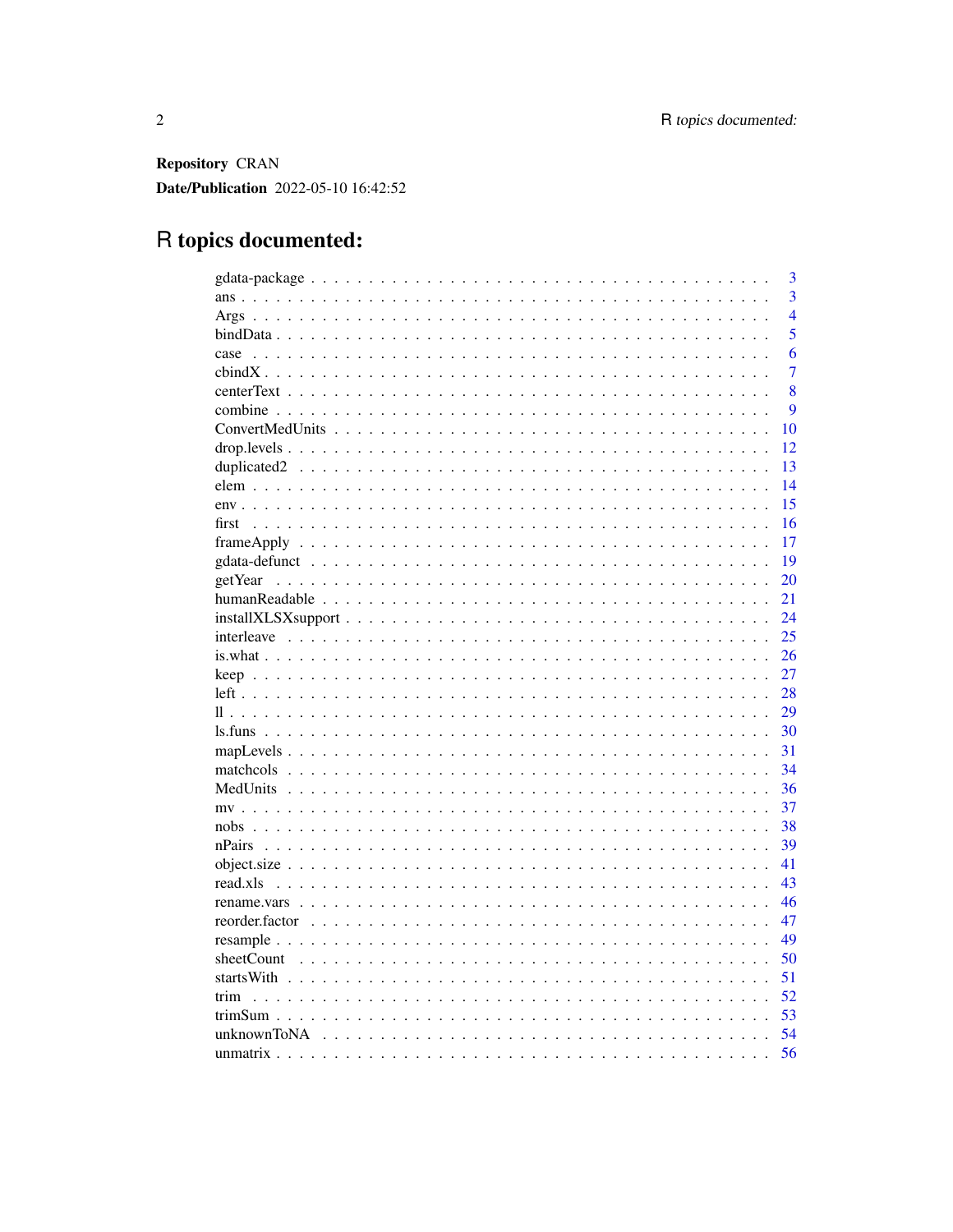<span id="page-2-0"></span>

| Index |  |  |  |  |  |  |  |  |  |  |  |  |  |  |  |  |  |  |  |  |
|-------|--|--|--|--|--|--|--|--|--|--|--|--|--|--|--|--|--|--|--|--|
|       |  |  |  |  |  |  |  |  |  |  |  |  |  |  |  |  |  |  |  |  |
|       |  |  |  |  |  |  |  |  |  |  |  |  |  |  |  |  |  |  |  |  |
|       |  |  |  |  |  |  |  |  |  |  |  |  |  |  |  |  |  |  |  |  |
|       |  |  |  |  |  |  |  |  |  |  |  |  |  |  |  |  |  |  |  |  |
|       |  |  |  |  |  |  |  |  |  |  |  |  |  |  |  |  |  |  |  |  |

gdata-package *Various R programming tools for data manipulation*

# Description

gdata package provides various R programming tools for data manipulation.

#### Details

The following are sources of information on gdata package:

| DESCRIPTION file | library(help="gdata")                           |
|------------------|-------------------------------------------------|
| This file        | package?gdata                                   |
| Vignette         | vignette("unknown")<br>vignette("mapLevels")    |
| Some help files  | read.xls<br>write.fwf                           |
| <b>News</b>      | file.show(system.file("NEWS", package="gdata")) |

ans *Value of Last Evaluated Expression*

#### Description

The functon returns the value of the last evaluated *top-level* expression, which is always assigned to .Last.value (in package:base).

# Usage

ans()

# Details

This function retrieves .Last.value. For more details see [.Last.value](#page-0-0).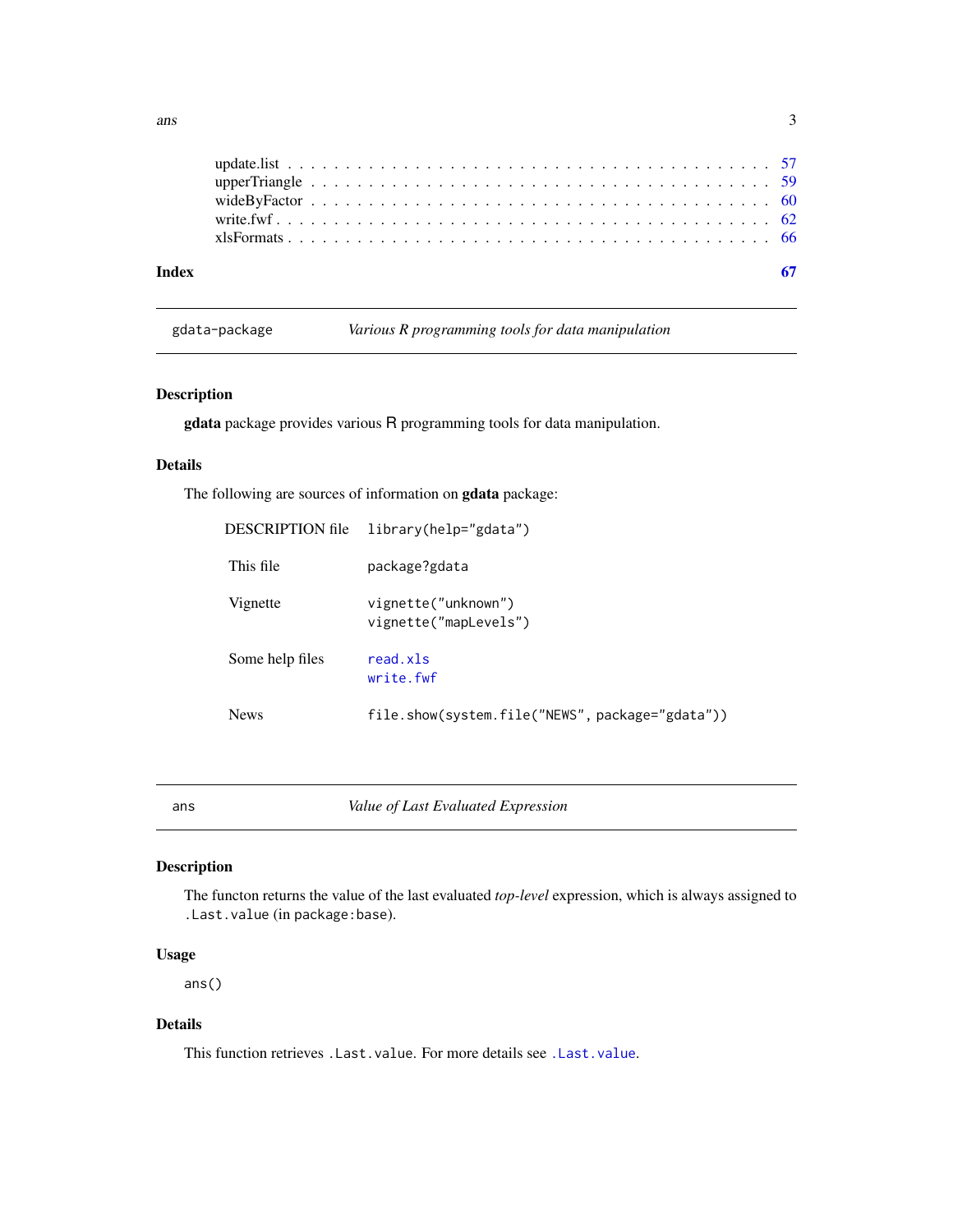<span id="page-3-0"></span>

# Value

.Last.value

# Author(s)

Liviu Andronic

# See Also

[.Last.value](#page-0-0), [eval](#page-0-0)

# Examples

| $2+2$                                      | # Trivial calculation                  |
|--------------------------------------------|----------------------------------------|
| ans()                                      | # See the answer again                 |
| gamma(1:15)                                | # Some intensive calculation           |
| $fac14 \leq ans()$                         | # store the results into a variable    |
| rnorm(20)                                  | # Generate some standard normal values |
| ans( $)$ <sup><math>\lambda</math></sup> 2 | # Convert to Chi-square(1) values      |
| stem(ans())                                | # Now show a stem-and-leaf table       |

|--|--|

Args *Describe Function Arguments*

### Description

Display function argument names and corresponding default values, formatted in two columns for easy reading.

# Usage

Args(name, sort=FALSE)

# Arguments

| name | a function or function name.        |
|------|-------------------------------------|
| sort | whether arguments should be sorted. |

# Value

A data frame with named rows and a single column called value, containing the default value of each argument.

# Note

Primitive functions like sum and all have no formal arguments. See the [formals](#page-0-0) help page.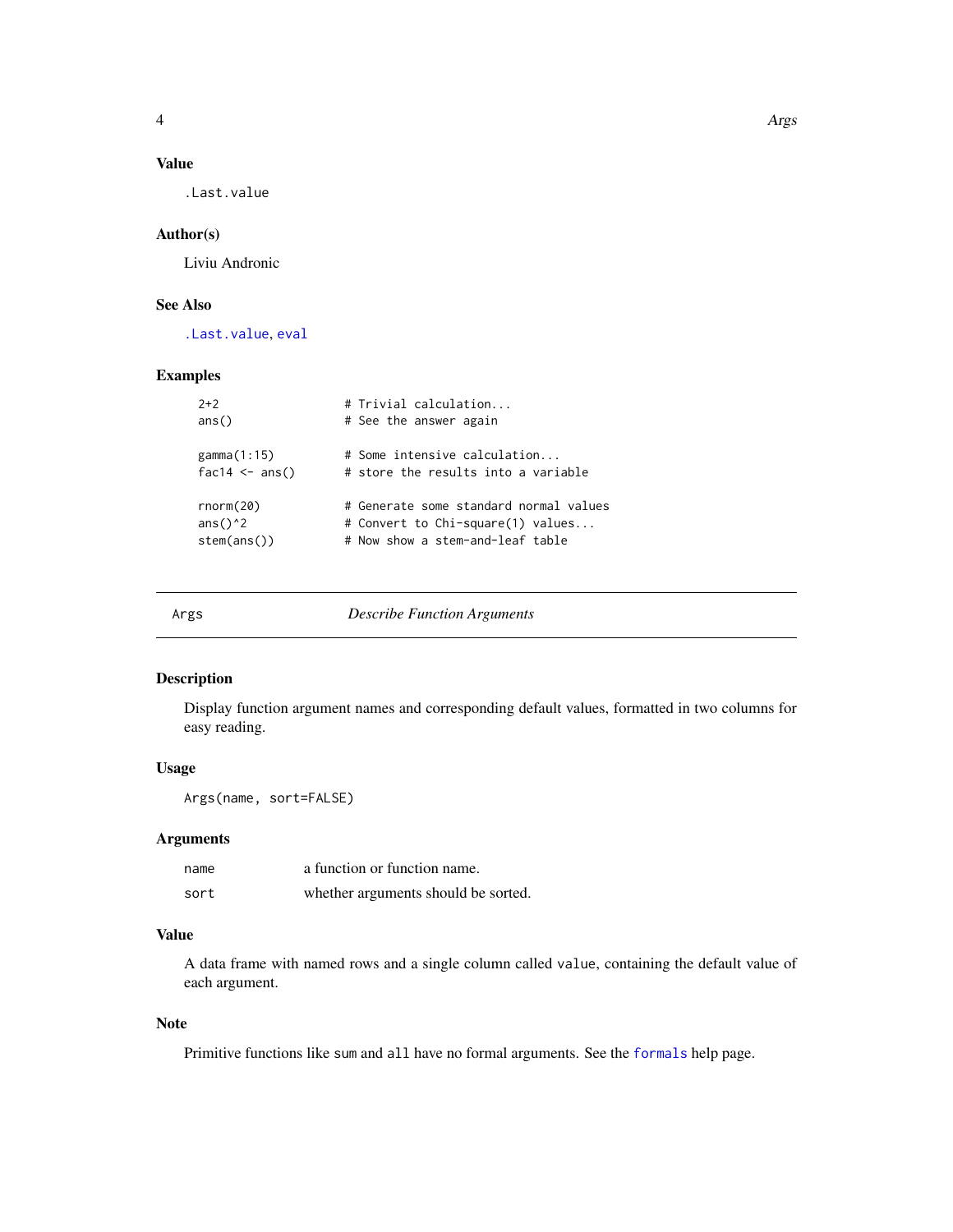#### <span id="page-4-0"></span>bindData 5

#### Author(s)

Arni Magnusson

#### See Also

Args is a verbose alternative to [args](#page-0-0), based on [formals](#page-0-0).

[help](#page-0-0) also describes function arguments.

#### Examples

```
Args(glm)
Args(scan)
Args(legend, sort=TRUE)
```
bindData *Bind two data frames into a multivariate data frame*

#### Description

Usually data frames represent one set of variables and one needs to bind/join them for multivariate analysis. When [merge](#page-0-0) is not the approriate solution, bindData might perform an appropriate binding for two data frames. This is especially usefull when some variables are measured once, while others are repeated.

#### Usage

bindData(x, y, common)

#### Arguments

| X        | data.frame                                                                |
|----------|---------------------------------------------------------------------------|
| <b>V</b> | data.frame                                                                |
| common   | character, list of column names that are common to both input data frames |

#### Details

Data frames are joined in a such a way, that the new data frame has  $c + (n_1 - c) + (n_2 - c)$  columns, where c is the number of common columns, and  $n_1$  and  $n_2$  are the number of columns in the first and in the second data frame, respectively.

# Value

A data frame.

### Author(s)

Gregor Grojanc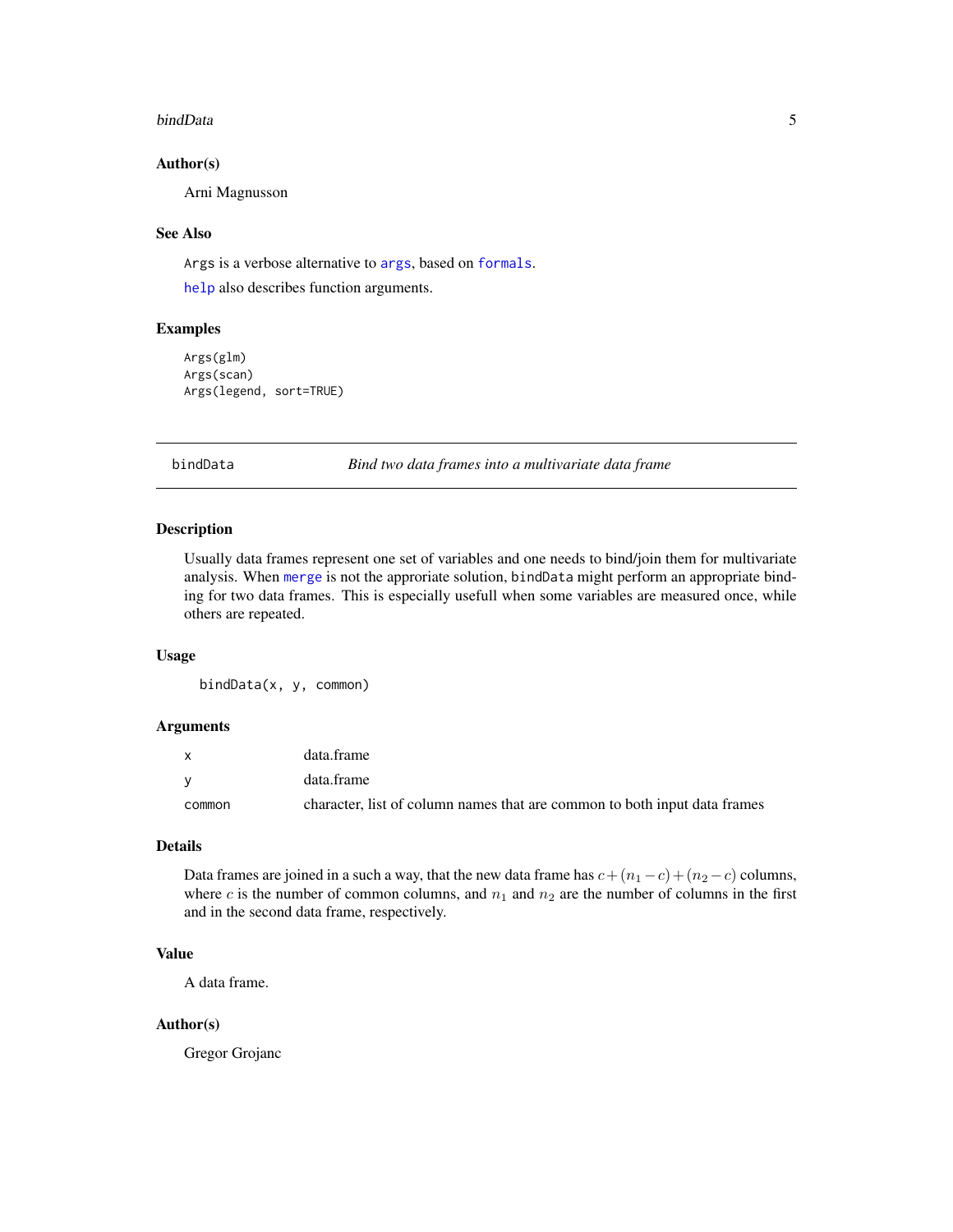#### <span id="page-5-0"></span>See Also

[merge](#page-0-0), [wideByFactor](#page-59-1)

#### Examples

```
n1 < -6n2 <- 12
n3 < - 4## Single trait 1
num <- c(5:n1, 10:13)
(tmp1 <- data.frame(y1=rnorm(n=n1),
                    f1=factor(rep(c("A", "B"), n1/2)),
                    ch=letters[num],
                    fa=factor(letters[num]),
                    nu=(num) + 0.5,id=factor(num), stringsAsFactors=FALSE))
## Single trait 2 with repeated records, some subjects also in tmp1
num < - 4:9(tmp2 <- data.frame(y2=rnorm(n=n2),
                    f2=factor(rep(c("C", "D"), n2/2)),
                    ch=letters[rep(num, times=2)],
                    fa=factor(letters[rep(c(num), times=2)]),
                    nu = c((num) + 0.5, (num) + 0.25),id=factor(rep(num, times=2)), stringsAsFactors=FALSE))
## Single trait 3 with completely distinct set of subjects
num < - 1:4(tmp3 <- data.frame(y3=rnorm(n=n3),
                    f3=factor(rep(c("E", "F"), n3/2)),
                    ch=letters[num],
                    fa=factor(letters[num]),
                    nu=(num) + 0.5,id=factor(num), stringsAsFactors=FALSE))
## Combine all datasets
(tmp12 <- bindData(x=tmp1, y=tmp2, common=c("id", "nu", "ch", "fa")))
(tmp123 <- bindData(x=tmp12, y=tmp3, common=c("id", "nu", "ch", "fa")))
## Sort by subject
tmp123[order(tmp123$ch), ]
```
case *Map elements of a vector according to the provided 'cases'*

#### Description

Map elements of a vector according to the provided 'cases'. This function is useful for mapping discrete values to factor labels and is the vector equivalent to the switch function.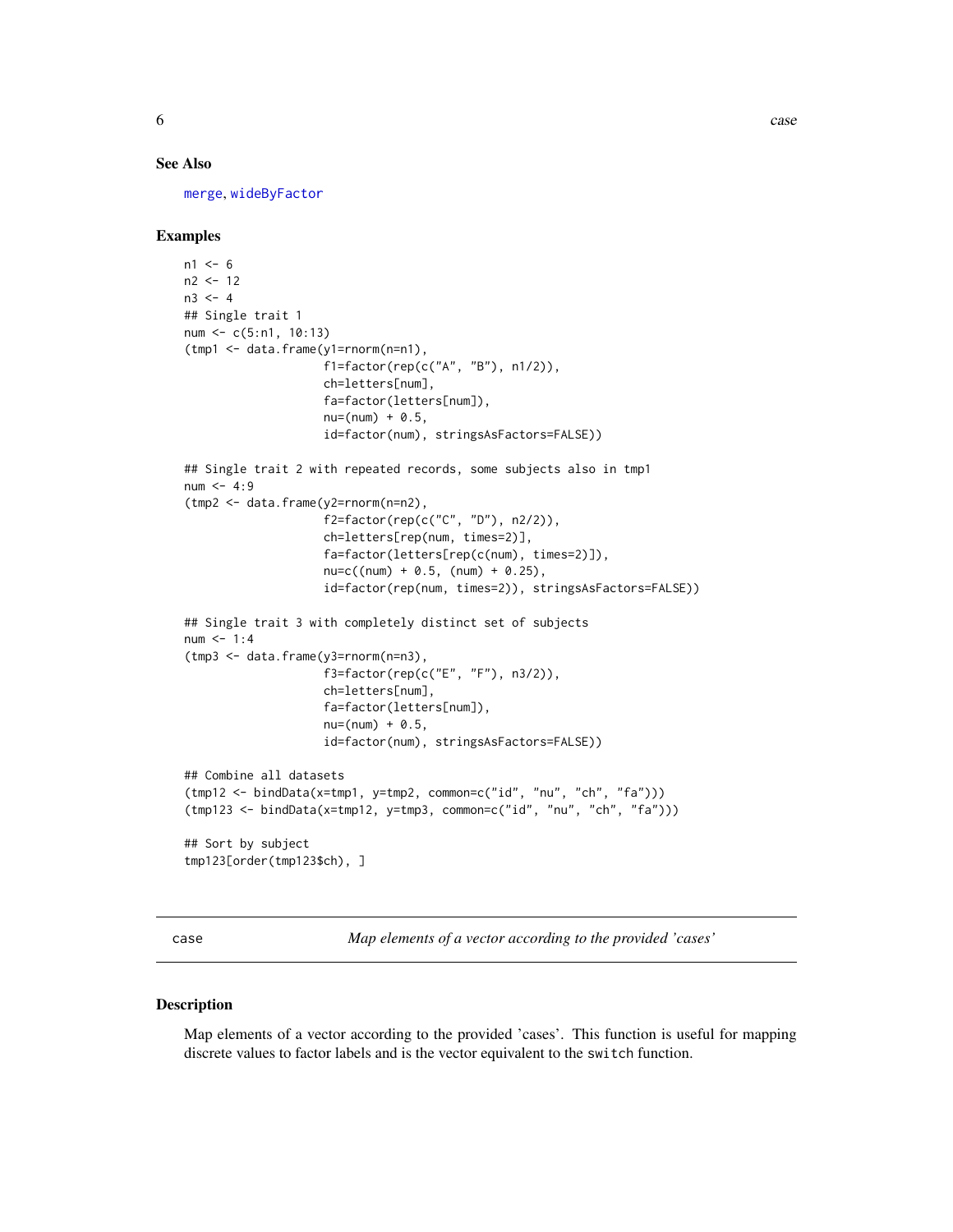#### <span id="page-6-0"></span> $\epsilon$ bindX 7

# Usage

 $case(x, \ldots, default = NA)$ 

#### Arguments

|         | Vector to be converted                                                                           |
|---------|--------------------------------------------------------------------------------------------------|
| $\cdot$ | Map of alternatives, specified as "name"=value                                                   |
| default | Value to be assigned to elements of x not matching any of the alternatives. De-<br>faults to NA. |

# Details

This function is to switch what ifelse is to if, and is a convenience wrapper for factor.

# Value

A factor variables with each element of x mapped into the corresponding level of specified in the mapping.

# Author(s)

Gregory R. Warnes <greg@warnes.net>

# See Also

factor, switch, ifelse

# Examples

```
## default = NA
case( c(1,1,4,3), "a"=1, "b"=2, "c"=3)
## default = "foo"
case( c(1,1,4,3), "a"=1, "b"=2, "c"=3, default="foo" )
```
cbindX *Column-bind objects with different number of rows*

# Description

cbindX column-binds objects with different number of rows.

# Usage

cbindX(...)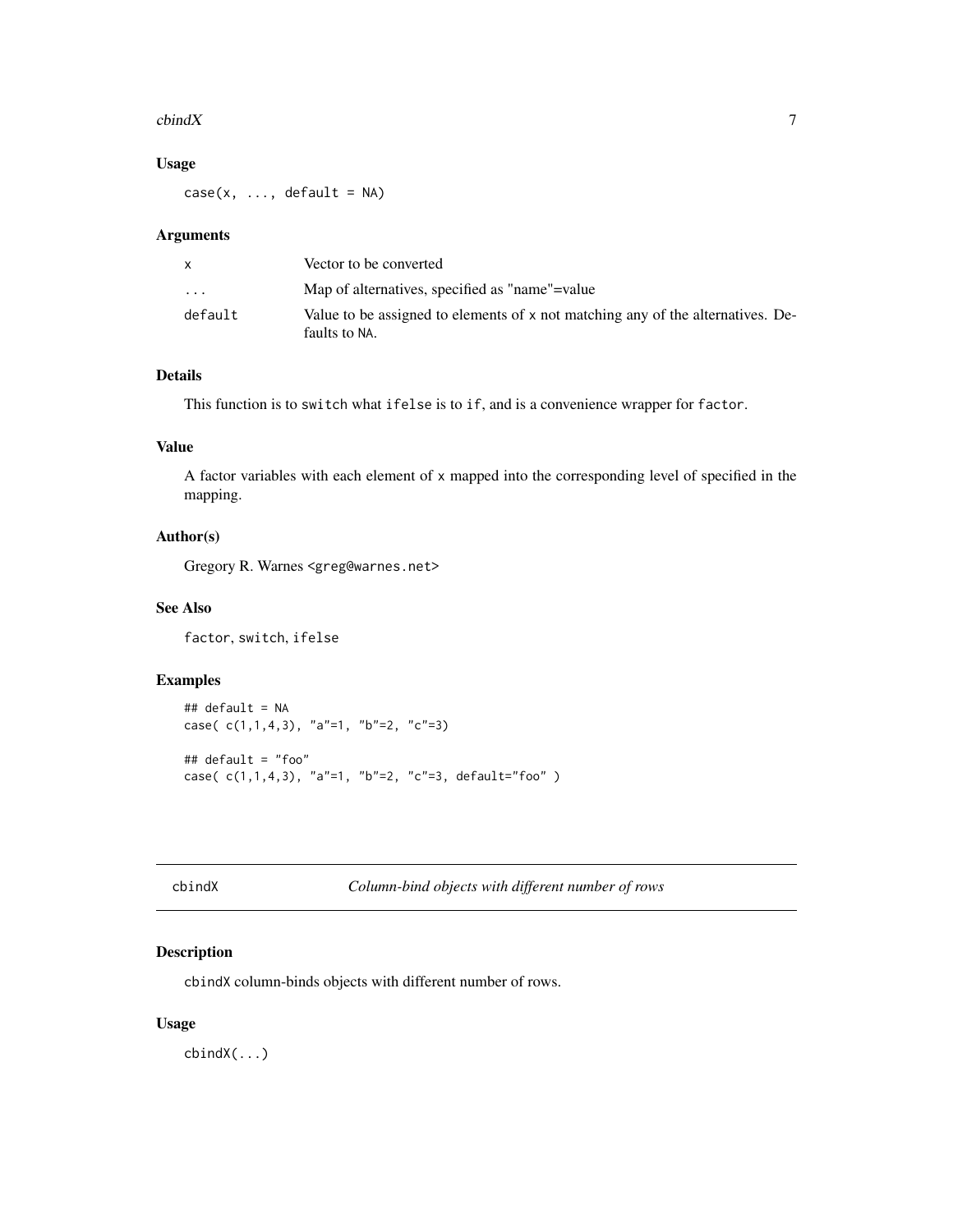#### <span id="page-7-0"></span>Arguments

... matrix and data.frame objects

# Details

First the object with maximal number of rows is found. Other objects that have less rows get (via [rbind](#page-0-0)) additional rows with NA values. Finally, all objects are column-binded (via [cbind](#page-0-0)).

#### Value

See details

# Author(s)

Gregor Gorjanc

#### See Also

Regular [cbind](#page-0-0) and [rbind](#page-0-0)

#### Examples

```
df1 <- data.frame(a=1:3, b=c("A", "B", "C"))
df2 <- data.frame(c=as.character(1:5), a=5:1)
ma1 <- matrix(as.character(1:4), nrow=2, ncol=2)
ma2 <- matrix(1:6, nrow=3, ncol=2)
cbindX(df1, df2)
cbindX(ma1, ma2)
cbindX(df1, ma1)
cbindX(df1, df2, ma1, ma2)
cbindX(ma1, ma2, df1, df2)
```
centerText *Center Text Strings*

# Description

Function to center text strings for display on the text console by prepending the necessary number of spaces to each element.

#### Usage

centerText(x, width = getOption("width"))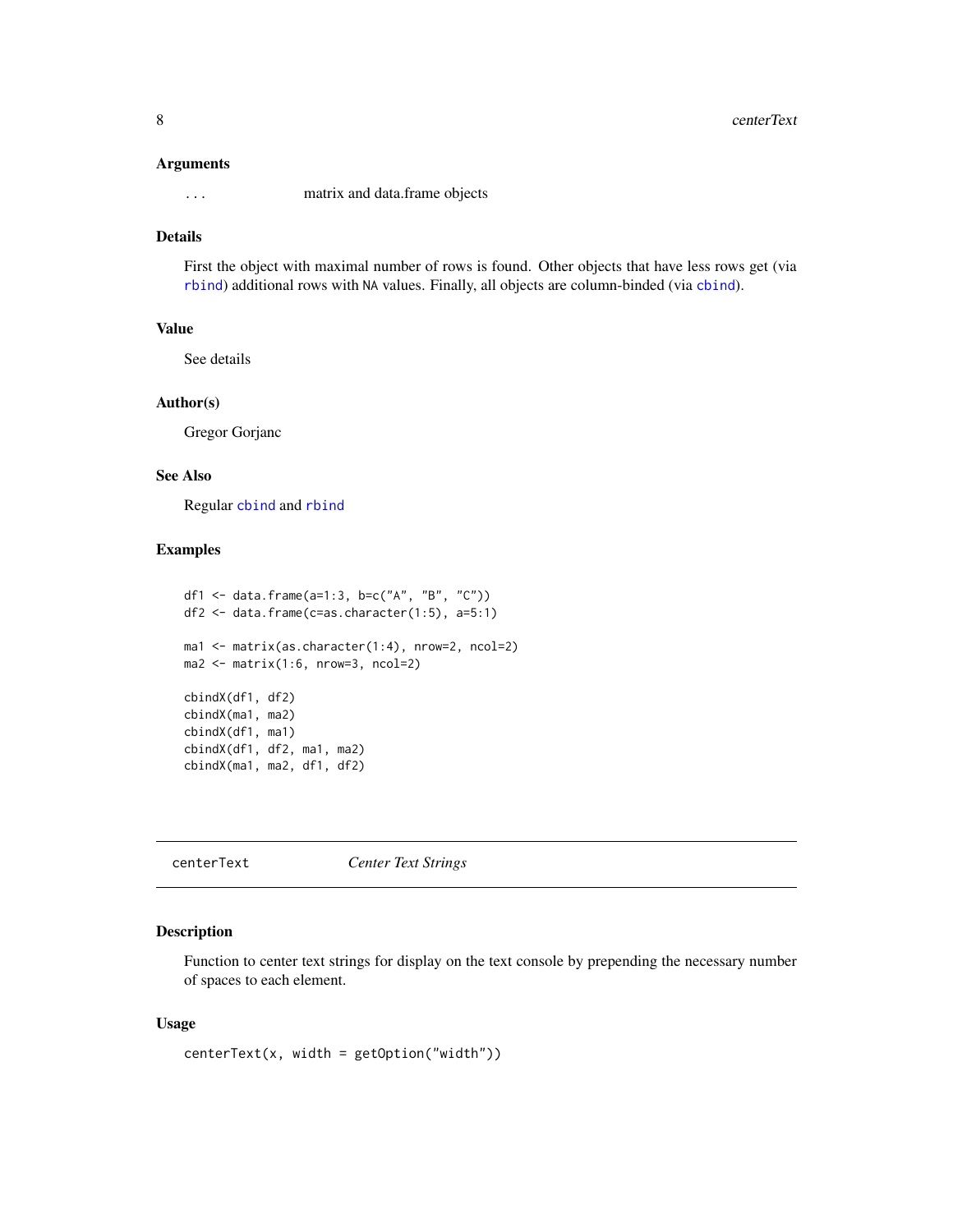#### <span id="page-8-0"></span>combine 9

#### Arguments

|       | Character vector containing text strings to be centered.                              |
|-------|---------------------------------------------------------------------------------------|
| width | Desired display width. Defaults to the R display width given by get Option ("width"). |

# Details

Each element will be centered individually by prepending the necessary number of spaces to center the text in the specified display width assuming a fixed width font.

# Value

Vector of character strings.

#### Author(s)

Gregory R. Warnes <greg@warnes.net>

#### See Also

[strwrap](#page-0-0)

#### Examples

```
cat(centerText("One Line Test"), "\n\n")
mText <-c("This", "is an example",
          " of a multiline text
          "with ", \frac{n}{n}leading",
          " and trailing ",
          "spaces.")
cat("\n", centerText(mText), "\n", sep="\n")
```
<span id="page-8-1"></span>combine *Combine R Objects With a Column Labeling the Source*

# Description

Take a sequence of vector, matrix or data frames and combine into rows of a common data frame with an additional column source indicating the source object.

# Usage

combine(..., names=NULL)

# Arguments

| $\cdots$ | vectors or matrices to combine.                               |
|----------|---------------------------------------------------------------|
| names    | character vector of names to use when creating source column. |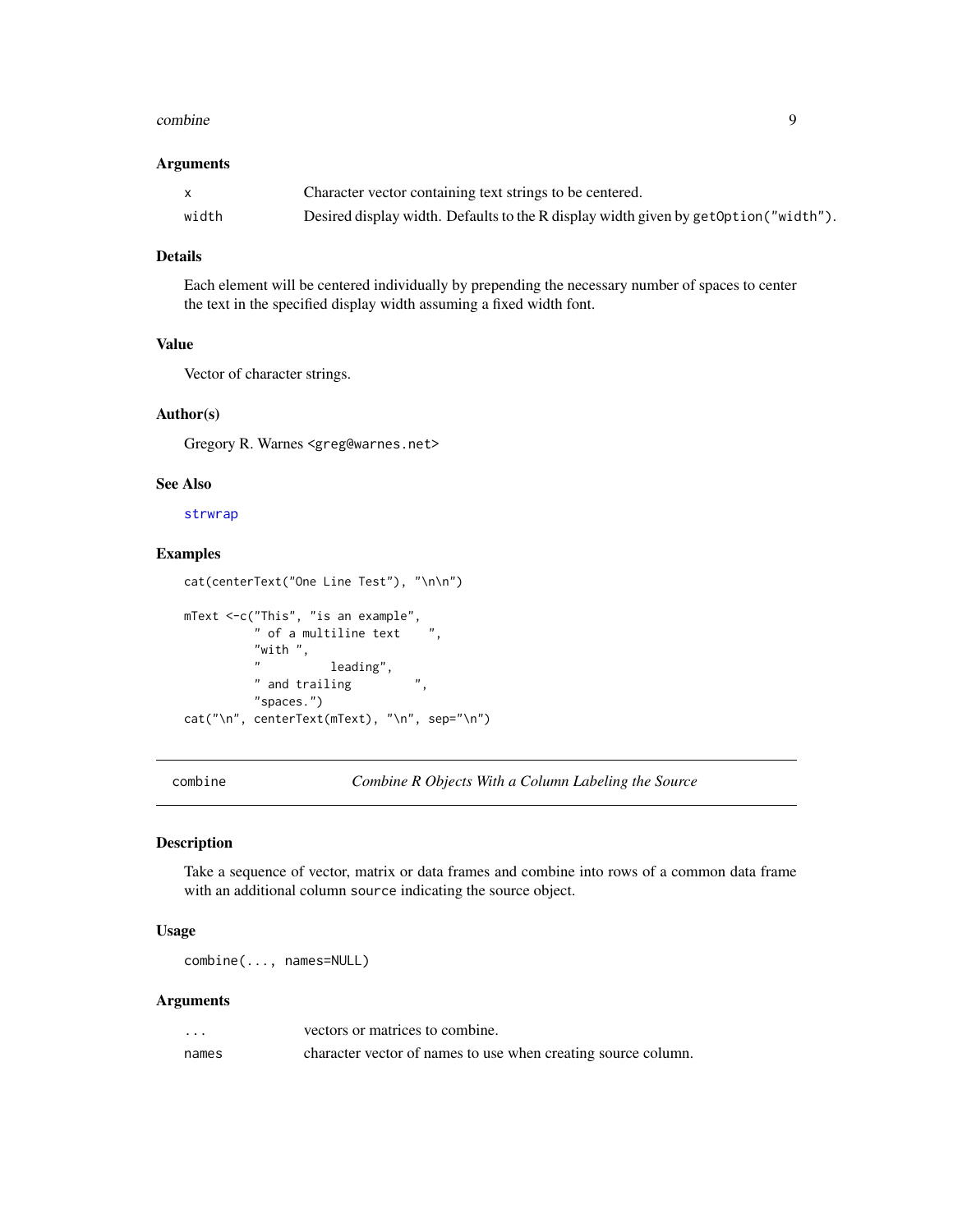# Details

If there are several matrix arguments, they must all have the same number of columns. The number of columns in the result will be one larger than the number of columns in the component matrixes. If all of the arguments are vectors, these are treated as single column matrixes. In this case, the column containing the combineinated vector data is labeled data.

When the arguments consist of a mix of matrices and vectors the number of columns of the result is determined by the number of columns of the matrix arguments. Vectors are considered row vectors and have their values recycled or subsetted (if necessary) to achieve this length.

The source column is created as a factor with levels corresponding to the name of the object from which the each row was obtained. When the names argument is ommitted, the name of each object is obtained from the specified argument name in the call (if present) or from the name of the object. See below for examples.

#### Author(s)

Gregory R. Warnes <greg@warnes.net>

#### See Also

[rbind](#page-0-0), [merge](#page-0-0)

#### Examples

```
a <- matrix(rnorm(12),ncol=4,nrow=3)
b \le -1:4combine(a,b)
combine(x=a,b)
combine(x=a,y=b)
combine(a,b,names=c("one","two"))
c \le -1:6combine(b,c)
```
<span id="page-9-1"></span>

| ConvertMedUnits |  |
|-----------------|--|
|-----------------|--|

MedUnits *Convert medical measurements between International Standard (SI) and US 'Conventional' Units.*

#### **Description**

Convert Medical measurements between International Standard (SI) and US 'Conventional' Units.

#### Usage

```
ConvertMedUnits(x, measurement, abbreviation,
                to = c("Conventional", "SI", "US"),
                exact = !missing(abbreviation))
```
<span id="page-9-0"></span>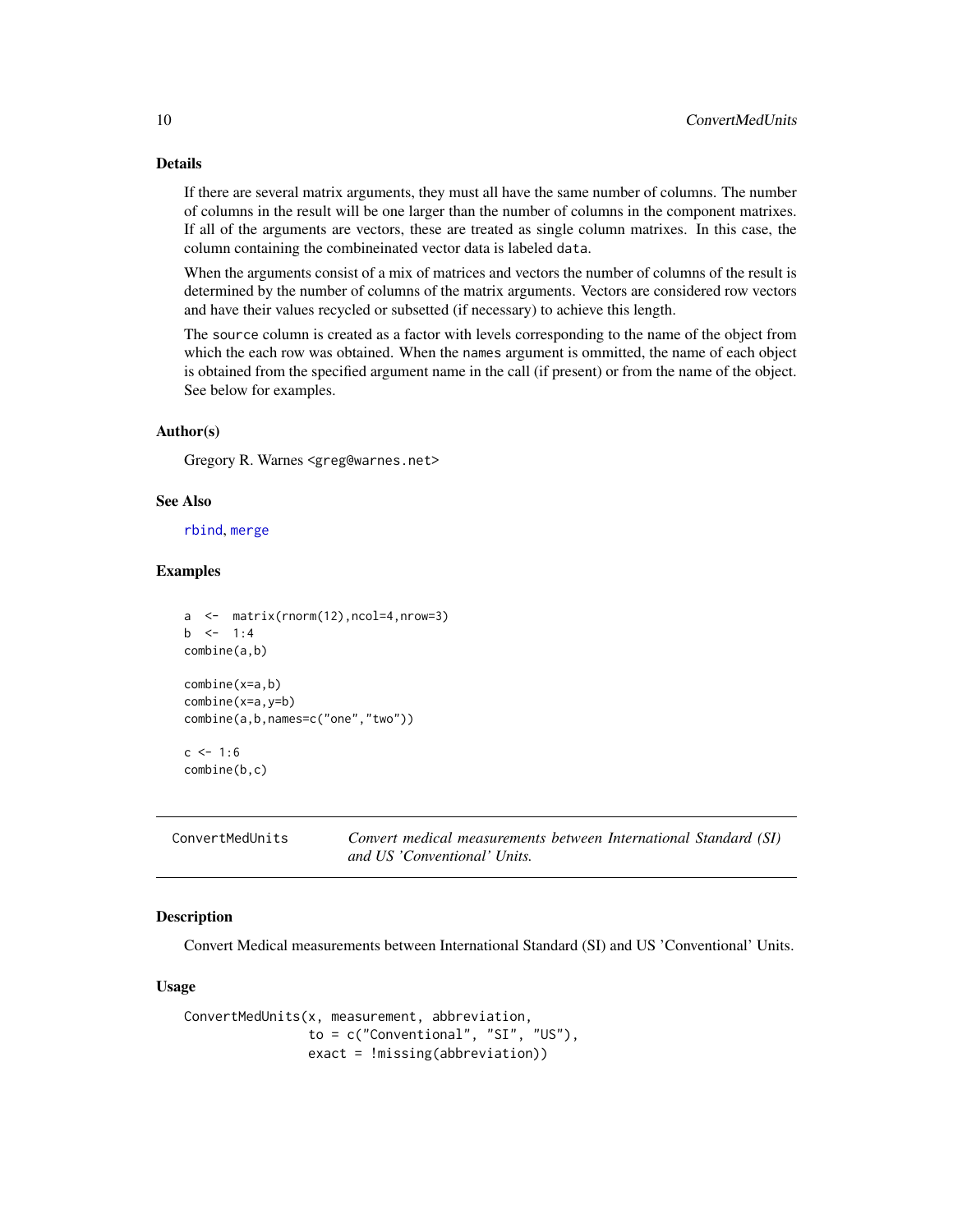# <span id="page-10-0"></span>ConvertMedUnits 11

#### **Arguments**

| $\mathsf{x}$ | Vector of measurement values                         |
|--------------|------------------------------------------------------|
| measurement  | Name of the measurement                              |
| abbreviation | Measurement abbreviation                             |
| to           | Target units                                         |
| exact        | Logicial indicating whether matching should be exact |

# Details

Medical laboratories and practitioners in the United States use one set of units (the so-called 'Conventional' units) for reporting the results of clinical laboratory measurements, while the rest of the world uses the International Standard (SI) units. It often becomes necessary to translate between these units when participating in international collaborations.

This function converts between SI and US 'Conventional' units.

If exact=FALSE, grep will be used to do a case-insensitive sub-string search for matching measurement names. If more than one match is found, an error will be generated, along with a list of the matching entries.

# Value

Returns a vector of converted values. The attribute 'units' will contain the target units converted.

#### Author(s)

Gregory R. Warnes <greg@warnes.net>

# References

<https://globalrph.com/medical/conventional-units-international-units/>

# See Also

The data set [MedUnits](#page-35-1) provides the conversion factors.

#### Examples

data(MedUnits)

# show available conversions MedUnits\$Measurement

```
# Convert SI Glucose measurement to 'Conventional' units
GlucoseSI = c(5, 5.4, 5, 5.1, 5.6, 5.1, 4.9, 5.2, 5.5) # in SI Units
GlucoseUS = ConvertMedUnits( GlucoseSI, "Glucose", to="US" )
cbind(GlucoseSI,GlucoseUS)
```
## Not run: # See what happens when there is more than one match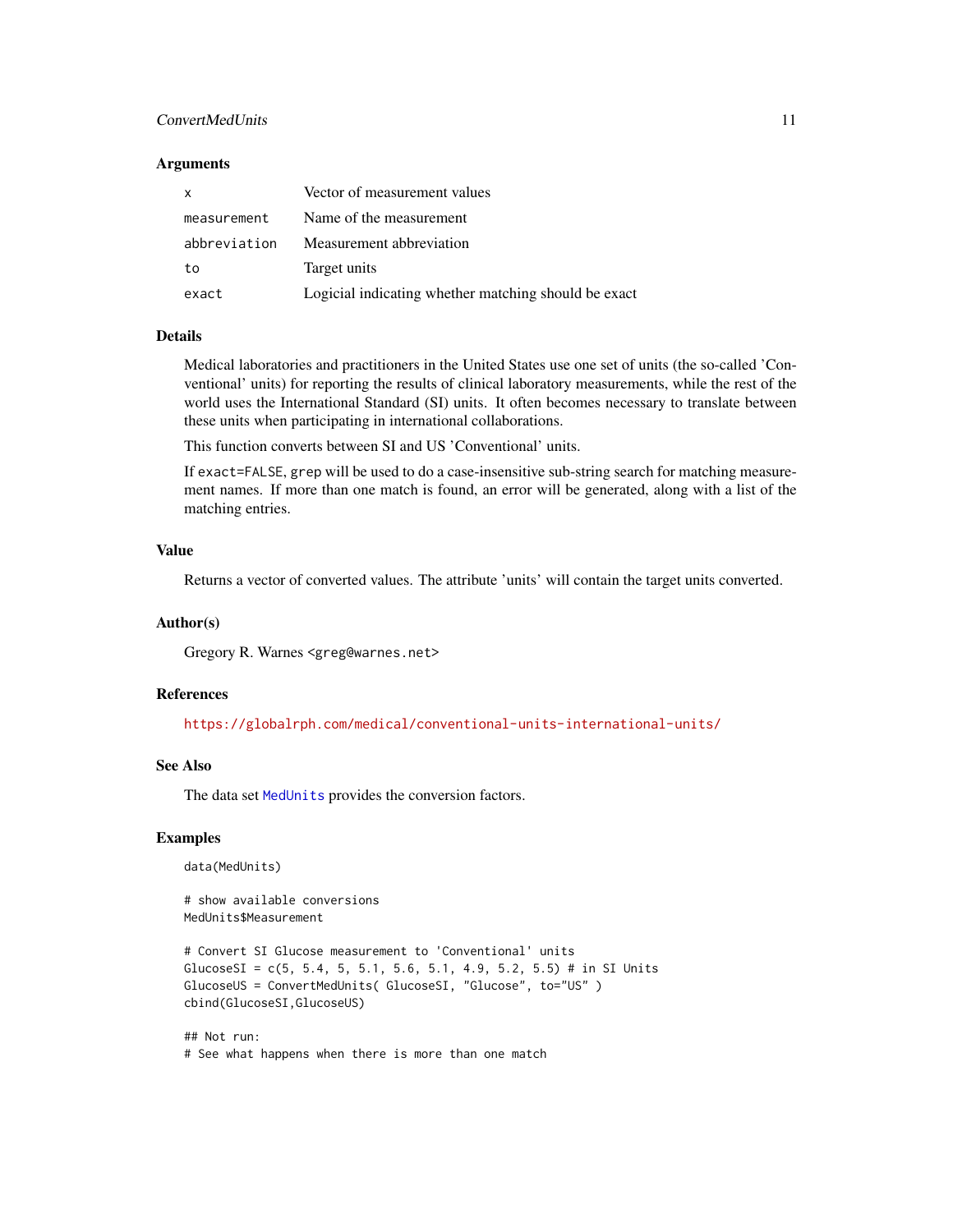```
ConvertMedUnits( 27.5, "Creatin", to="US")
## End(Not run)
# To solve the problem do:
ConvertMedUnits( 27.5, "Creatinine", to="US", exact=TRUE)
```
drop.levels *Drop unused factor levels*

#### Description

Drop unused levels in a factor

#### Usage

```
drop.levels(x, reorder=TRUE, ...)
```
# Arguments

| X                    | object to be processed                                   |
|----------------------|----------------------------------------------------------|
| reorder              | should factor levels be reordered using reorder. factor? |
| $\ddot{\phantom{0}}$ | additional arguments to reorder. factor                  |

# Details

drop.levels is a generic function, where default method does nothing, while method for factor s drops all unused levels. Drop is done with x[, drop=TRUE].

There are also convenient methods for list and data.frame, where all unused levels are dropped in all factors (one by one) in a list or a data.frame.

#### Value

Input object without unused levels.

# Author(s)

Jim Rogers <james.a.rogers@pfizer.com> and Gregor Gorjanc

# Examples

```
f <- factor(c("A", "B", "C", "D"))[1:3]
drop.levels(f)
l <- list(f=f, i=1:3, c=c("A", "B", "D"))
drop.levels(l)
```
<span id="page-11-0"></span>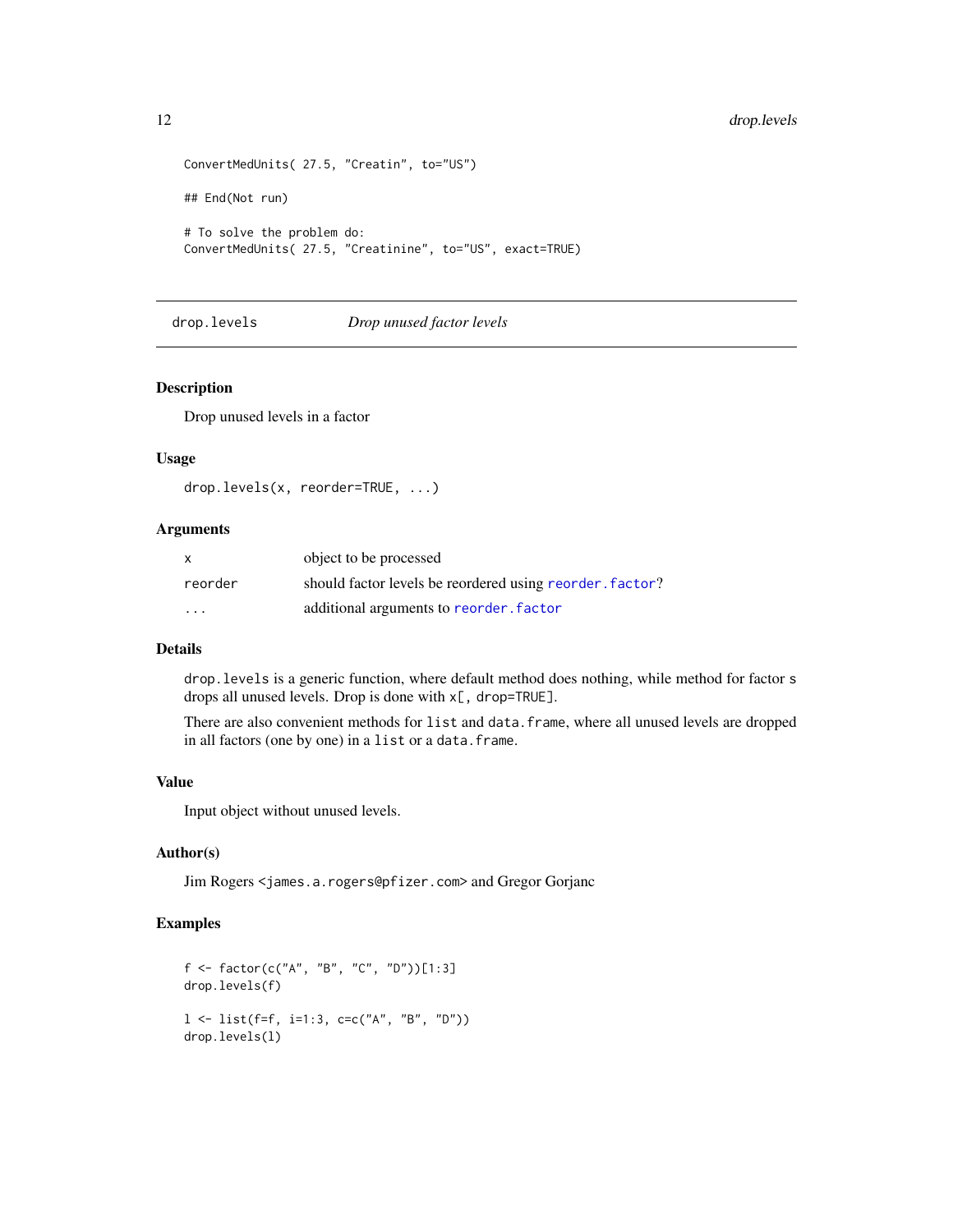# <span id="page-12-0"></span>duplicated2 13

```
df <- as.data.frame(l)
str(df)
str(drop.levels(df))
```
duplicated2 *Determine Duplicate Elements*

#### Description

duplicated2() determines which elements of a vector or data frame are duplicates, and returns a logical vector indicating which elements (rows) are duplicates.

#### Usage

```
duplicated2(x, bothWays=TRUE, ...)
```
#### Arguments

| x.                      | a vector or a data frame or an array or NULL.                                                                                                           |  |
|-------------------------|---------------------------------------------------------------------------------------------------------------------------------------------------------|--|
| bothWays                | if TRUE (the default), duplication should be considered from both sides. For<br>more information see the argument from Last to the function duplicated. |  |
| $\cdot$ $\cdot$ $\cdot$ | further arguments passed down to duplicated () and its methods.                                                                                         |  |

# Details

The standard [duplicated](#page-0-0) function (in package:base) only returns TRUE for the second and following copies of each duplicated value (second-to-last and earlier when fromLast=TRUE). This function returns all duplicated elementes, including the first (last) value.

When bothWays is FALSE, duplicated2() defaults to a [duplicated](#page-0-0) call. When bothWays is TRUE, the following call is being executed: duplicated(x, ...) | duplicated(x, fromLast=TRUE, ...)

#### Value

For a vector input, a logical vector of the same length as x. For a data frame, a logical vector with one element for each row. For a matrix or array, and when  $MARGIN = 0$ , a logical array with the same dimensions and dimnames.

For more details see [duplicated](#page-0-0).

#### Author(s)

Liviu Andronic

#### See Also

[duplicated](#page-0-0), [unique](#page-0-0)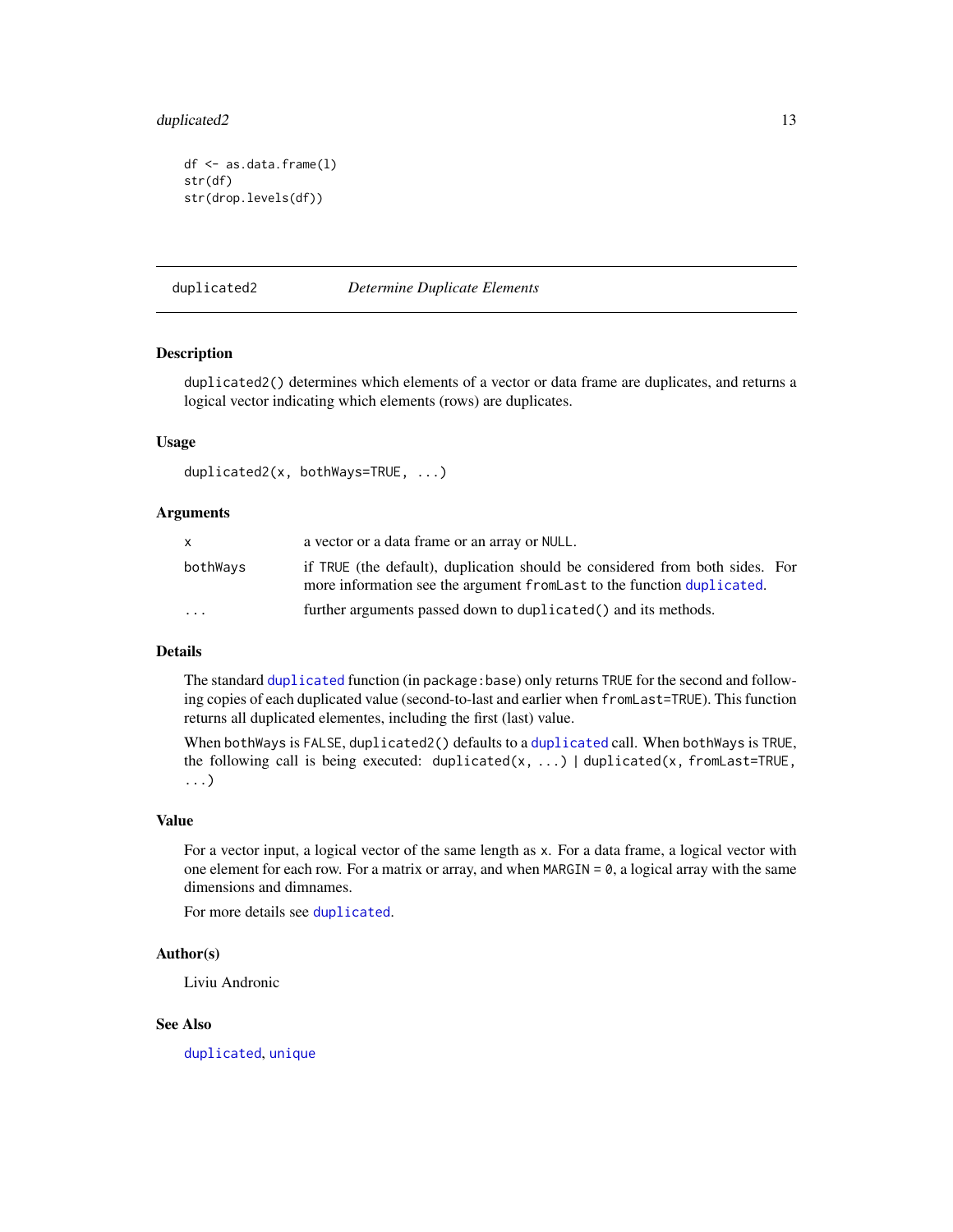# Examples

```
data(iris)
iris[duplicated(iris), ] \qquad \qquad \qquad # 2nd duplicated value
iris[duplicated(iris, fromLast=TRUE), ] # 1st duplicated value
iris[duplicated2(iris), ] # both duplicated values
```

| elem | Display Information about Elements in a Given Object |  |
|------|------------------------------------------------------|--|
|      |                                                      |  |

### Description

*This function is depreciated. Please use* [ll](#page-28-1) *instead.* Display name, class, size, and dimensions of each element in a given object.

#### Usage

```
elem(object=1, unit=c("KB","MB","bytes"), digits=0,
                 dimensions=FALSE)
```
#### Arguments

| object     | object containing named elements, perhaps a model or data frame.                 |
|------------|----------------------------------------------------------------------------------|
| unit       | required unit for displaying element size: "KB", "MB", "bytes", or first letter. |
| digits     | number of decimals to display when rounding element size.                        |
| dimensions | whether element dimensions should be returned.                                   |

# Details

A verbose alternative to names().

#### Value

A data frame with named rows and the following columns:

| Class | element class.                         |
|-------|----------------------------------------|
| ΚB    | element size (see notes).              |
| Dim   | element dimensions <i>(optional)</i> . |

#### Note

The name of the element size column is the same as the unit used.

Elements of class classRepresentation, ClassUnionRepresentation, and grob do not have a defined size, so 0 bytes are assumed for those.

### Author(s)

Arni Magnusson <arnima@u.washington.edu>

<span id="page-13-0"></span>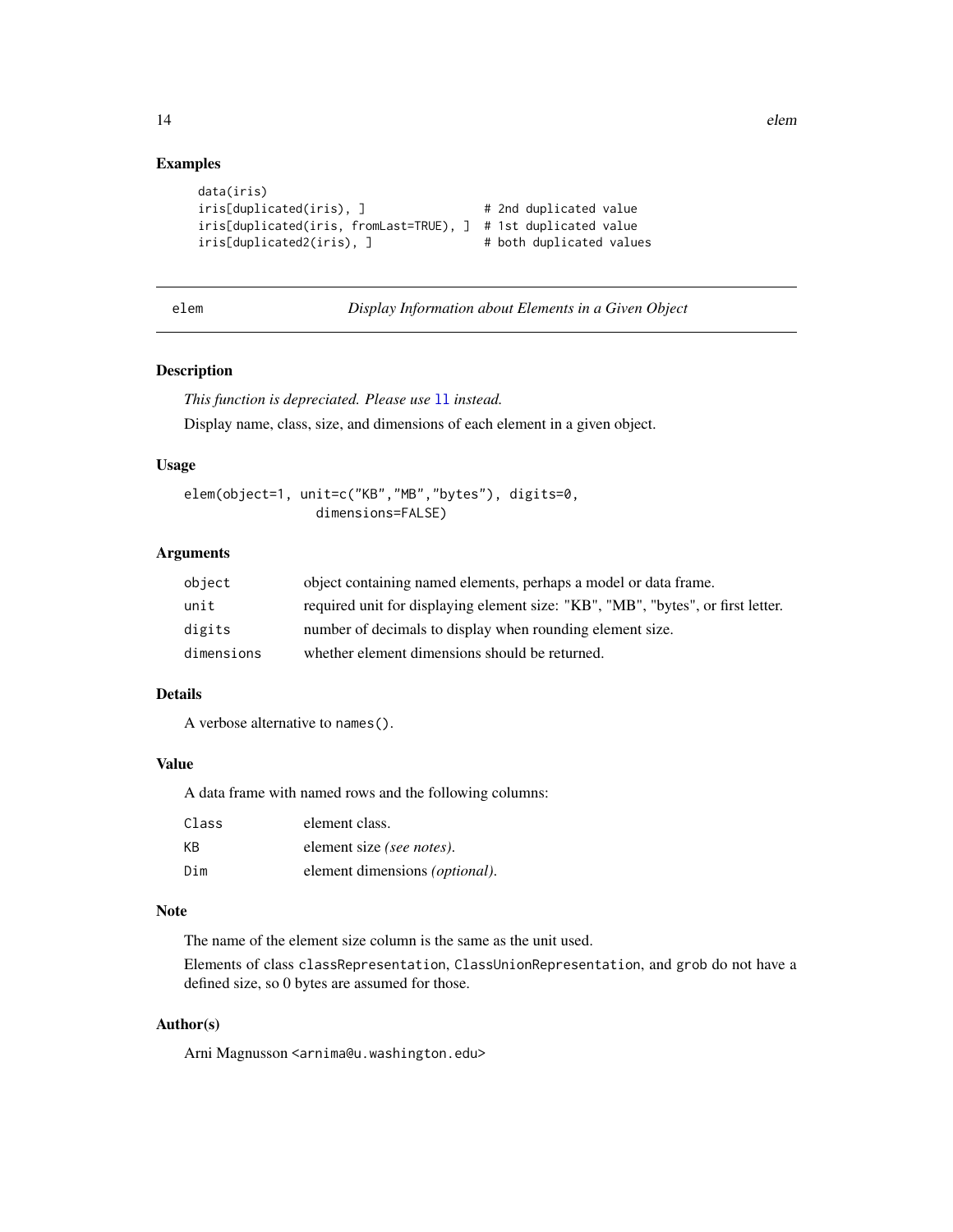<span id="page-14-0"></span>env and the sense of the sense of the sense of the sense of the sense of the sense of the sense of the sense of the sense of the sense of the sense of the sense of the sense of the sense of the sense of the sense of the se

# See Also

[names](#page-0-0), [str](#page-0-0), and [summary](#page-0-0) display different information about object elements.

[ll](#page-28-1) and [env](#page-14-1) are related to elem.

# Examples

```
## Not run:
data(infert)
elem(infert)
model <- glm(case~spontaneous+induced, family=binomial, data=infert)
elem(model, dim=TRUE)
elem(model$family)
```
## End(Not run)

<span id="page-14-1"></span>env *Describe All Loaded Environments*

#### Description

Display name, number of objects, and size of all loaded environments.

# Usage

env(unit="KB", digits=0)

#### Arguments

| unit   | unit for displaying environment size: "bytes", "KB", "MB", or first letter. |
|--------|-----------------------------------------------------------------------------|
| digits | number of decimals to display when rounding environment size.               |

# Value

A data frame with the following columns:

| Environment | environment name.                 |
|-------------|-----------------------------------|
| Objects     | number of objects in environment. |
| KB.         | environment size (see notes).     |

# Note

The name of the environment size column is the same as the unit used.

# Author(s)

Arni Magnusson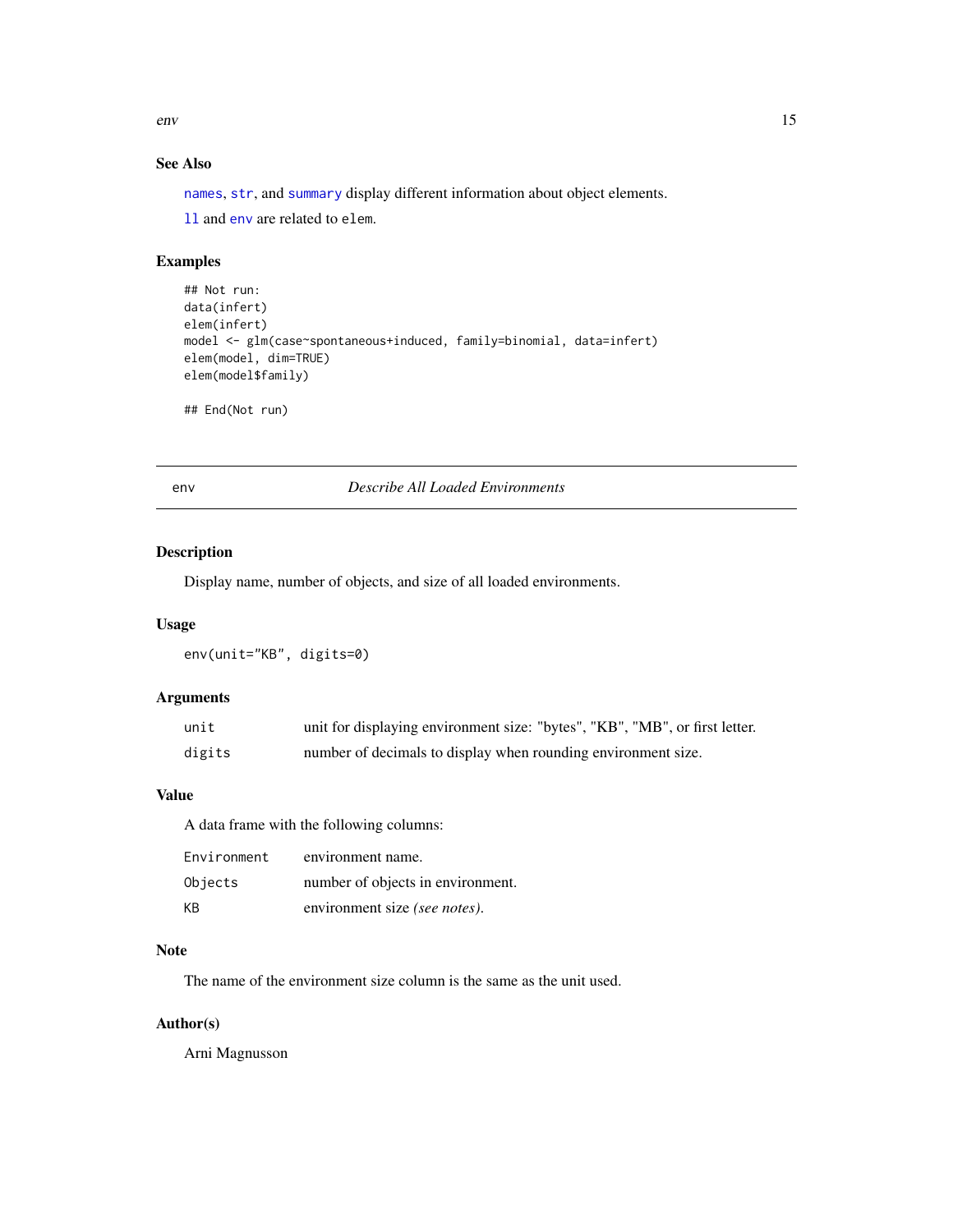# <span id="page-15-0"></span>See Also

env is a verbose alternative to [search](#page-0-0).

[ll](#page-28-1) is a related function that describes objects in an environment.

# Examples

## Not run: env()

## End(Not run)

<span id="page-15-1"></span>first *Return first or last element of an object*

# <span id="page-15-2"></span>Description

Return first or last element of an object. These functions are convenience wrappers for head(x,  $n=1, ...$ ) and  $tail(x, n=1, ...).$ 

#### Usage

first $(x, n=1, ...)$  $last(x, n=1, ...)$ first(x,  $n=1$ , ...) <- value  $last(x, n=1, ...)$  <- value

#### Arguments

| n.<br>If negative, all but the 'n' last/first number of elements of 'x'.<br>arguments to be passed to or from other methods.<br>$\cdot$ $\cdot$ $\cdot$<br>a vector of values to be assigned (should be of length n)<br>value | $\mathsf{x}$ | data object                                                                                                                                                                  |
|-------------------------------------------------------------------------------------------------------------------------------------------------------------------------------------------------------------------------------|--------------|------------------------------------------------------------------------------------------------------------------------------------------------------------------------------|
|                                                                                                                                                                                                                               |              | a single integer. If positive, size for the resulting object: number of elements for<br>a vector (including lists), rows for a matrix or data frame or lines for a function. |
|                                                                                                                                                                                                                               |              |                                                                                                                                                                              |
|                                                                                                                                                                                                                               |              |                                                                                                                                                                              |

# Value

An object (usually) like 'x' but generally smaller.

# Author(s)

Gregory R. Warnes <greg@warnes.net>

# See Also

[head](#page-0-0), [tail](#page-0-0), [left](#page-27-1), [right](#page-27-2)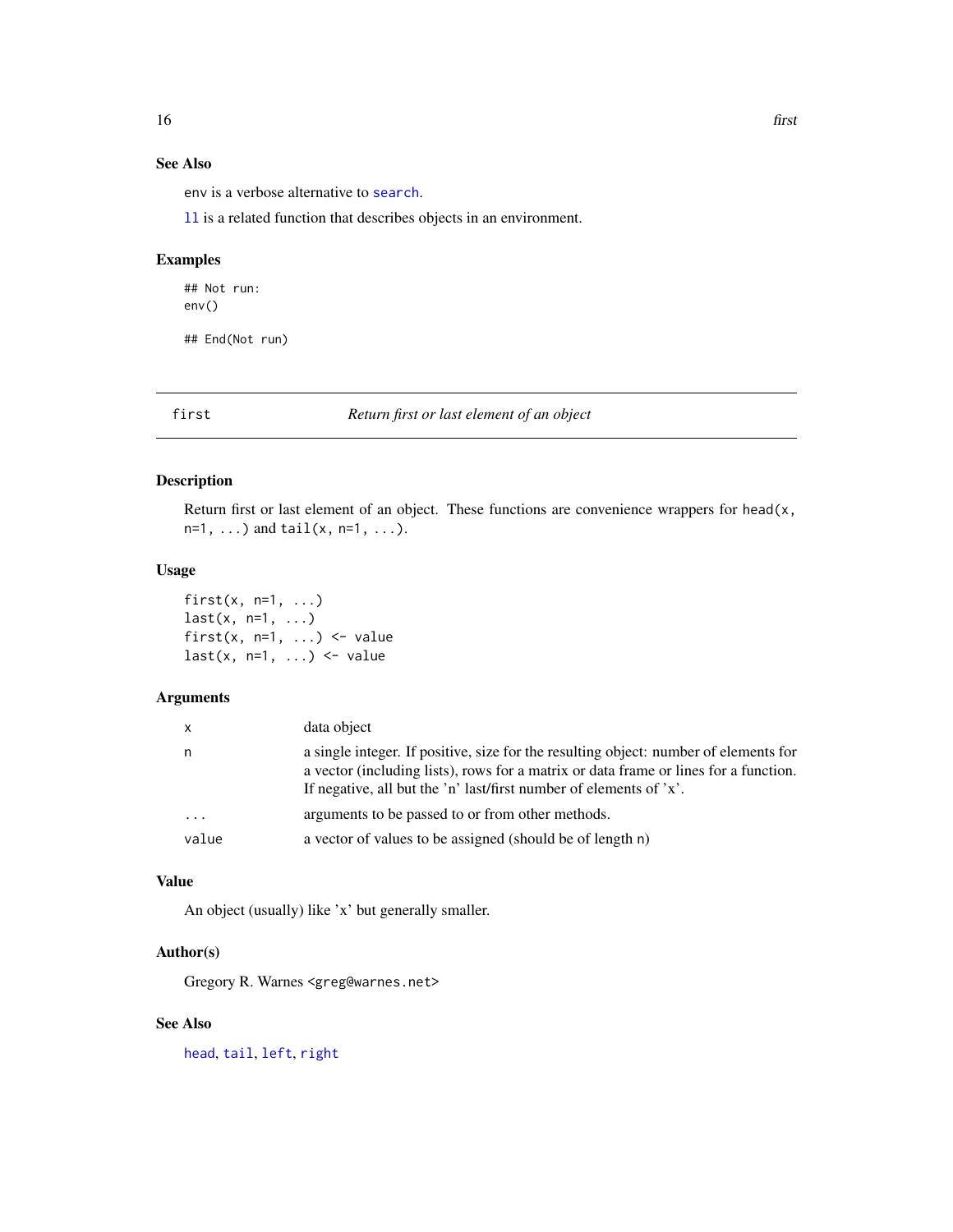# <span id="page-16-0"></span>frameApply 17

# Examples

```
## works for vectors..
v <- 1:10
first(v)
last(v)
first(v) <-9v
last(v) < -20v
## and for lists
1 \leftarrow list(a=1, b=2, c=3)
first(l)
last(l)
first(l) <- "apple"
last(1) <- "bannana"
l
## and data.frames
df \le data.frame(a=1:2, b=3:4, c=5:6)
first(df)
last(df)
first(df) <- factor(c("red","green"))
last(df) <- list(c(20,30)) # note the enclosing list!
df
## and matrixes
m <- as.matrix(df)
first(m)
last(m)
first(m) <- "z"
last(m) <- "q"
m
```
frameApply *Subset analysis on data frames*

# Description

Apply a function to row subsets of a data frame.

# Usage

```
frameApply(x, by=NULL, on=by[1], fun=function(xi) c(Count=nrow(xi)),
          subset=TRUE, simplify=TRUE, byvar.sep="\\$\\@\\$", ...)
```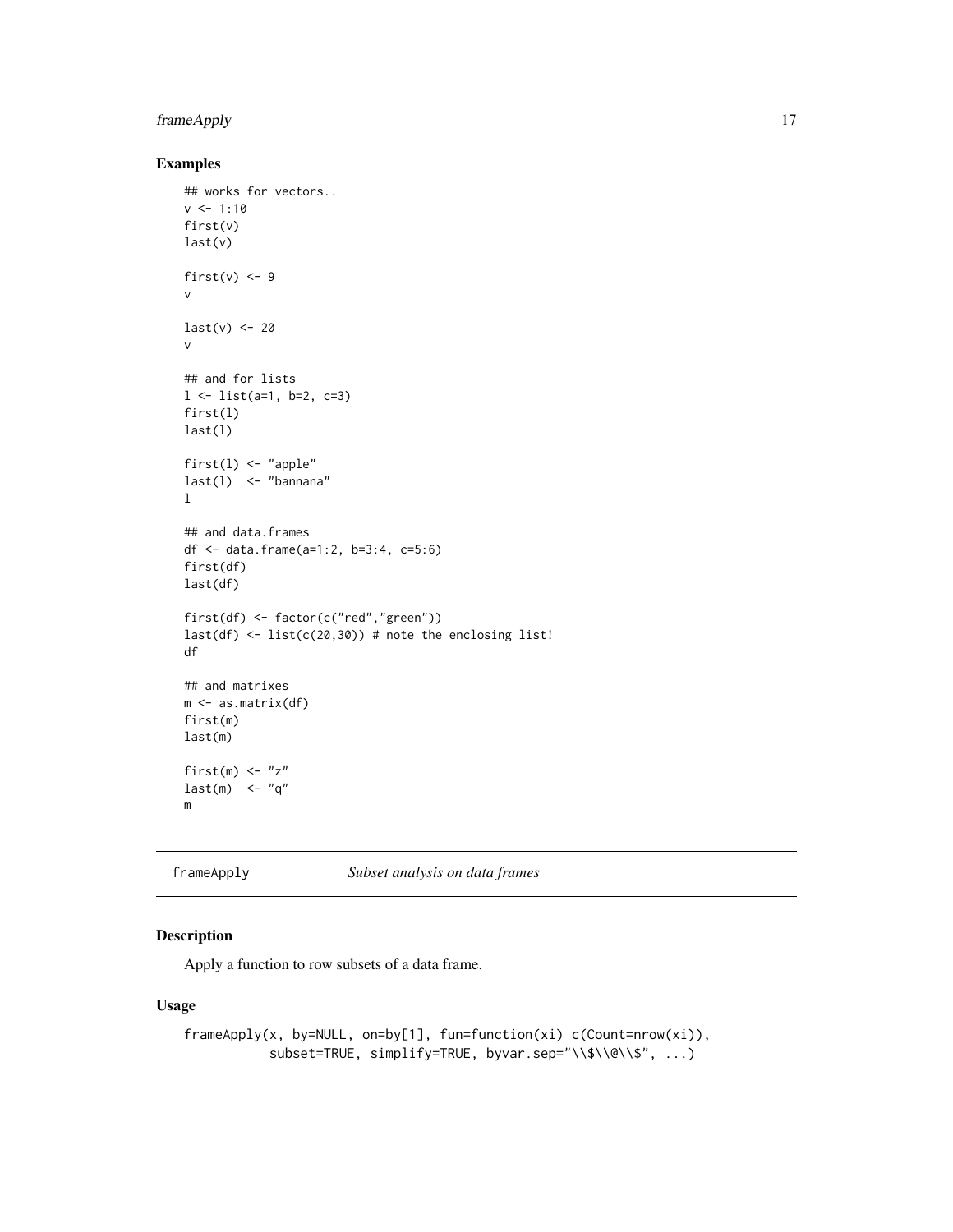#### <span id="page-17-0"></span>**Arguments**

| X         | a data frame                                                                                                                                                                                                                                                                                                                                                                              |
|-----------|-------------------------------------------------------------------------------------------------------------------------------------------------------------------------------------------------------------------------------------------------------------------------------------------------------------------------------------------------------------------------------------------|
| by        | names of columns in x specifying the variables to use to form the subgroups.<br>None of the by variables should have the name "sep" (you will get an error if<br>one of them does; a bit of laziness in the code). Unused levels of the by variables<br>will be dropped. Use by = NULL (the default) to indicate that all of the data is to<br>be treated as a single (trivial) subgroup. |
| on        | names of columns in x specifying columns over which fun is to be applied.<br>These can include columns specified in by, (as with the default) although that is<br>not usually the case.                                                                                                                                                                                                   |
| fun       | a function that can operate on data frames that are row subsets of $x[on]$ . If<br>simplify = TRUE, the return value of the function should always be either a try-<br>error (see try), or a vector of fixed length (i.e. same length for every subset),<br>preferably with named elements.                                                                                               |
| subset    | logical vector (can be specified in terms of variables in data). This row subset of<br>x is taken before doing anything else.                                                                                                                                                                                                                                                             |
| simplify  | logical. If TRUE (the default), return value will be a data frame including the by<br>columns and a column for each element of the return vector of fun. If FALSE,<br>the return value will be a list, sometimes necessary for less structured output<br>(see description of return value below).                                                                                         |
| byvar.sep | character. This can be any character string not found anywhere in the values<br>of the by variables. The by variables will be pasted together using this as the<br>separator, and the result will be used as the index to form the subgroups.                                                                                                                                             |
| $\cdots$  | additional arguments to fun.                                                                                                                                                                                                                                                                                                                                                              |

#### Details

This function accomplishes something similar to [by](#page-0-0). The main difference is that frameApply is designed to return data frames and lists instead of objects of class 'by'. Also, frameApply works only on the unique combinations of the by that are actually present in the data, not on the entire cartesian product of the by variables. In some cases this results in great gains in efficiency, although frameApply is hardly an efficient function.

#### Value

a data frame if simplify = TRUE (the default), assuming there is sufficiently structured output from fun. If simplify = FALSE and by is not NULL, the return value will be a list with two elements. The first element, named "by", will be a data frame with the unique rows of  $x[by]$ , and the second element, named "result" will be a list where the ith component gives the result for the ith row of the "by" element.

#### Author(s)

Jim Rogers <james.a.rogers@pfizer.com>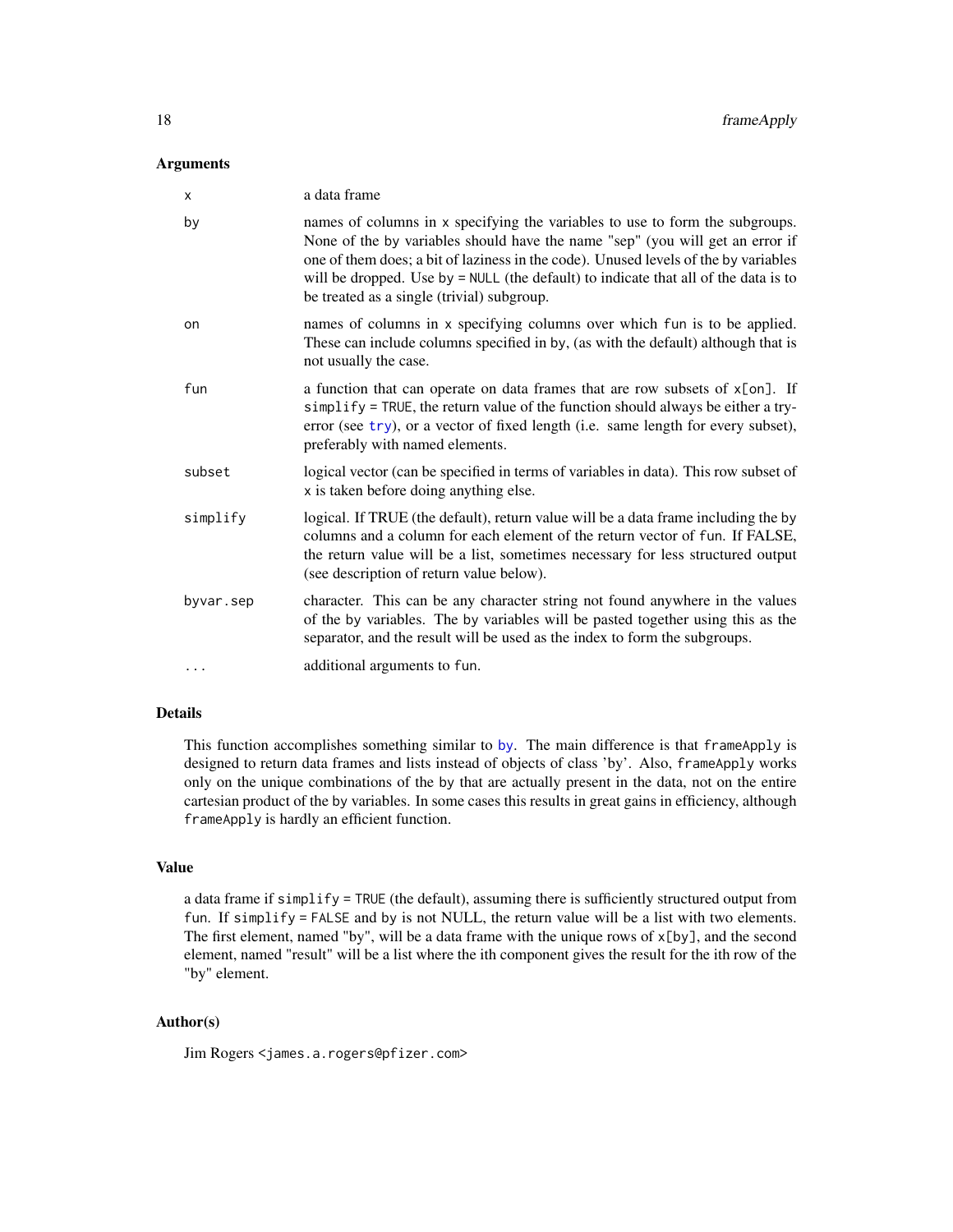# <span id="page-18-0"></span>gdata-defunct 19

#### Examples

```
data(ELISA, package="gtools")
# Default is slightly unintuitive, but commonly useful:
frameApply(ELISA, by = c("PlateDay", "Read"))
# Wouldn't actually recommend this model! Just a demo:
frameApply(ELISA, on = c("Signal", "Concentration"), by = c("PlateDay", "Read"),
           fun = function(dat) coef(lm(Signal \sim Concentration, data =
dat)))
frameApply(ELISA, on = "Signal", by = "Concentration",
           fun = function(dat, \ldots) {
                    x \leftarrow \text{dat}[[1]]out \leq c(Mean = mean(x, ...),
                              SD = sd(x, \ldots),N = sum(!is.na(x)))},
           na.rm = TRUE,subset = !is.na(Concentration))
```
gdata-defunct *Defunct Functions in Package 'gdata'*

# Description

The functions or variables listed here are no longer part of 'gdata'.

#### Usage

```
aggregate.table(x, by1, by2, FUN=mean, ...)
```
# Arguments

| x        | data to be summarized                                                                                              |
|----------|--------------------------------------------------------------------------------------------------------------------|
| by 1     | first grouping factor.                                                                                             |
| by2      | second grouping factor.                                                                                            |
| FUN      | a scalar function to compute the summary statistics which can be applied to all<br>data subsets. Defaults to mean. |
| $\cdots$ | Optional arguments for FUN.                                                                                        |

#### Details

aggregate.table(x, by1, by2, FUN=mean, ...) should be replacede by tapply(X=x, INDEX=list(by1, by2), FUN=FUN, ...).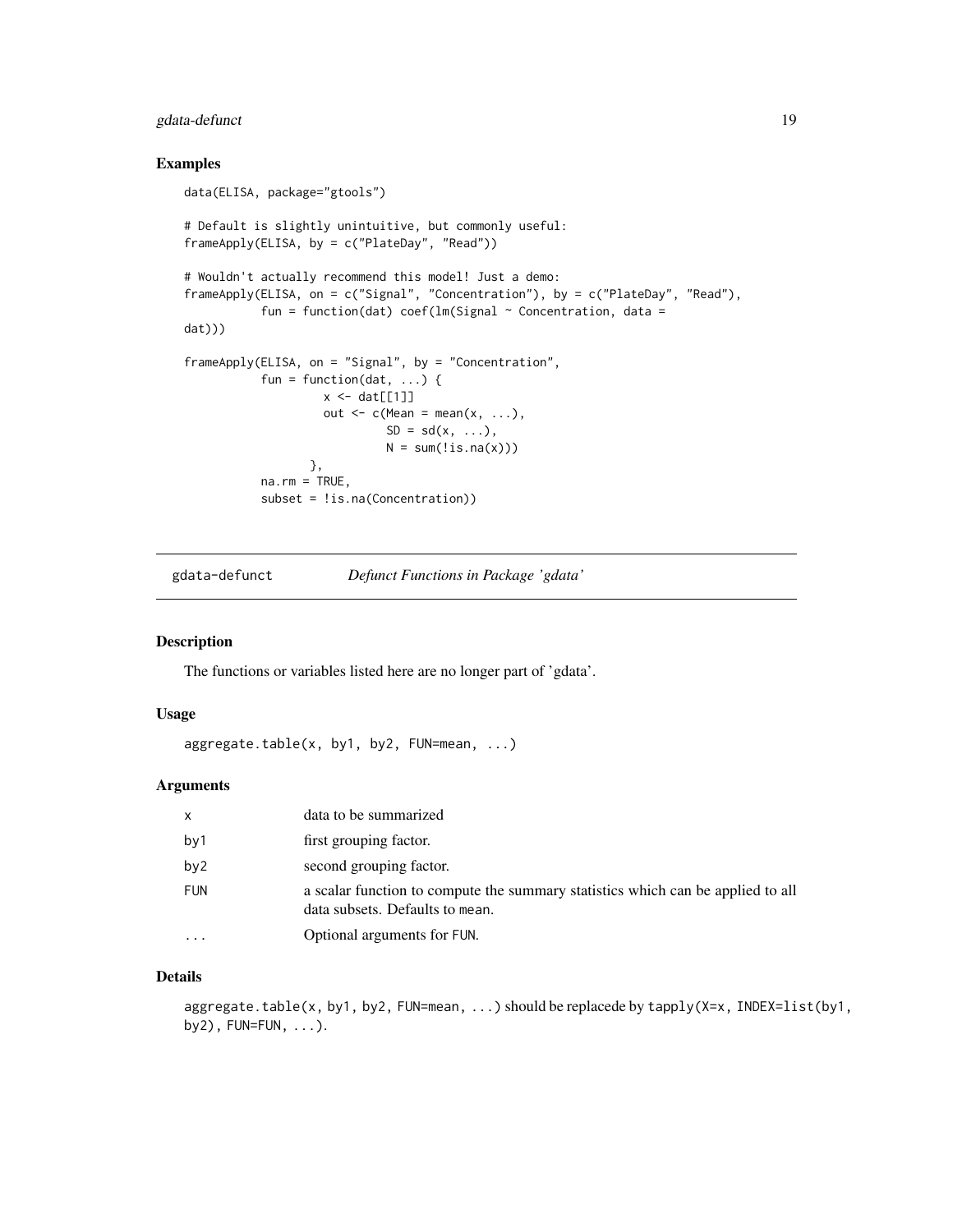# Description

get\* functions provide an \*experimental\* approach for extracting the date/time parts from objects of a date/time class. They are designed to be intiutive and thus lowering the learning curve for work with date and time classes in R.

# Usage

```
getYear(x, format, ...)
getMonth(x, format, ...)
getDay(x, format, ...)
getHour(x, format, ...)
getMin(x, format, ...)
getSec(x, format, ...)
```
# Arguments

| X      | generic, date/time object        |
|--------|----------------------------------|
| format | character, format                |
| .      | arguments pased to other methods |

# Value

Character

# Author(s)

Gregor Gorjanc

# See Also

[Date](#page-0-0), [DateTimeClasses](#page-0-0), [strptime](#page-0-0)

# Examples

```
## --- Date class ---
tmp <- Sys.Date()
tmp
getYear(tmp)
getMonth(tmp)
```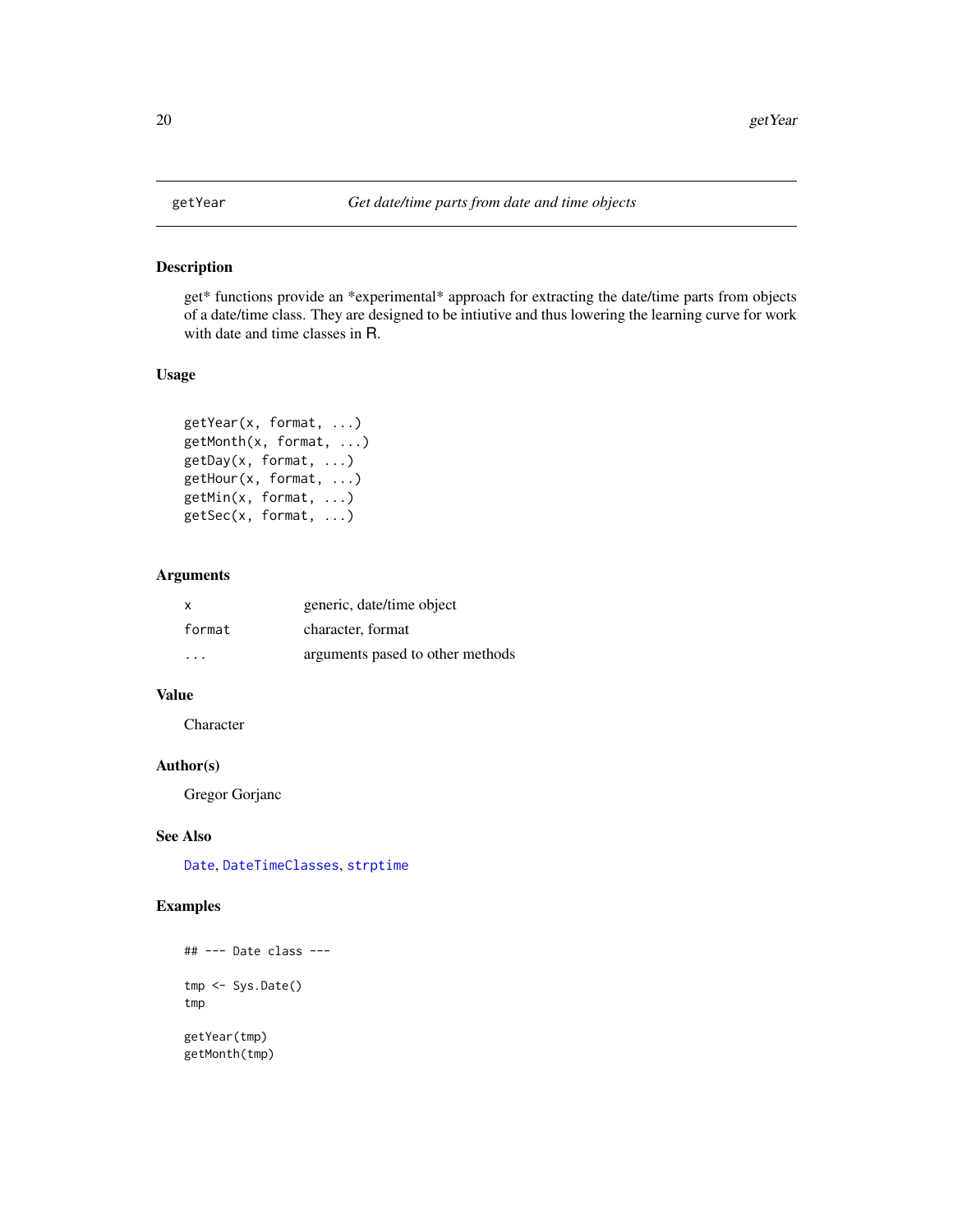#### <span id="page-20-0"></span>humanReadable 21 22

```
getDay(tmp)
## --- POSIXct class ---
tmp <- as.POSIXct(tmp)
getYear(tmp)
getMonth(tmp)
getDay(tmp)
## --- POSIXlt class ---
tmp <- as.POSIXlt(tmp)
getYear(tmp)
getMonth(tmp)
getDay(tmp)
```
<span id="page-20-1"></span>humanReadable *Print Byte Size in Human Readable Format*

# Description

humanReadable converts integer byte sizes to a human readable units such as kB, MB, GB, etc.

#### Usage

```
humanReadable(x, units="auto", standard=c("IEC", "SI", "Unix"),
              digits=1, width=NULL, sep=" ", justify=c("right", "left") )
```
# Arguments

| $\mathsf{x}$ | integer, byte size                                                                                                                                              |
|--------------|-----------------------------------------------------------------------------------------------------------------------------------------------------------------|
| standard     | character, "IEC" for powers of 1024 ('MiB'), "SI" for powers of 1000 ('MB'),<br>or "Unix" for powers of 1024 ('M'). See details.                                |
| units        | character, unit to use for all values (optional), one of "auto", "bytes", or an<br>appropriate unit corresponding to standard.                                  |
| digits       | integer, number of digits after decimal point                                                                                                                   |
| width        | integer, width of number string                                                                                                                                 |
| sep          | character, separator between number and unit                                                                                                                    |
| justify      | two-element vector specifiy the alignment for the number and unit components<br>of the size. Each element should be one of "none", "left", "right", or "center" |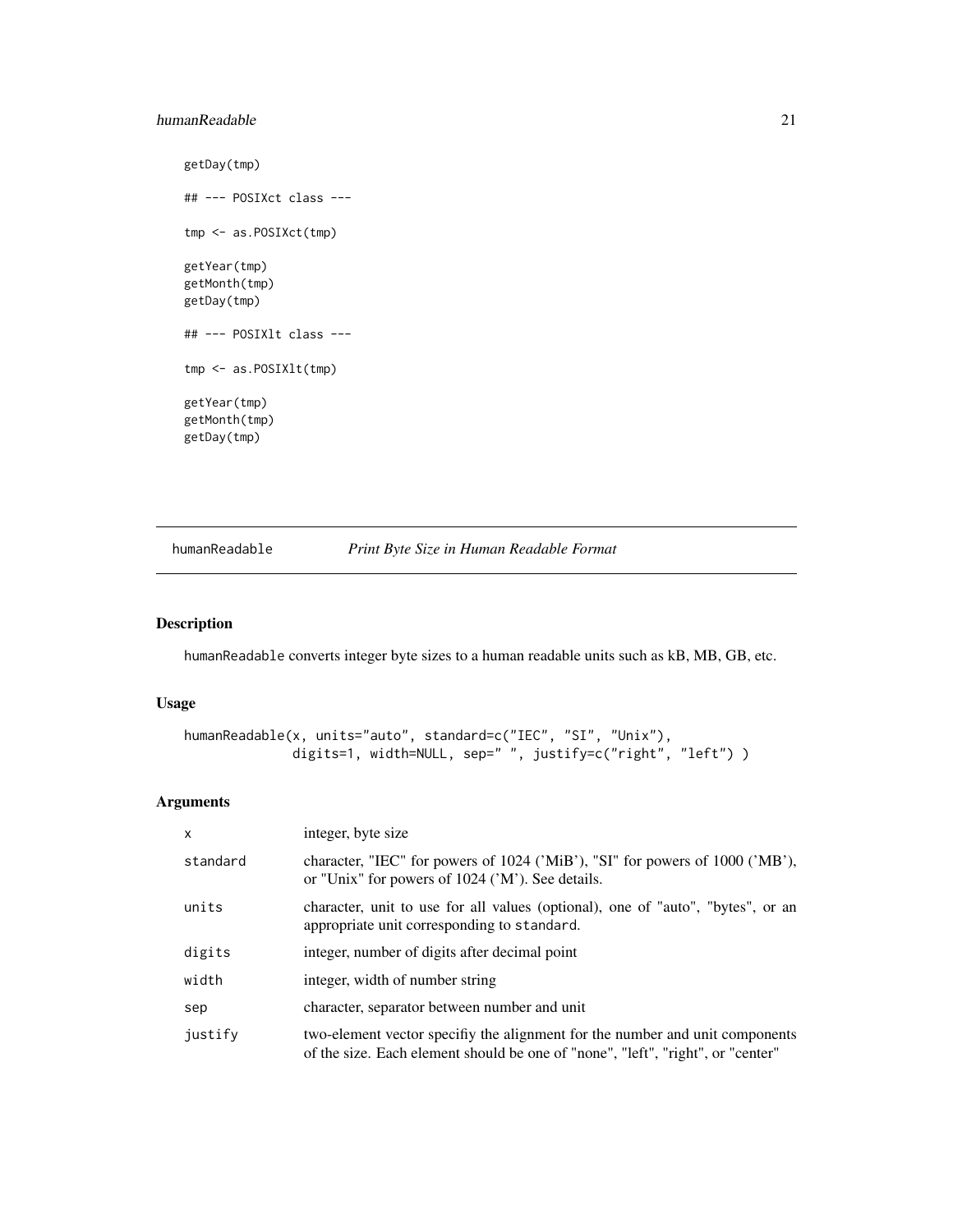# Details

The basic unit used to store information in computers is a bit. Bits are represented as zeroes and ones - binary number system. Although, the binary number system is not the same as the decimal number system, decimal prefixes for binary multiples such as kilo and mega are often used. In the decimal system kilo represent 1000, which is close to  $1024 = 2^{10}$  in the binary system. This sometimes causes problems as it is not clear which powers (2 or 10) are used in a notation like 1 kB. To overcome this problem International Electrotechnical Commission (IEC) has provided the following solution to this problem:

| Name      | System  | Symbol | Size         | Conversion      |
|-----------|---------|--------|--------------|-----------------|
| byte      | binary  | B      | $2^3$        | 8 bits          |
| kilobyte  | decimal | kB     | $10^3$       | 1000 bytes      |
| kibibyte  | binary  | KiB    | $2^{10}$     | 1024 bytes      |
| megabyte  | decimal | MВ     | $(10^3)^2$   | 1000 kilobytes  |
| mebibyte  | binary  | MiB    | $(2^{10})^2$ | 1024 kibibytes  |
| gigabyte  | decimal | GВ     | $(10^3)^3$   | 1000 megabytes  |
| gibibyte  | binary  | GiB    | $(2^{10})^3$ | 1024 mebibytes  |
| terabyte  | decimal | TВ     | $(10^3)^4$   | 1000 gigabytes  |
| tebibyte  | binary  | TiB    | $(2^{10})^4$ | 1024 gibibytes  |
| petabyte  | decimal | PВ     | $(10^3)^5$   | 1000 terabytes  |
| pebibyte  | binary  | PiB    | $(2^{10})^5$ | 1024 tebibytes  |
| exabyte   | decimal | EΒ     | $(10^3)^6$   | 1000 petabytes  |
| exbibyte  | binary  | EiB    | $(2^{10})^6$ | 1024 pebibytes  |
| zettabyte | decimal | ΖB     | $(10^3)^7$   | 1000 exabytes   |
| zebibyte  | binary  | ZiB    | $(2^{10})^7$ | 1024 exbibytes  |
| yottabyte | decimal | YΒ     | $(10^3)^8$   | 1000 zettabytes |
| yebibyte  | binary  | YiB    | $(2^{10})^8$ | 1024 zebibytes  |

|  | where Zi and Yi are GNU extensions to IEC. To get the output in the decimal system (powers of |  |  |  |
|--|-----------------------------------------------------------------------------------------------|--|--|--|
|  | 1000) use standard="SI". To obtain IEC standard (powers of 1024) use standard="IEC".          |  |  |  |

In addition, single-character units are provided that follow (and extend) the Unix pattern (use standard="Unix"):

| Name      | System | Symbol | Size         | Conversion     |
|-----------|--------|--------|--------------|----------------|
| byte      | binary | B      | $2^3$        | 8 bits         |
| kibibyte  | binary | K      | $2^{10}$     | 1024 bytes     |
| mebibyte  | binary | M      | $(2^{10})^2$ | 1024 kibibytes |
| gibibyte  | binary | G      | $(2^{10})^3$ | 1024 mebibytes |
| tebibyte  | binary | т      | $(2^{10})^4$ | 1024 gibibytes |
| pebibyte  | binary | P      | $(2^{10})^5$ | 1024 tebibytes |
| exbibyte  | binary | Е      | $(2^{10})^6$ | 1024 pebibytes |
| zebibyte  | binary | Z      | $(2^{10})^7$ | 1024 exbibytes |
| yottabyte | binary | Y      | $(2^{10})^8$ | 1024 zebibytes |

For printout both digits and width can be specified. If width is NULL, all values have given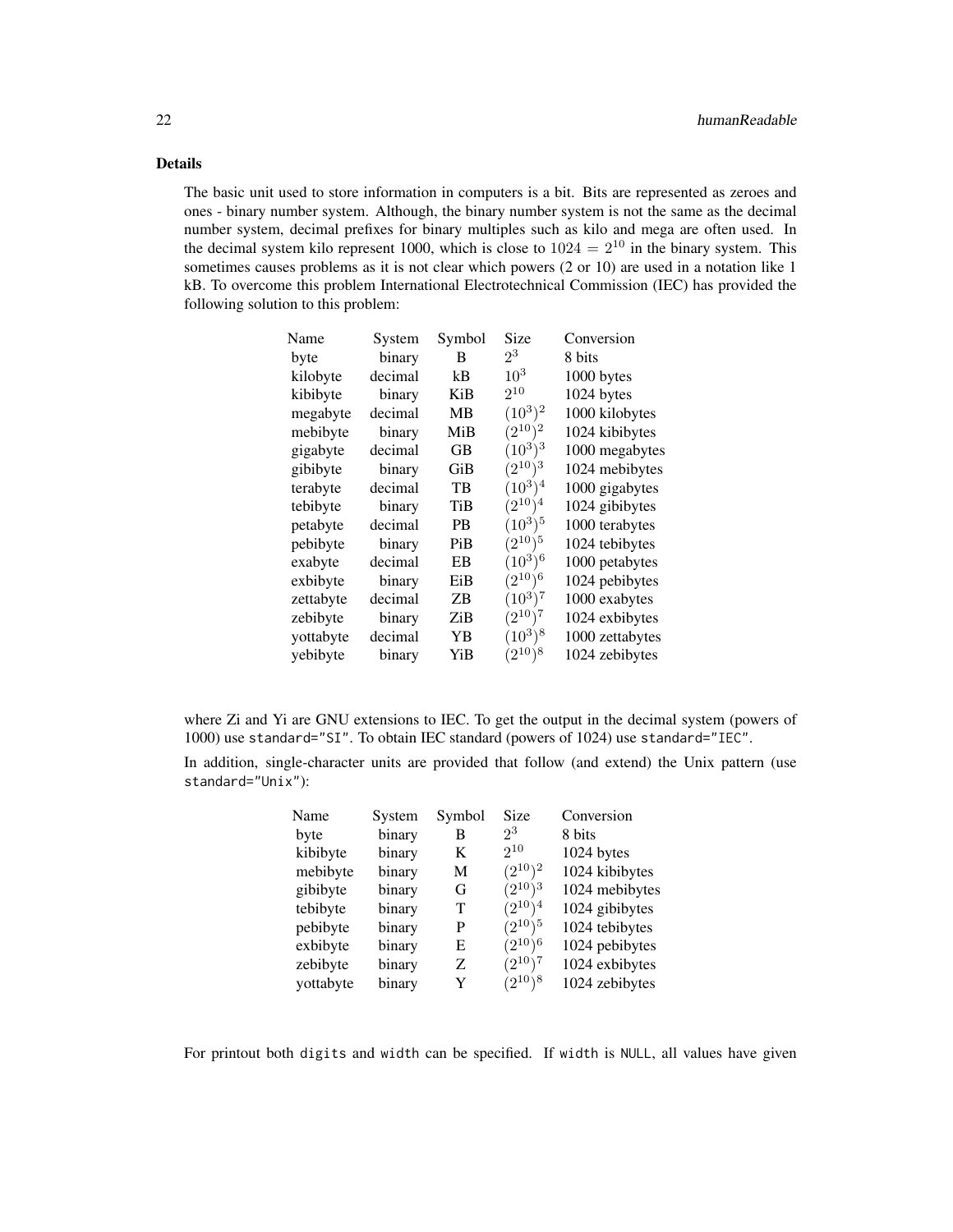# <span id="page-22-0"></span>humanReadable 23

number of digits. If width is not NULL, output is rounded to a given width and formated similar to human readable format of the Unix ls, df or du shell commands.

#### Value

Byte size in human readable format as character with proper unit symbols added at the end of the string.

#### Author(s)

Ales Korosec, Gregor Gorjanc, and Gregory R. Warnes <greg@warnes.net>

#### References

Wikipedia: <https://en.wikipedia.org/wiki/Byte> [https://en.wikipedia.org/wiki/SI\\_prefix](https://en.wikipedia.org/wiki/SI_prefix) [https://en.wikipedia.org/wiki/Binary\\_prefix](https://en.wikipedia.org/wiki/Binary_prefix)

GNU manual for coreutils: [http://www.gnu.org/software/coreutils/manual/html\\_node/Blo](http://www.gnu.org/software/coreutils/manual/html_node/Block-size.html#Block-size)ck-size. [html#Block-size](http://www.gnu.org/software/coreutils/manual/html_node/Block-size.html#Block-size)

# See Also

[object.size](#page-40-1) in package 'gdata', [object.size](#page-40-1) in package 'utils', [ll](#page-28-1)

#### Examples

```
# Simple example: maximum addressible size of 32 bit pointer
humanReadable(2^32-1)
humanReadable(2^32-1, standard="IEC")
humanReadable(2^32-1, standard="SI")
humanReadable(2^32-1, standard="Unix")
humanReadable(2^32-1, unit="MiB")
humanReadable(2^32-1, standard="IEC", unit="MiB")
humanReadable(2^32-1, standard="SI", unit="MB")
humanReadable(2^32-1, standard="Unix", unit="M")
# Vector of sizes
matrix(humanReadable(c(60810, 124141, 124, 13412513), width=4))
matrix(humanReadable(c(60810, 124141, 124, 13412513), width=4, unit="KiB"))
# Specify digits rather than width
matrix(humanReadable(c(60810, 124141, 124, 13412513), width=NULL, digits=2))
# Change the justification
matrix(humanReadable(c(60810, 124141, 124, 13412513), width=NULL,
                    justify=c("right", "right") ))
```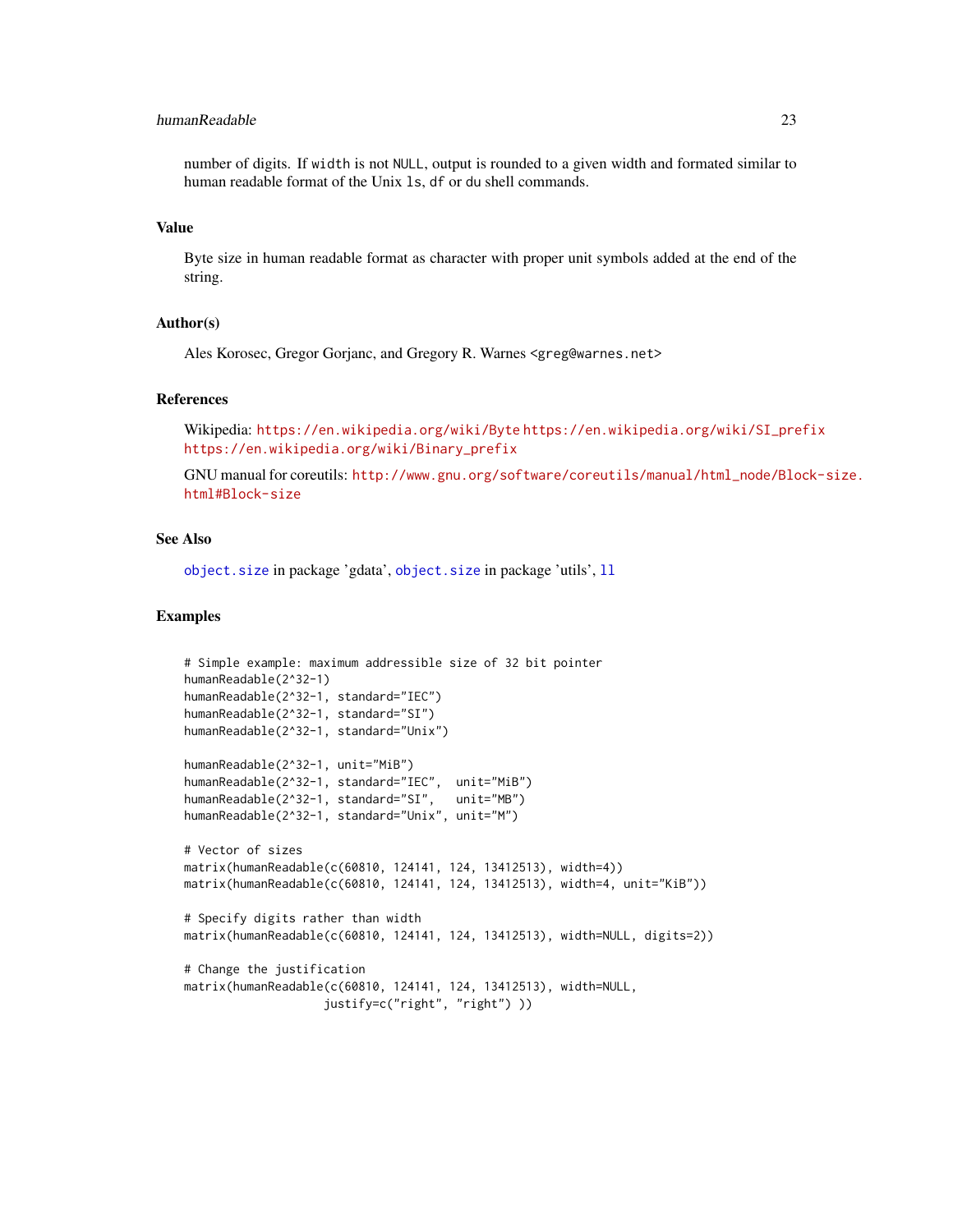<span id="page-23-0"></span>

### Description

Install perl modules needed for read.xls to support Excel 2007+ XLSX format

# Usage

 $installXLSX support(per1 = "per1", verbose = FALSE)$ 

#### Arguments

| perl    | Path to perl interpreter (optional).                 |
|---------|------------------------------------------------------|
| verbose | If TRUE, show additional messages during processing. |

#### Details

This function calls the perl script 'install\_modules.pl' located in the perl subdirectory of the gdata package directory (or inst/perl in the source package). This perl script attempts to use the perl 'CPAN' package, which should be included as part of most perl installations, to automatically download, compile, and install the Compress::Raw::Zlib and Spreadsheet::XLSX perl modules needed for read.xls to support support Excel 2007+ XLSX files into the gdata perl subdirectory.

Since the perl modules are installed into the gdata installation directory, the perl modules will be available until the gdata package is replaced or removed. Since this occurs each time a new version of gdata is installed, installXLSXsupport will need to be run each time a new version of the gdata package is installed.

Further, the binary Compress::Raw::Zlib package installed by installXLSXsupport is tied to the particular version of perl used to compile it, therefore, you will need to re-run installXLSXsupport if you install a different perl distribution.

This installation process will fail if 1) perl is not available on the search path and the perl argument is not used to specify the path of the perl executable, 2) the perl installation is not properly configured for installing binary packages\*, 3) if the CPAN module is not present, or 4) if the C compiler specified by the perl installation is not present.

*In particular,* installXLSXsupport *will fail for the version of perl included with the current RTools.zip package, which is not correctly configured to allow installation of additional perl packages. (The RTools version of perl is installed in a different directory than the perl configuration files expect.)*

The function xlsFormats can be used to see whether XLS and XLSX formats are supported by the currently available perl modules.

#### Value

Either TRUE indicating that the necessary perl modules have been successfully installed, or FALSE indicating that an error has occured.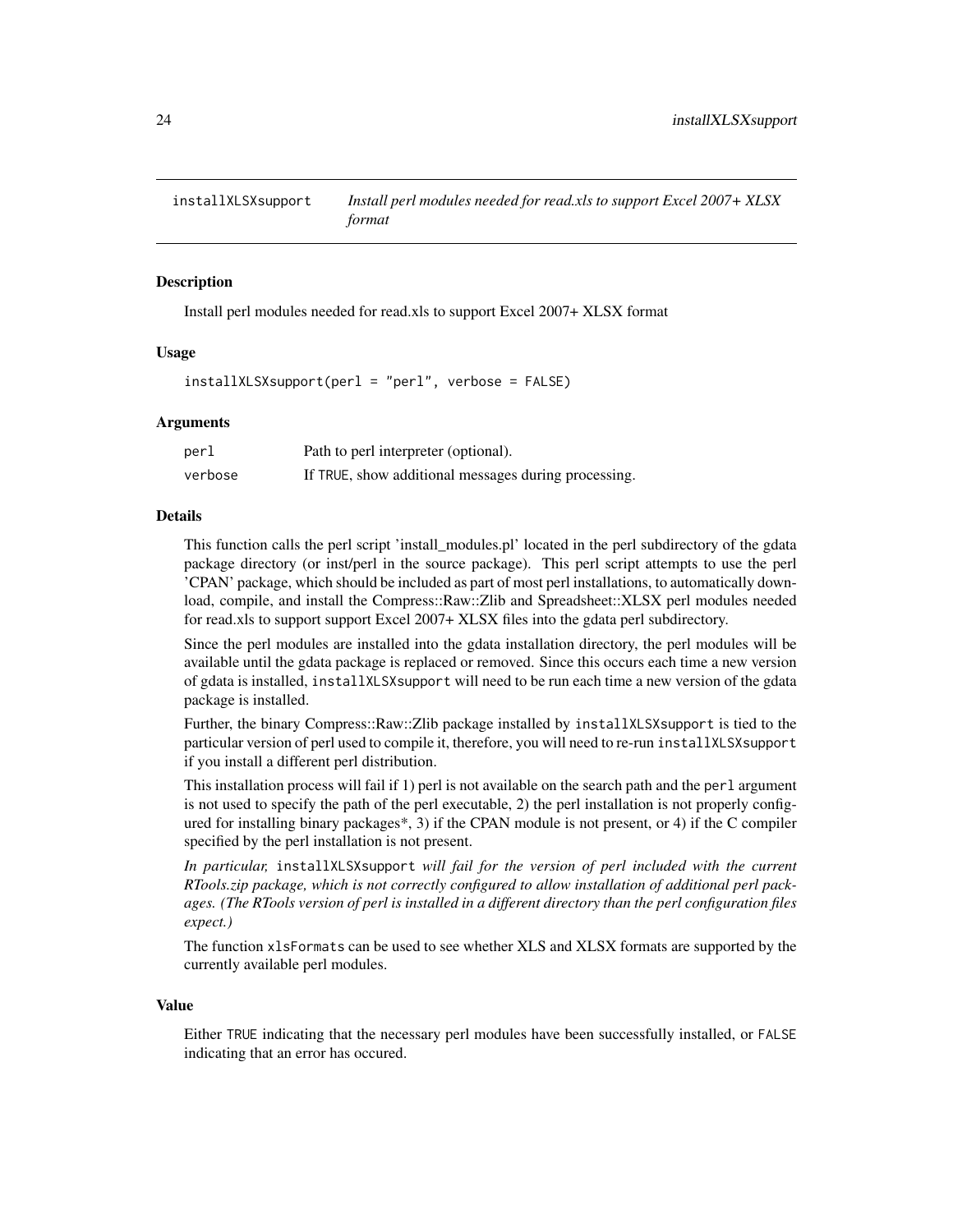#### <span id="page-24-0"></span>interleave 25

# See Also

[read.xls](#page-42-1), [xls2csv](#page-42-2), [xlsFormats](#page-65-1)

#### Examples

```
## Not run:
  installXLSXsupport()
```
## End(Not run)

# interleave *Interleave Rows of Data Frames or Matrices*

# Description

Interleave rows of data frames or Matrices.

#### Usage

interleave(..., append.source=TRUE, sep=": ", drop=FALSE)

### Arguments

| $\cdot$       | objects to be interleaved                                                                                                    |
|---------------|------------------------------------------------------------------------------------------------------------------------------|
| append.source | Boolean Flag. When TRUE (the default) the argument name will be appended to<br>the row names to show the source of each row. |
| sep           | Separator between the original row name and the object name.                                                                 |
| drop          | boolean flag - When TRUE, matrices containing one column will be converted<br>to vectors.                                    |

#### Details

This function creates a new matrix or data frame from its arguments.

The new object will have all of the rows from the source objects interleaved. IE, it will contain row 1 of object 1, followed by row 1 of object 2, .. row 1 of object 'n', row 2 of object 1, row 2 of object 2, ... row 2 of object 'n' ...

# Value

Matrix containing the interleaved rows of the function arguments.

#### Author(s)

Gregory R. Warnes <greg@warnes.net>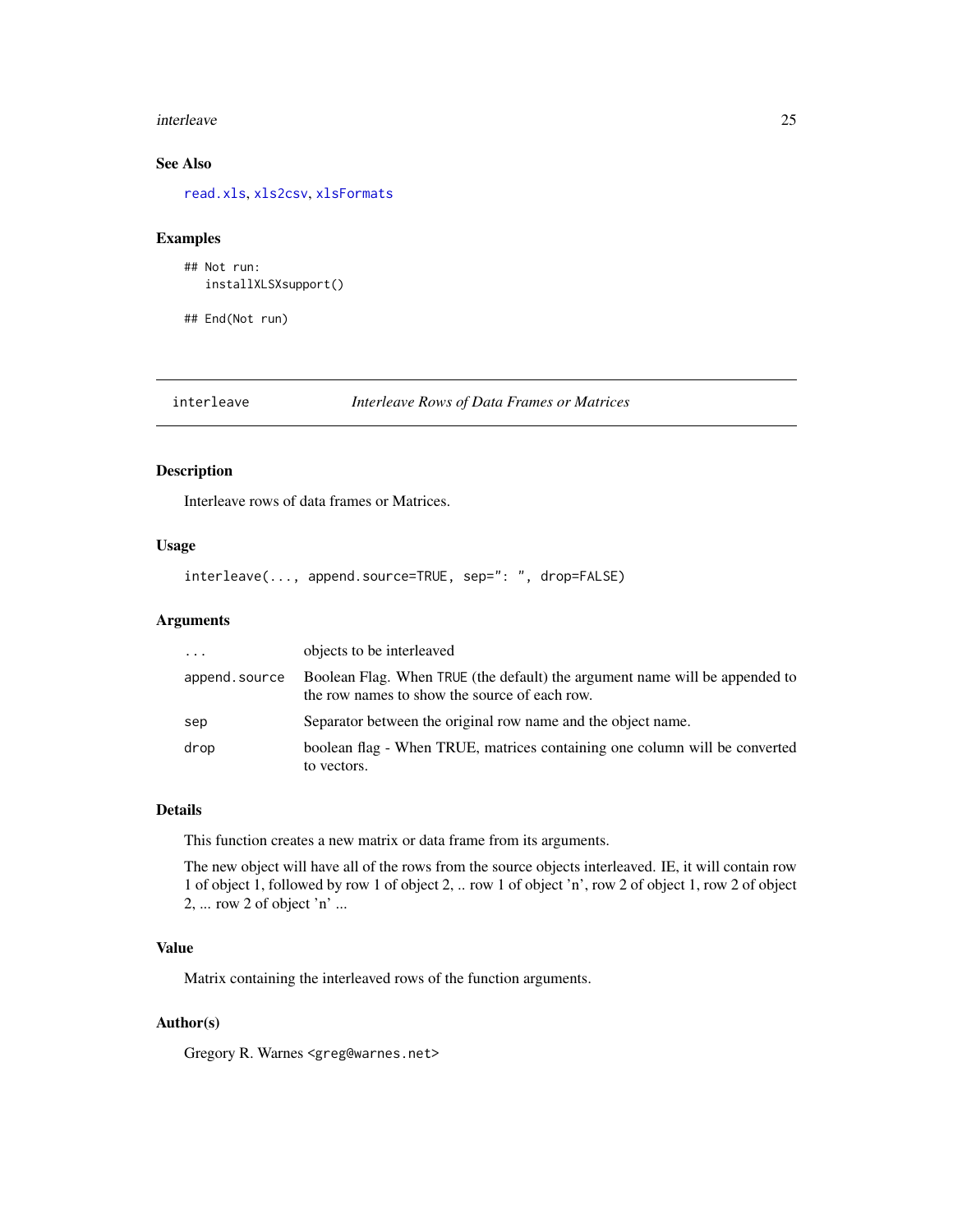$26$  is.what is what is  $\frac{1}{2}$  is  $\frac{1}{2}$  is  $\frac{1}{2}$  is  $\frac{1}{2}$  is  $\frac{1}{2}$  is  $\frac{1}{2}$  is  $\frac{1}{2}$  is  $\frac{1}{2}$  is  $\frac{1}{2}$  is  $\frac{1}{2}$  is  $\frac{1}{2}$  is  $\frac{1}{2}$  is  $\frac{1}{2}$  is  $\frac{1}{2}$  is  $\frac{1}{2}$  is  $\$ 

#### See Also

[cbind](#page-0-0), [rbind](#page-0-0), [combine](#page-8-1)

#### Examples

```
# Simple example
a <- matrix(1:10,ncol=2,byrow=TRUE)
b <- matrix(letters[1:10],ncol=2,byrow=TRUE)
c <- matrix(LETTERS[1:10],ncol=2,byrow=TRUE)
interleave(a,b,c)
# Useful example:
#
# Create a 2-way table of means, standard errors, and # obs
g1 <- sample(letters[1:5], 1000, replace=TRUE)
g2 <- sample(LETTERS[1:3], 1000, replace=TRUE )
dat <- rnorm(1000)
stderr <- function(x) sqrt( var(x,na.rm=TRUE) / nobs(x) )
means <- tapply(dat, list(g1, g2), mean )
stderrs <- tapply(dat, list(g1, g2), stderr )
ns <- tapply(dat, list(g1, g2), nobs )
blanks <- matrix( " ", nrow=5, ncol=3)
tab <- interleave( "Mean"=round(means,2),
                   "Std Err"=round(stderrs,2),
                   "N"=ns, " " = blanks, sep=" " )
print(tab, quote=FALSE)
# Using drop to control coercion to a lower dimensions:
m1 \leq -\text{matrix}(1:4)m2 <- matrix(5:8)
interleave(m1, m2, drop=TRUE) # This will be coerced to a vector
interleave(m1, m2, drop=FALSE) # This will remain a matrix
```
is.what *Run Multiple is.\* Tests on a Given Object*

#### Description

Run multiple is. \* tests on a given object: is.na, is.numeric, and many others.

<span id="page-25-0"></span>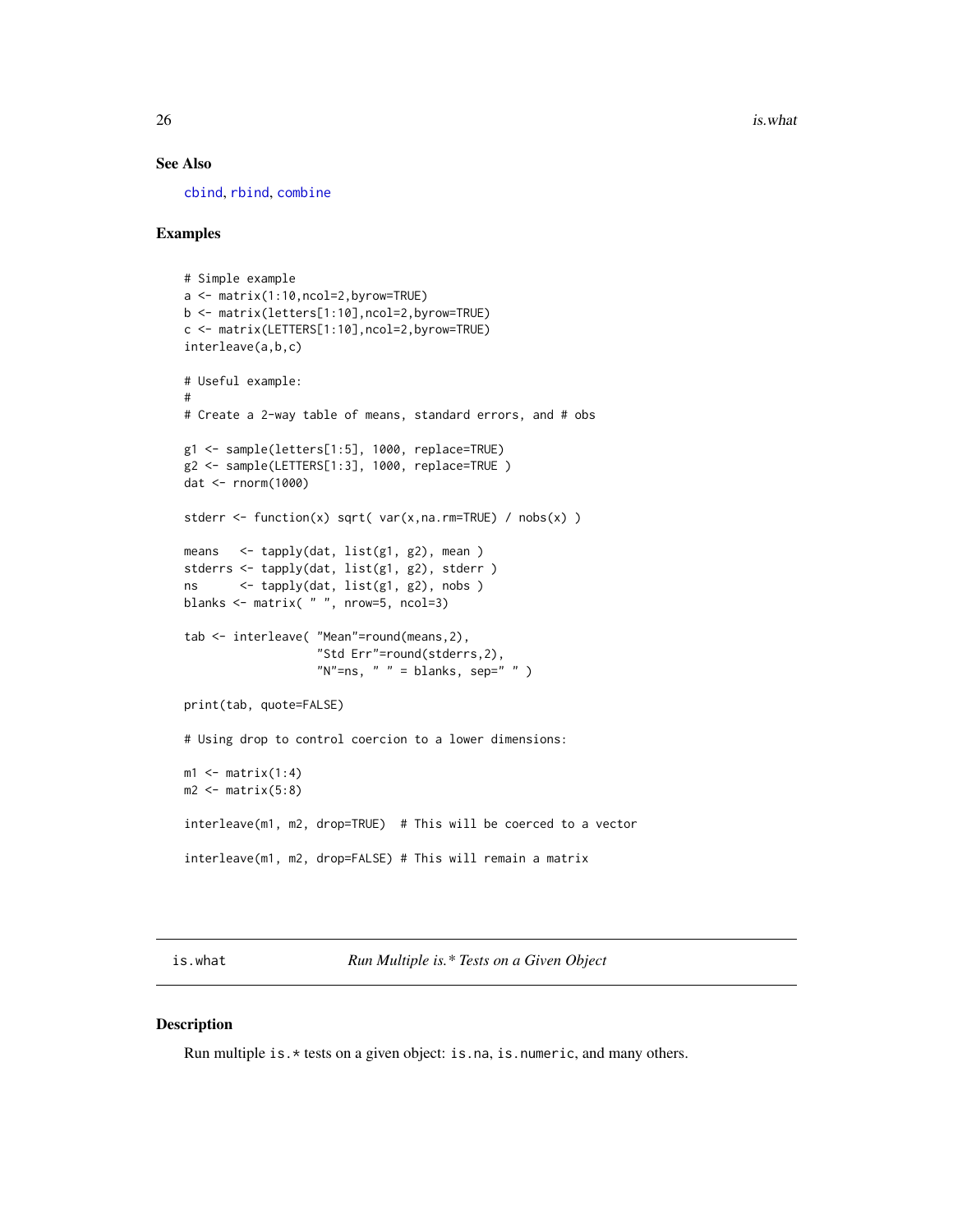#### <span id="page-26-0"></span>keep 27

# Usage

is.what(object, verbose=FALSE)

#### Arguments

| object  | any R object.                                        |
|---------|------------------------------------------------------|
| verbose | whether negative tests should be included in output. |

# Value

A character vector containing positive tests, or when verbose is TRUE, a data frame showing all test results.

# Note

The following procedure is used to look for valid tests:

- 1. Find all objects named is.\* in all loaded environments.
- 2. Discard objects that are not functions.
- 3. Include test result only if it is of class "logical", not an NA, and of length 1.

# Author(s)

Arni Magnusson, inspired by demo(is.things).

# See Also

[is.na](#page-0-0) and [is.numeric](#page-0-0) are commonly used tests.

# Examples

```
is.what(pi)
is.what(NA, verbose=TRUE)
is.what(lm(1~1))
is.what(is.what)
```
keep *Remove All Objects, Except Those Specified*

# Description

Remove all objects from the user workspace, except those specified.

# Usage

```
keep(..., list=character(0), all=FALSE, sure=FALSE)
```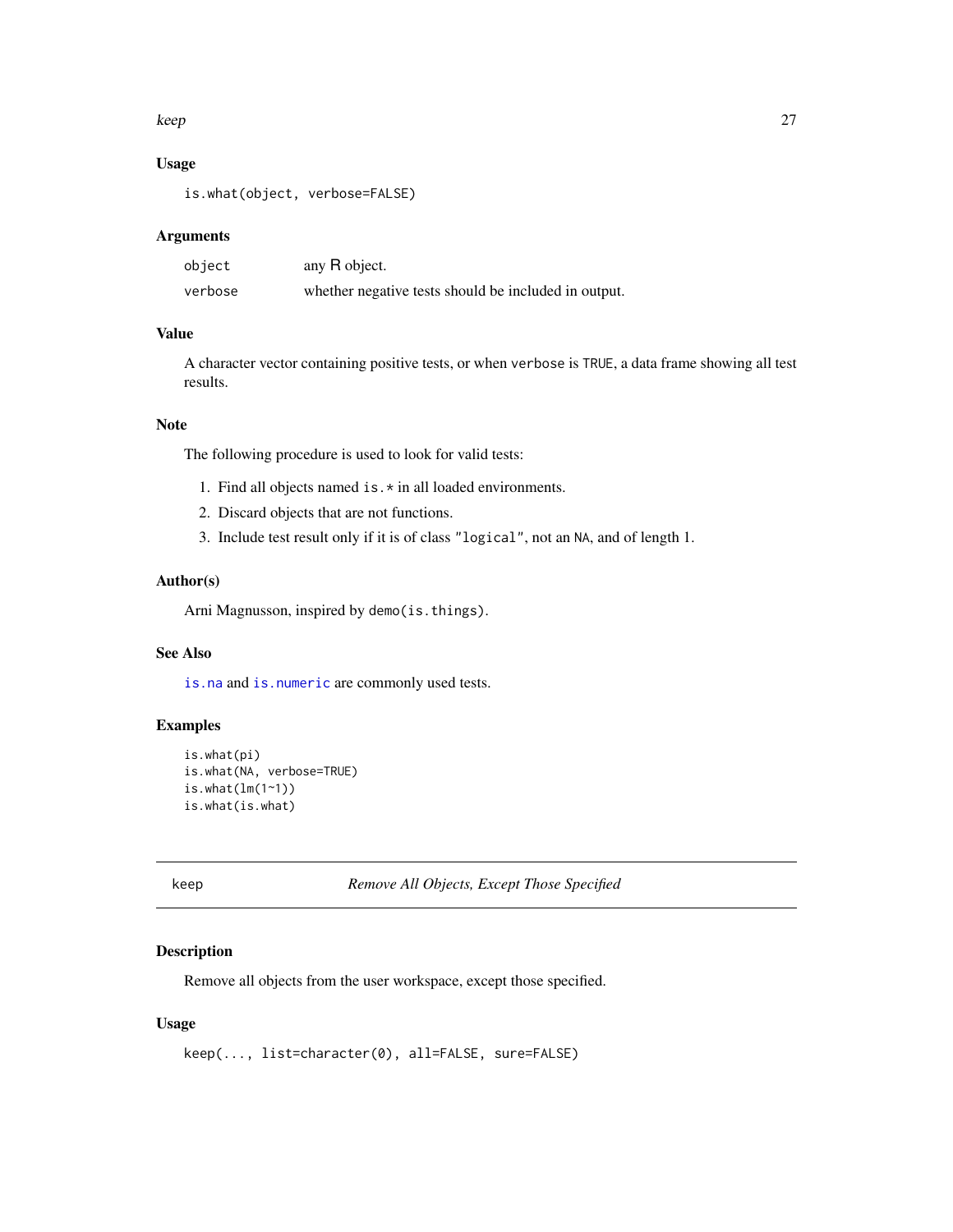# <span id="page-27-0"></span>Arguments

| .    | objects to be kept, specified one by one, quoted or unquoted.                                      |
|------|----------------------------------------------------------------------------------------------------|
| list | character vector of object names to be kept.                                                       |
| all  | whether hidden objects (beginning with a.) should be removed, unless explic-<br>itly kept.         |
| sure | whether to perform the removal, otherwise return names of objects that would<br>have been removed. |

# Details

Implemented with safety caps: objects whose name starts with a . are not removed unless all=TRUE, and an explicit sure=TRUE is required to remove anything.

# Value

A character vector containing object names, or NULL when sure is TRUE.

# Author(s)

Arni Magnusson

# See Also

keep is a convenient interface to [rm](#page-0-0) when removing most objects from the user workspace.

# Examples

data(women, cars) keep(cars) ## To remove all objects except cars, run: ## keep(cars, sure=TRUE)

<span id="page-27-1"></span>left *Return the leftmost or rightmost columns of a matrix or dataframe*

#### <span id="page-27-2"></span>Description

Return the leftmost or rightmost or columns of a matrix or dataframe

#### Usage

 $right(x, n = 6)$  $left(x, n=6)$ 

#### Arguments

| $\boldsymbol{\mathsf{x}}$ | Matrix or dataframe         |
|---------------------------|-----------------------------|
| n                         | Number of columns to return |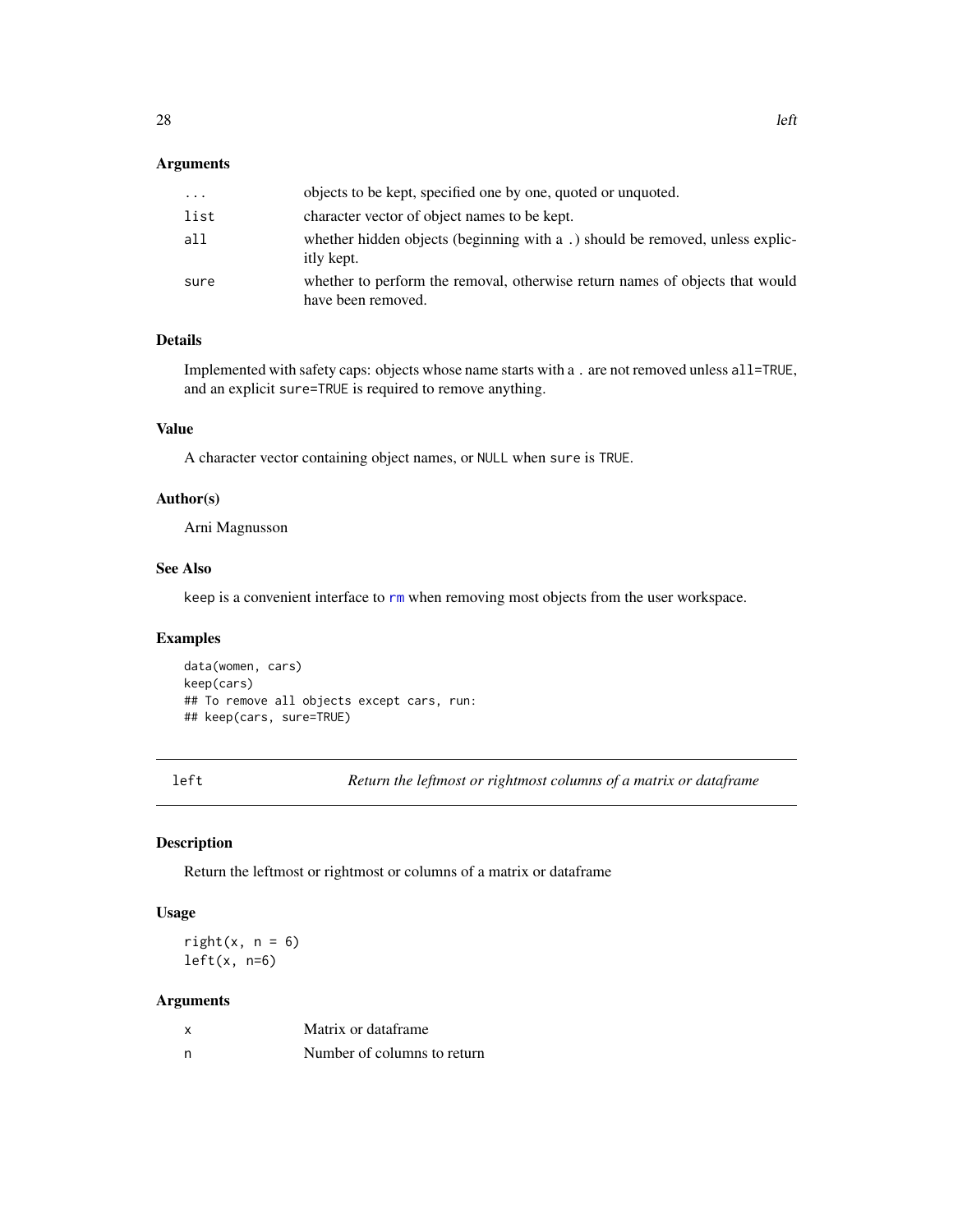# <span id="page-28-0"></span>Value

An object consisting of the leftmost or rightmost n columns of x.

#### Author(s)

Gregory R. Warnes <greg@warnes.net>

# See Also

[first](#page-15-1), [last](#page-15-2), [head](#page-0-0), [tail](#page-0-0)

#### Examples

```
m <- matrix( 1:100, ncol=10 )
colnames(m) <- paste("Col",1:10, sep="_")
left(m)
right(m)
d <- as.data.frame(m)
left(d)
right(d)
```
<span id="page-28-1"></span>

# ll *Describe Objects or Elements*

#### Description

Display name, class, size, and dimensions of each object in a given environment. Alternatively, if the main argument is a list-like object, its elements are listed and described.

# Usage

```
ll(pos=1, unit="KB", digits=0, dim=FALSE, sort=FALSE, class=NULL,
   invert=FALSE, ...)
```
# Arguments

| pos      | environment position number, environment name, data frame, list, model, or any<br>object that is list. |
|----------|--------------------------------------------------------------------------------------------------------|
| unit     | unit for displaying object size: "bytes", "KB", "MB", or first letter.                                 |
| digits   | number of decimals to display when rounding object size.                                               |
| dim      | whether object dimensions should be returned.                                                          |
| sort     | whether elements should be sorted by name.                                                             |
| class    | character vector for limiting the output to specified classes.                                         |
| invert   | whether to invert the class filter, so specified classes are excluded.                                 |
| $\ddots$ | passed to 1s.                                                                                          |
|          |                                                                                                        |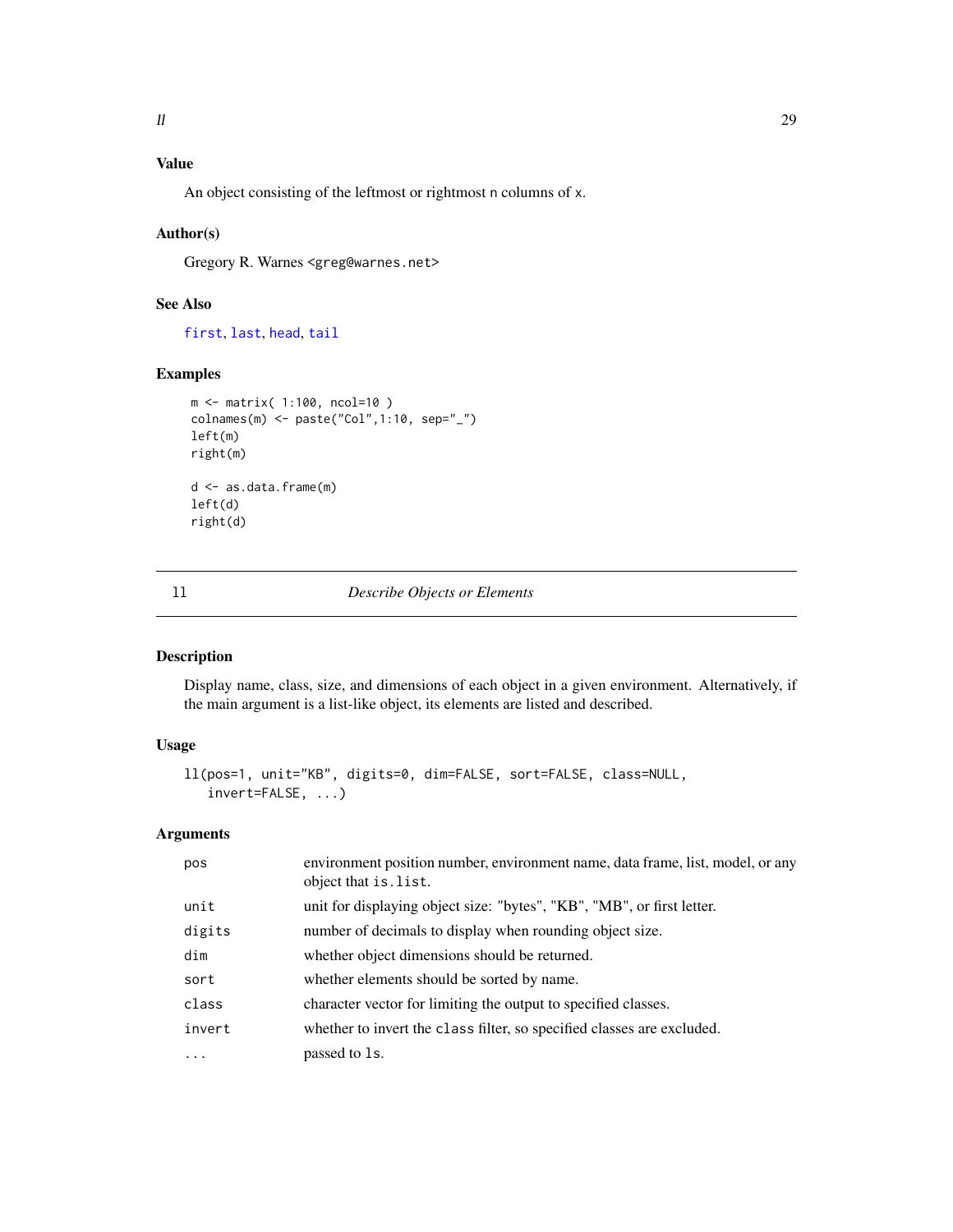#### <span id="page-29-0"></span>30 ls.funs

# Value

A data frame with named rows and the following columns:

| Class | object class.                         |
|-------|---------------------------------------|
| KB    | object size (see note).               |
| Dim   | object dimensions <i>(optional)</i> . |

# Note

The name of the object size column is the same as the unit used.

#### Author(s)

Arni Magnusson, with a contribution by Jim Rogers

#### See Also

ll is a verbose alternative to [ls](#page-0-0) (objects in an environment) and [names](#page-0-0) (elements in a list-like object).

[str](#page-0-0) and [summary](#page-0-0) also describe elements in a list-like objects.

[env](#page-14-1) is a related function that describes all loaded environments.

# Examples

```
11()ll(all=TRUE)
ll("package:base")
ll("package:base", class="function", invert=TRUE)
data(infert)
ll(infert)
model <- glm(case~spontaneous+induced, family=binomial, data=infert)
ll(model, dim=TRUE)
ll(model, sort=TRUE)
ll(model$family)
```

| tuns<br>s |
|-----------|
|-----------|

List function objects

# Description

Return a character vector giving the names of function objects in the specified environment.

### Usage

 $ls.funs(...)$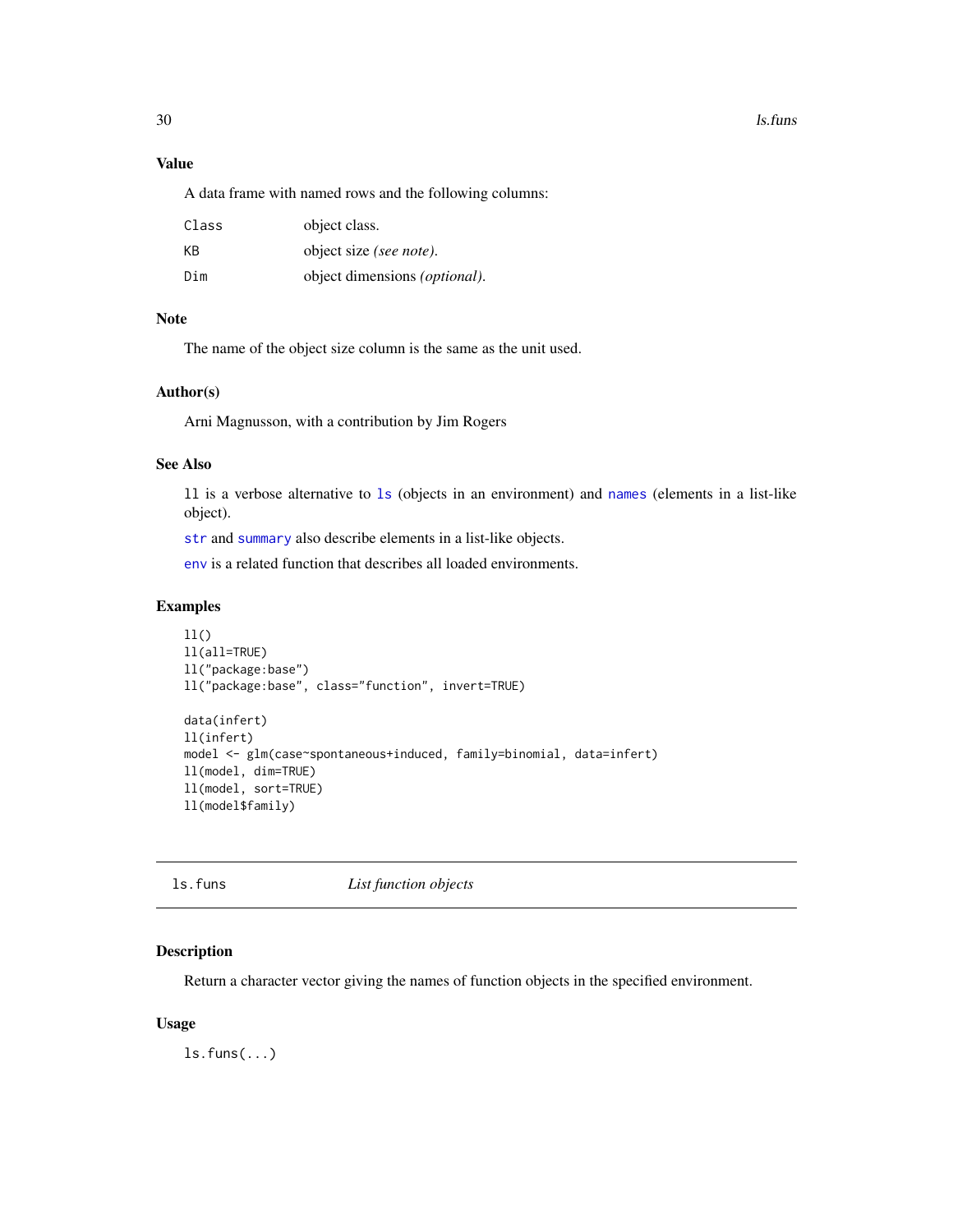# <span id="page-30-0"></span>mapLevels 31

#### Arguments

... Arguments passed to ls. See the help for [ls](#page-0-0) for details.

# Details

This function calls ls and then returns a character vector containing only the names of only function objects.

# Value

character vector

#### Author(s)

Gregory R. Warnes <greg@warnes.net>

#### See Also

[ls](#page-0-0), [is.function](#page-0-0)

#### Examples

## List functions defined in the global environment: ls.funs()

## List functions available in the base package: ls.funs("package:base")

mapLevels *Mapping levels*

# Description

mapLevels produces a map with information on levels and/or internal integer codes. As such can be conveniently used to store level mapping when one needs to work with internal codes of a factor and later transfrorm back to factor or when working with several factors that should have the same levels and therefore the same internal coding.

# Usage

```
mapLevels(x, codes=TRUE, sort=TRUE, drop=FALSE, combine=FALSE, ...)
mapLevels(x) <- value
```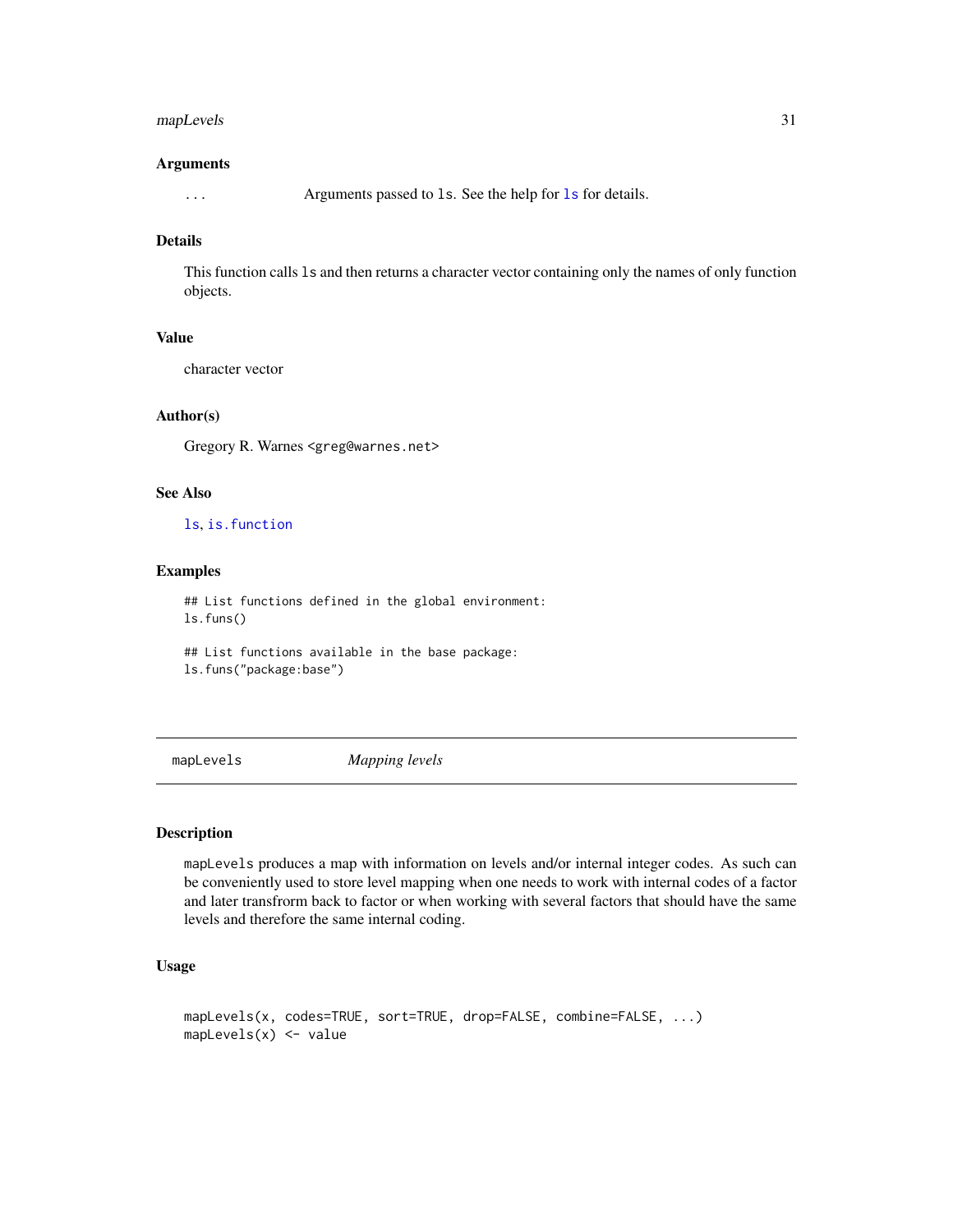#### **Arguments**

| $\mathsf{x}$ | object whose levels will be mapped, look into details                                                |
|--------------|------------------------------------------------------------------------------------------------------|
| codes        | boolean, create integer levelsMap (with internal codes) or character levelsMap<br>(with level names) |
| sort         | boolean, sort levels of character x, look into details                                               |
| drop         | boolean, drop unused levels                                                                          |
| combine      | boolean, combine levels, look into details                                                           |
| $\ddots$     | additional arguments for sort                                                                        |
| value        | levelsMap or listLevelsMap, output of mapLevels methods or constructed by<br>user, look into details |

#### Value

mapLevels() returns "levelsMap" or "listLevelsMap" objects as described in levelsMap and listLevelsMap section.

Result of mapLevels<- is always a factor with remapped levels or a "list/data.frame" with remapped factors.

#### mapLevels

mapLevels function was written primarly for work with "factors", but is generic and can also be used with "character", "list" and "data.frame", while "default" method produces error. Here the term levels is also used for unique character values.

When codes=TRUE integer "levelsMap" with information on mapping internal codes with levels is produced. Output can be used to transform integer to factor or remap factor levels as described bellow. With codes=FALSE character "levelsMap" is produced. The later is usefull, when one would like to remap factors or combine factors with some overlap in levels as described in mapLevels< section and shown in examples.

sort argument provides possibility to sort levels of "character" x and has no effect when x is a "factor".

Argument combine has effect only in "list" and "data.frame" methods and when codes=FALSE i.e. with character "levelsMaps". The later condition is necesarry as it is not possible to combine maps with different mapping of level names and integer codes. It is assumed that passed "list" and "data.frame" have all components for which methods exist. Otherwise error is produced.

#### levelsMap and listLevelsMap

Function mapLevels returns a map of levels. This map is of class "levelsMap", which is actually a list of length equal to number of levels and with each component of length 1. Components need not be of length 1. There can be either integer or character "levelsMap". Integer "levelsMap" (when codes=TRUE) has names equal to levels and components equal to internal codes. Character "levelsMap" (when codes=FALSE) has names and components equal to levels. When mapLevels is applied to "list" or "data.frame", result is of class "listLevelsMap", which is a list of "levelsMap" components described previously. If combine=TRUE, result is a "levelsMap" with all levels in x components.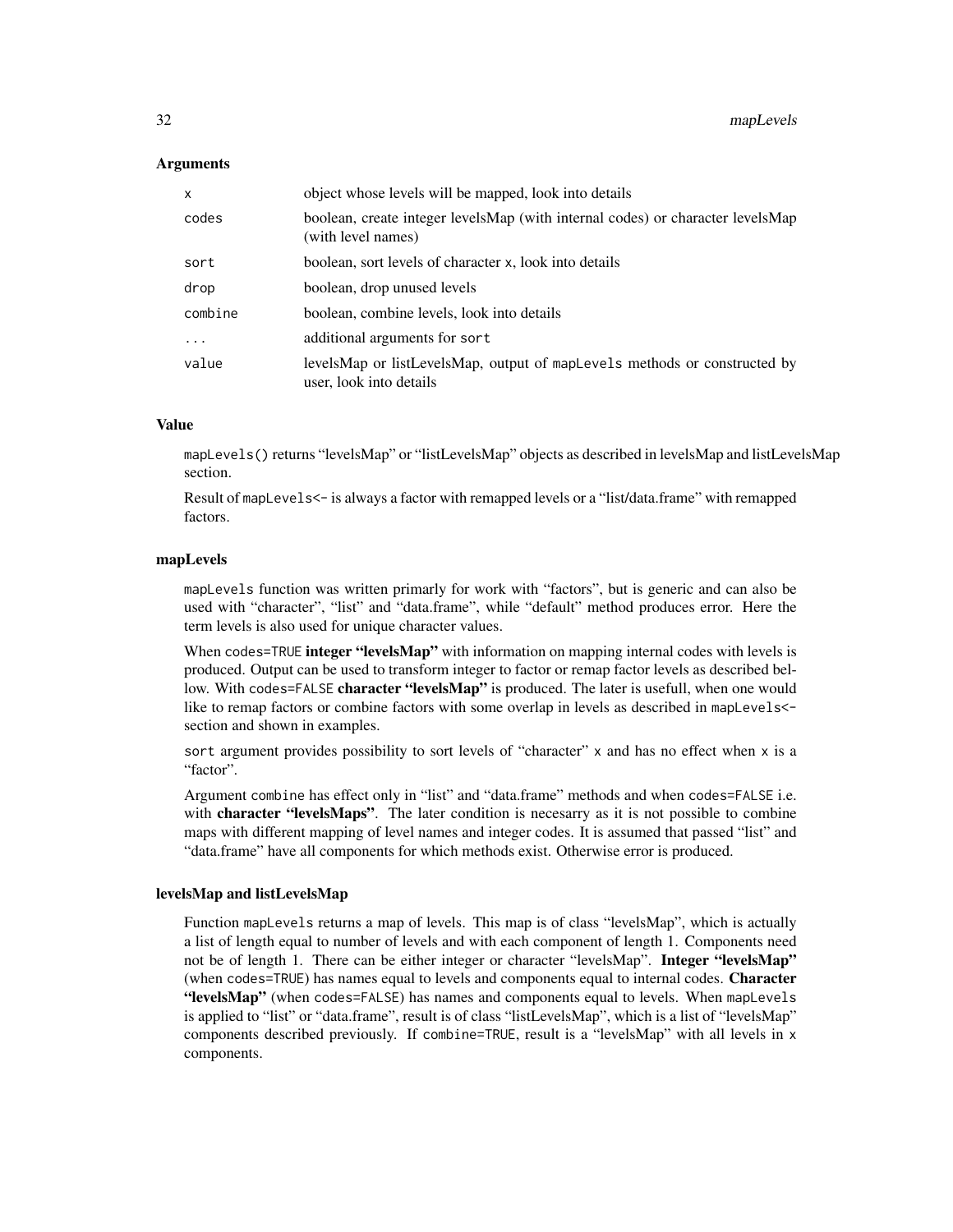#### <span id="page-32-0"></span>mapLevels 33

For ease of inspection, print methods unlists "levelsMap" with proper names. mapLevels<- methods are fairly general and therefore additional convenience methods are implemented to ease the work with maps: is.levelsMap and is.listLevelsMap; as.levelsMap and as.listLevelsMap for coercion of user defined maps; generic "[" and c for both classes (argument recursive can be used in c to coerce "listLevelsMap" to "levelsMap") and generic unique and sort (generic from R 2.4) for "levelsMap".

#### mapLevels<-

Workhorse under mapLevels<- methods is [levels<-](#page-0-0). mapLevels<- just control the assignment of "levelsMap" (integer or character) or "listLevelsMap" to x. The idea is that map values are changed to map names as indicated in [levels](#page-0-0) examples. Integer "levelsMap" can be applied to "integer" or "factor", while character "levelsMap" can be applied to "character" or "factor". Methods for "list" and "data.frame" can work only on mentioned atomic components/columns and can accept either "levelsMap" or "listLevelsMap". Recycling occurs, if length of value is not the same as number of components/columns of a "list/data.frame".

#### Author(s)

Gregor Gorjanc

#### See Also

[factor](#page-0-0), [levels](#page-0-0) and [unclass](#page-0-0)

#### Examples

```
## --- Integer levelsMap ---
(f <- factor(sample(letters, size=20, replace=TRUE)))
(mapInt <- mapLevels(f))
## Integer to factor
(int < -as.integer(f))(mapLevels(int) <- mapInt)
all.equal(int, f)
## Remap levels of a factor
(fac <- factor(as.integer(f)))
(mapLevels(fac) \leq mapInt) # the same as levels(fac) \leq mapInt
all.equal(fac, f)
## --- Character levelesMap ---
f1 <- factor(letters[1:10])
f2 <- factor(letters[5:14])
## Internal codes are the same, but levels are not
as.integer(f1)
as.integer(f2)
```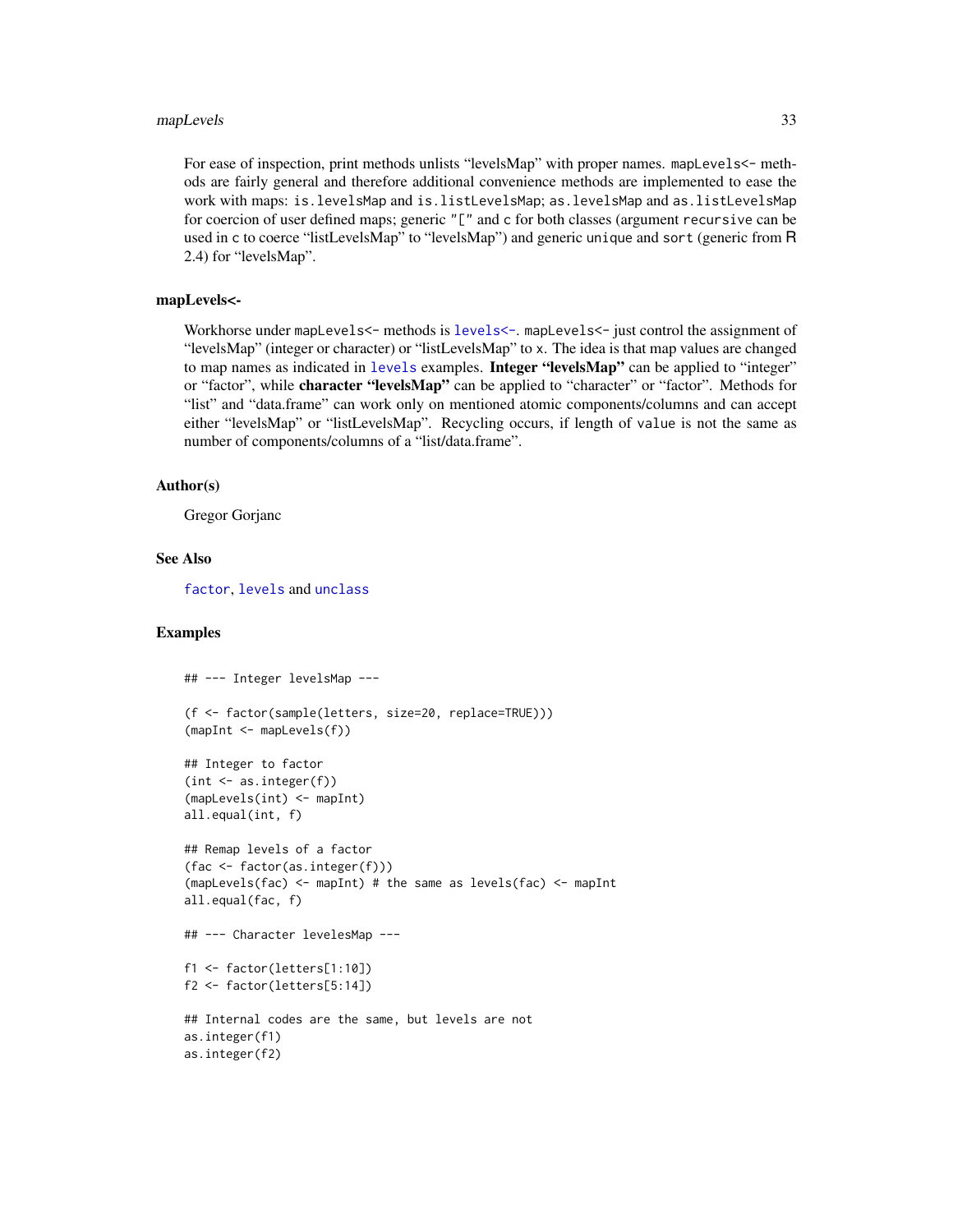```
## Get character levelsMaps and combine them
mapCha1 <- mapLevels(f1, codes=FALSE)
mapCha2 <- mapLevels(f2, codes=FALSE)
(mapCha <- c(mapCha1, mapCha2))
## Remap factors
mapLevels(f1) <- mapCha # the same as levels(f1) <- mapCha
mapLevels(f2) <- mapCha # the same as levels(f2) <- mapCha
## Internal codes are now "consistent" among factors
as.integer(f1)
as.integer(f2)
## Remap characters to get factors
f1 <- as.character(f1); f2 <- as.character(f2)
mapLevels(f1) <- mapCha
mapLevels(f2) <- mapCha
## Internal codes are now "consistent" among factors
as.integer(f1)
as.integer(f2)
```

| matchcols | Select columns names matching certain critera |  |
|-----------|-----------------------------------------------|--|
|-----------|-----------------------------------------------|--|

#### Description

This function allows easy selection of the column names of an object using a set of inclusion and exclusion critera.

#### Usage

```
matchcols(object, with, without, method=c("and","or"), ...)
```
# **Arguments**

| object | Matrix or dataframe                                 |
|--------|-----------------------------------------------------|
|        | with, without Vector of regular expression patterns |
| method | One of "and" or "or"                                |
|        | Optional arguments to grep                          |

# Value

Vector of column names which match all (method="and") or any (method="or") of the patterns specified in with, but none of the patterns specified in without.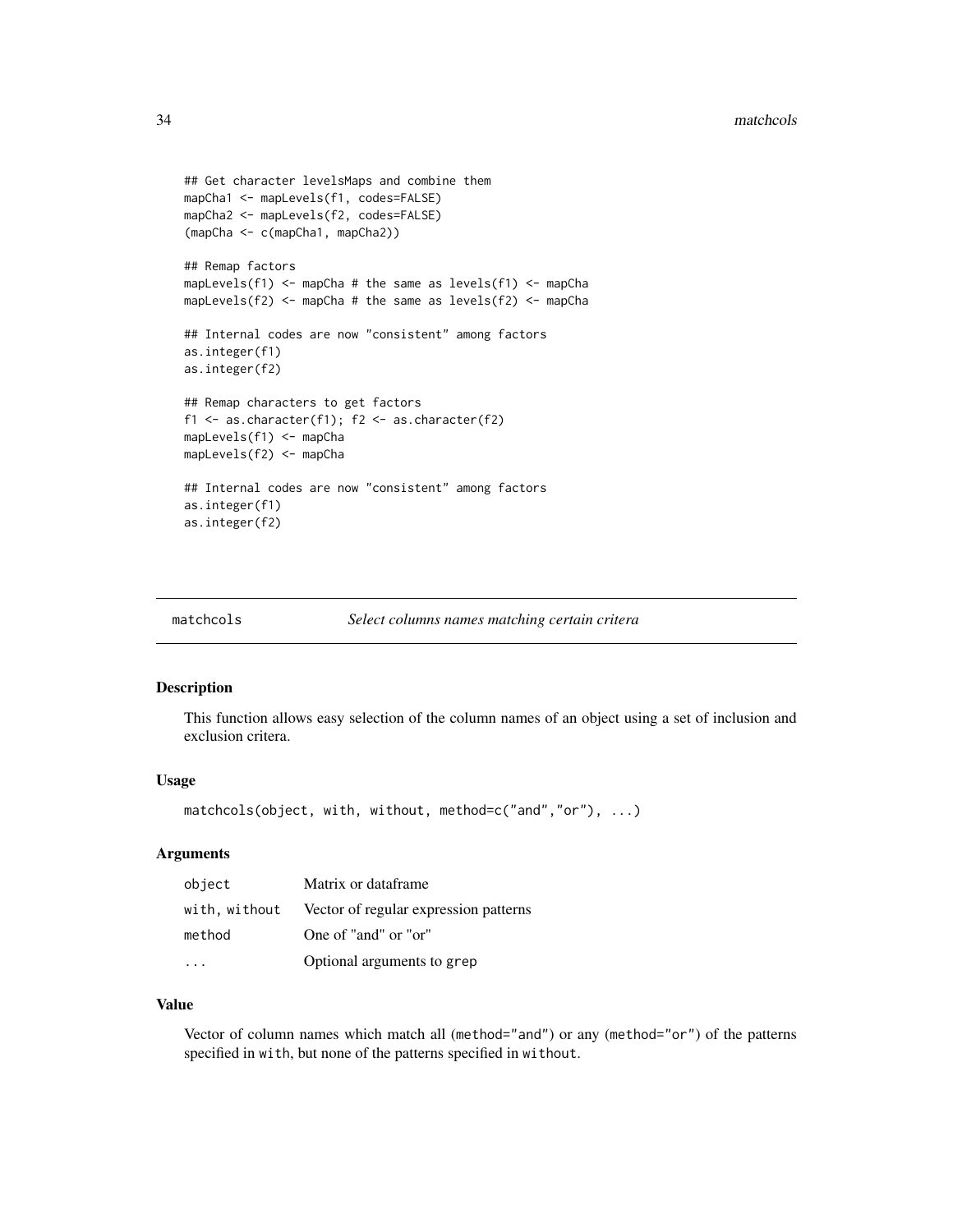#### <span id="page-34-0"></span>matchcols 35

#### Author(s)

Gregory R. Warnes <greg@warnes.net>

#### See Also

[grep](#page-0-0)

# Examples

```
# create a matrix with a lot of named columns
x \le matrix( ncol=30, nrow=5)
colnames(x) <- c("AffyID","Overall Group Means: Control",
                     "Overall Group Means: Moderate",
                     "Overall Group Means: Marked",
                     "Overall Group Means: Severe",
                     "Overall Group StdDev: Control",
                     "Overall Group StdDev: Moderate",
                     "Overall Group StdDev: Marked",
                     "Overall Group StdDev: Severe",
                     "Overall Group CV: Control",
                     "Overall Group CV: Moderate",
                     "Overall Group CV: Marked",
                     "Overall Group CV: Severe",
                     "Overall Model P-value",
                     "Overall Model: (Intercept): Estimate",
                     "Overall Model: Moderate: Estimate",
                     "Overall Model: Marked: Estimate",
                     "Overall Model: Severe: Estimate",
                     "Overall Model: (Intercept): Std. Error",
                     "Overall Model: Moderate: Std. Error",
                     "Overall Model: Marked: Std. Error",
                     "Overall Model: Severe: Std. Error",
                     "Overall Model: (Intercept): t value",
                     "Overall Model: Moderate: t value",
                     "Overall Model: Marked: t value",
                     "Overall Model: Severe: t value",
                     "Overall Model: (Intercept): Pr(>|t|)",
                     "Overall Model: Moderate: Pr(>|t|)",
                     "Overall Model: Marked: Pr(>|t|)",
                     "Overall Model: Severe: Pr(>|t|)")
# Get the columns which give estimates or p-values
# only for marked and severe groups
matchcols(x, with=c("Pr", "Std. Error"),
             without=c("Intercept","Moderate"),
             method="or"
          )
```

```
# Get just the column which give the p-value for the intercept
matchcols(x, with=c("Intercept", "Pr") )
```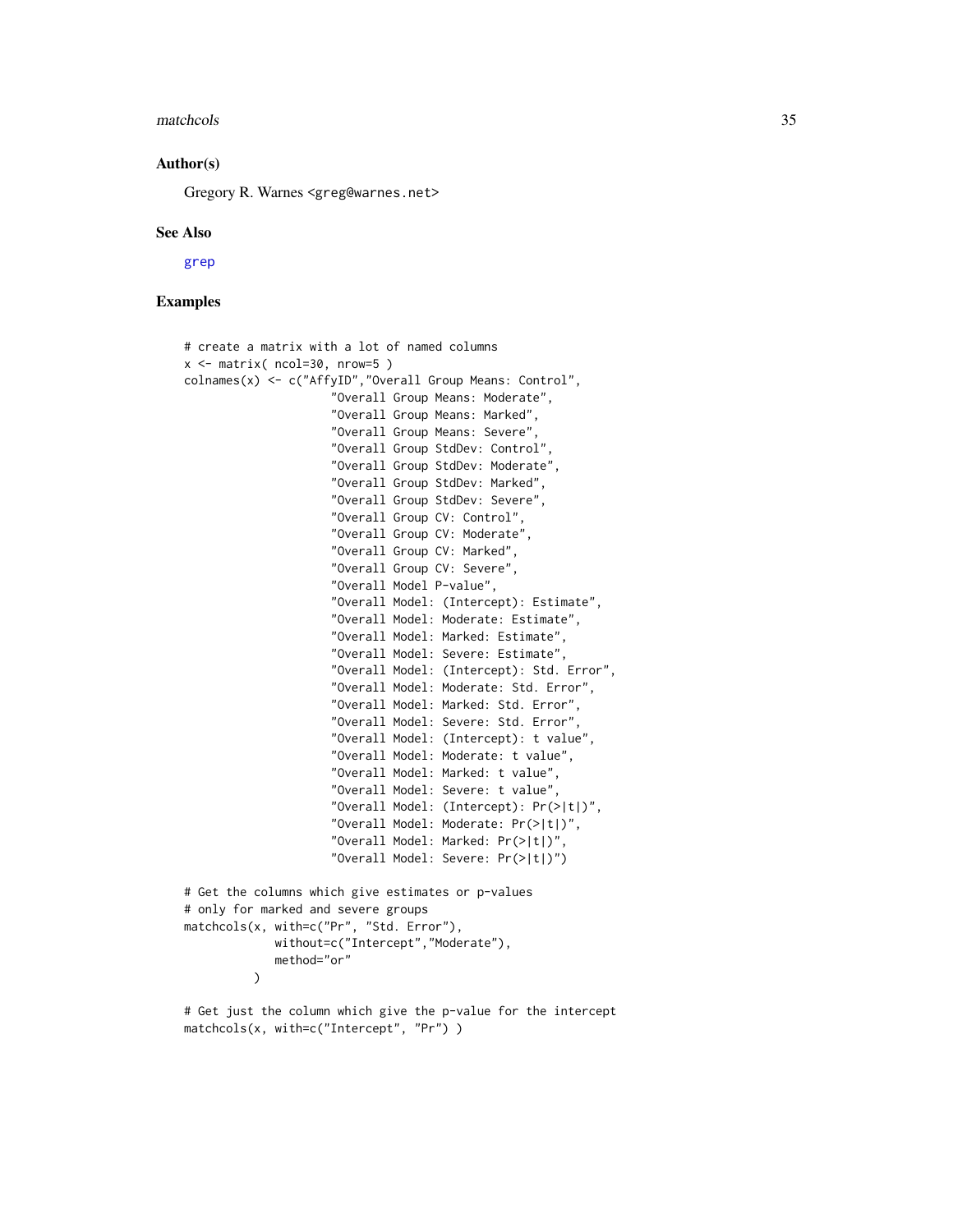<span id="page-35-1"></span><span id="page-35-0"></span>

#### **Description**

Table of conversions between Intertional Standard (SI) and US 'Conventional' Units for common medical measurements.

#### Usage

data(MedUnits)

# Format

A data frame with the following 5 variables.

Abbreviation Common Abbreviation (mostly missing)

Measurement Measurement Name

ConventionalUnit Conventional Unit

Conversion Conversion factor

SIUnit SI Unit

#### Details

Medical laboratories and practitioners in the United States use one set of units (the so-called 'Conventional' units) for reporting the results of clinical laboratory measurements, while the rest of the world uses the International Standard (SI) units. It often becomes necessary to translate between these units when participating in international collaborations.

This data set provides constants for converting between SI and US 'Conventional' units.

To perform the conversion from SI units to US 'Conventional' units do:

Measurement in ConventionalUnit = (Measurement in SIUnit) / Conversion

To perform conversion from 'Conventional' to SI units do:

Measurement in SIUnit = (Measurement in ConventionalUnit) \* Conversion

### Source

<https://globalrph.com/medical/conventional-units-international-units/>

# See Also

The function [ConvertMedUnits](#page-9-1) automates the conversion task.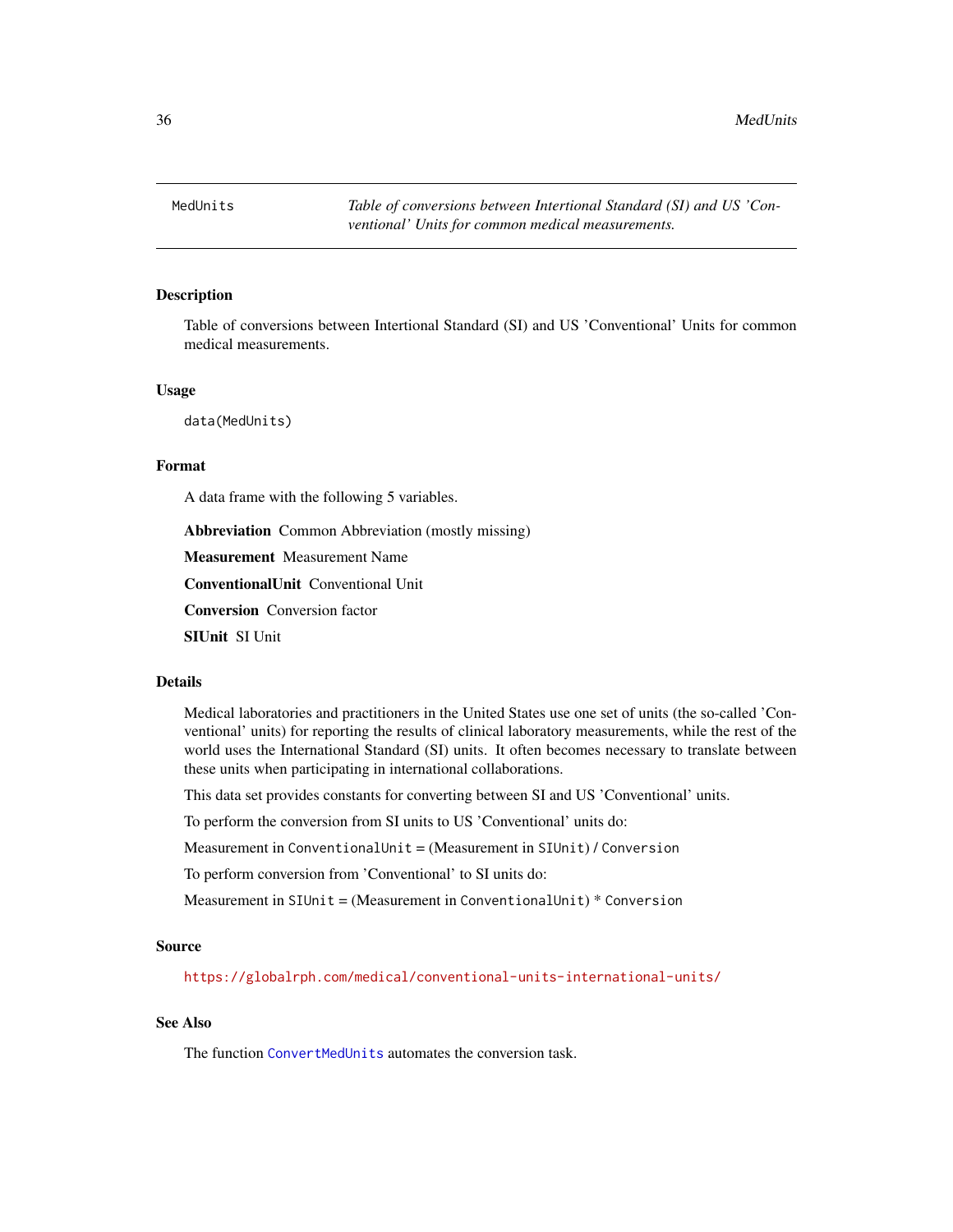<span id="page-36-0"></span>

# Examples

data(MedUnits) # show available conversions MedUnits\$Measurement # utility function matchUnits <- function(X) MedUnits[ grep(X, MedUnits\$Measurement),] # Convert SI Glucose measurement to 'Conventional' units GlucoseSI =  $c(5, 5.4, 5, 5.1, 5.6, 5.1, 4.9, 5.2, 5.5)$  # in SI Units GlucoseUS = GlucoseSI / matchUnits("Glucose")\$Conversion cbind(GlucoseSI,GlucoseUS) # also consider using ConvertMedUnits() ConvertMedUnits( GlucoseSI, "Glucose", to="US" )

# mv *Rename an Object*

# Description

Rename an object.

#### Usage

```
mv(from, to, envir = parent.frame())
```
# Arguments

| from  | Character scalar giving the source object name     |
|-------|----------------------------------------------------|
| to    | Character scalar giving the desination object name |
| envir | Environment in which to do the rename              |

# Details

This function renames an object by the value of object a to the name b, and removing a.

# Value

Invisibly returns the value of the object.

#### Author(s)

Gregory R. Warnes <greg@warnes.net>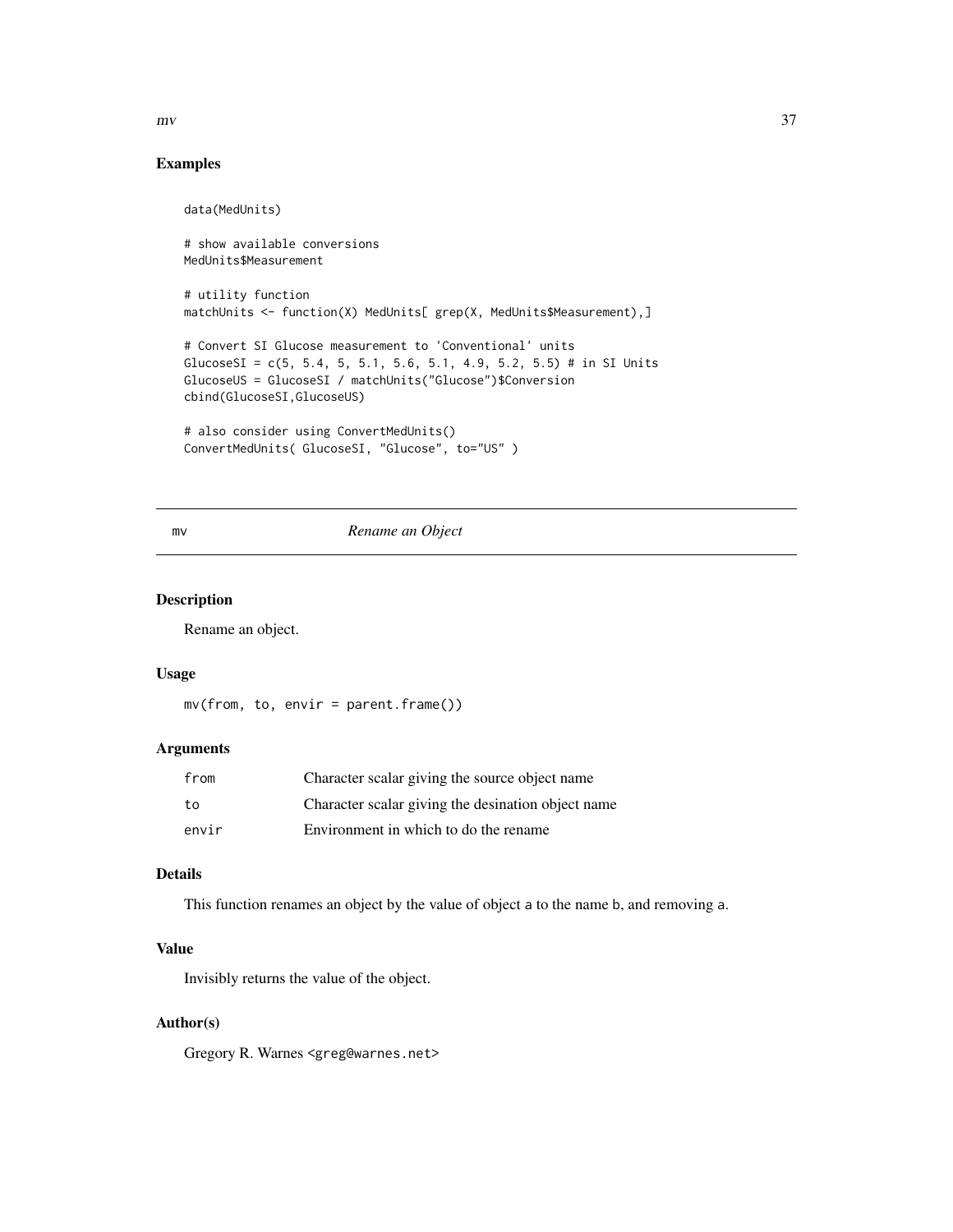# See Also

[rm](#page-0-0), [assign](#page-0-0)

# Examples

 $a \le -1:10$ a mv("a", "b") b exists("a")

#### nobs *Compute the Number of Non-missing Observations*

# Description

Compute the number of non-missing observations. Provides a 'default' method to handle vectors, and a method for data frames.

# Usage

```
nobs(object, ...)
## Default S3 method:
nobs(object, ...)
## S3 method for class 'data.frame'
nobs(object, ...)
## S3 method for class 'lm'
nobs(object, ...)
```
#### Arguments

| object   | Target Object                           |
|----------|-----------------------------------------|
| $\cdots$ | Optional parameters (currently ignored) |

# Details

Calculate the number of observations in object.

- For numeric vectors, this is simply the number of non-NA elements, as computed by sum(!is.na(object)).
- For dataframe objects, the result is a vector containing the number of non-NA elementes of each column.

The nobs and nobs.lm functions defined in gtools are simply aliases for the functions in the base R stats package, provided for backwards compatibility.

<span id="page-37-0"></span>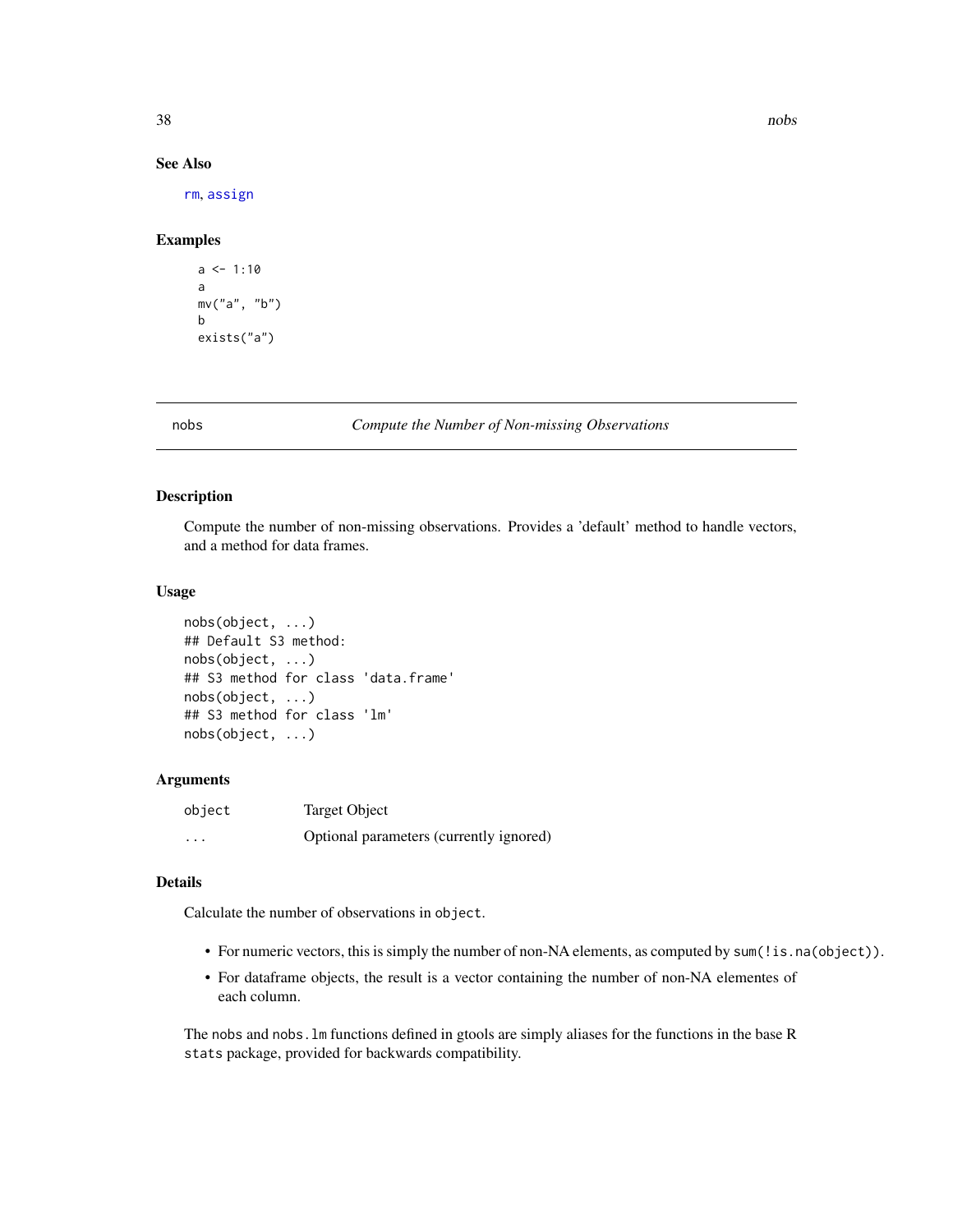#### <span id="page-38-0"></span>nPairs 39

# Value

Either single numeric value (for vectors) or a vector of numeric values (for data.frames) giving the number of non-missing values.

#### Note

The base R package stats now provides a S3 dispatch function for nobs, and methods for for objects of classes "lm", "glm", "nls" and "logLik", as well as a default method.

Since they provided a subset of the the functionality, the base method dispatch (nobs) function and method for "lm" objects (nobs.lm) are, as of gdata version 2.10.1, simply aliases for the equivalent functions in the base R stats package.

Since gdata's default method (nobs.default) processes vectors and hands any other data/object types to stats:::nobs.default.

### Author(s)

Gregory R. Warnes <greg@warnes.net>

#### See Also

[is.na](#page-0-0), [length](#page-0-0)

#### Examples

```
x \leftarrow c(1, 2, 3, 5, NA, 6, 7, 1, NA)length(x)
nobs(x)
df <- data.frame(x=rnorm(100), y=rnorm(100))
df[1,1] <- NA
df[1,2] <- NA
df[2,1] <- NA
nobs(df)
fit \leq -\ln(y \sim x, \text{ data=df})nobs(fit)
```
nPairs *Number of variable pairs*

#### Description

nPairs counts the number of pairs between variables.

#### Usage

```
nPairs(x, margin=FALSE, names=TRUE, abbrev=TRUE, ...)
```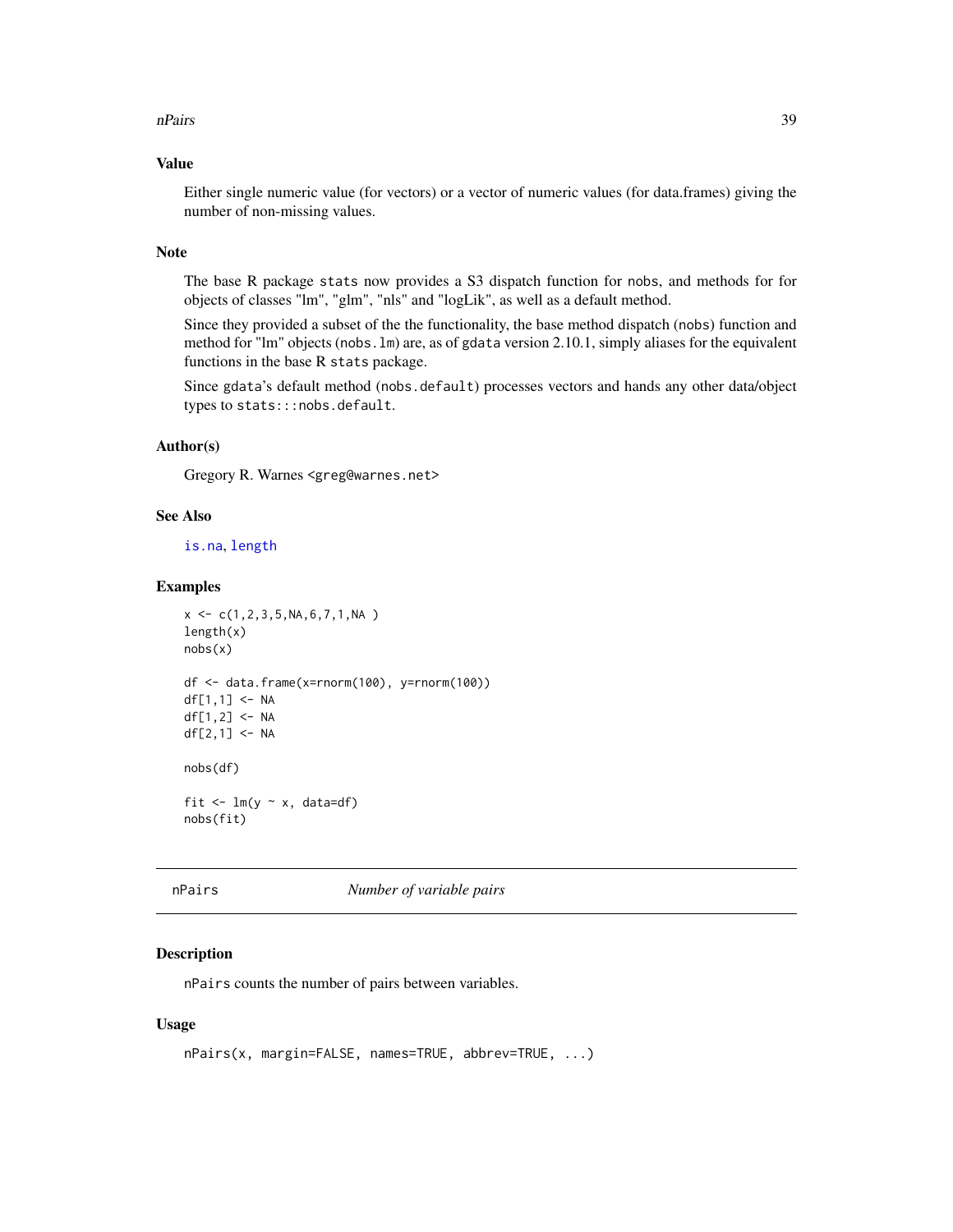<span id="page-39-0"></span>40 and the contract of the contract of the contract of the contract of the contract of the contract of the contract of the contract of the contract of the contract of the contract of the contract of the contract of the con

#### **Arguments**

| $\mathsf{x}$ | data.frame or a matrix                              |
|--------------|-----------------------------------------------------|
| margin       | logical, calculate the cumulative number of "pairs" |
| names        | logical, add row/col-names to the output            |
| abbrev       | logical, abbreviate names                           |
|              | other arguments passed to abbreviate                |

# Details

The class of returned matrix is nPairs and matrix. There is a summary method, which shows the opposite information - counts how many times each variable is known, while the other variable of a pair is not. See examples.

# Value

Matrix of order  $k$ , where  $k$  is the number of columns in x. Values in a matrix represent the number of pairs between columns/variables in x. If margin=TRUE, the number of columns is  $k + 1$  and the last column represents the cumulative number of pairing all variables.

#### Author(s)

Gregor Gorjanc

# See Also

[abbreviate](#page-0-0)

# Examples

```
## Test data
test \le data.frame(V1=c(1, 2, 3, 4, 5),
                   V2=c(NA, 2, 3, 4, 5),
                   V3=c(1, NA, NA, NA, NA),
                   V4=c(1, 2, 3, NA, NA))
## Number of variable pairs
nPairs(x=test)
## Without names
nPairs(x=test, names=FALSE)
## Longer names
colnames(test) <- c("Variable1", "Variable2", "Variable3", "Variable4")
nPairs(x=test)
## Margin
nPairs(x=test, margin=TRUE)
## Summary
```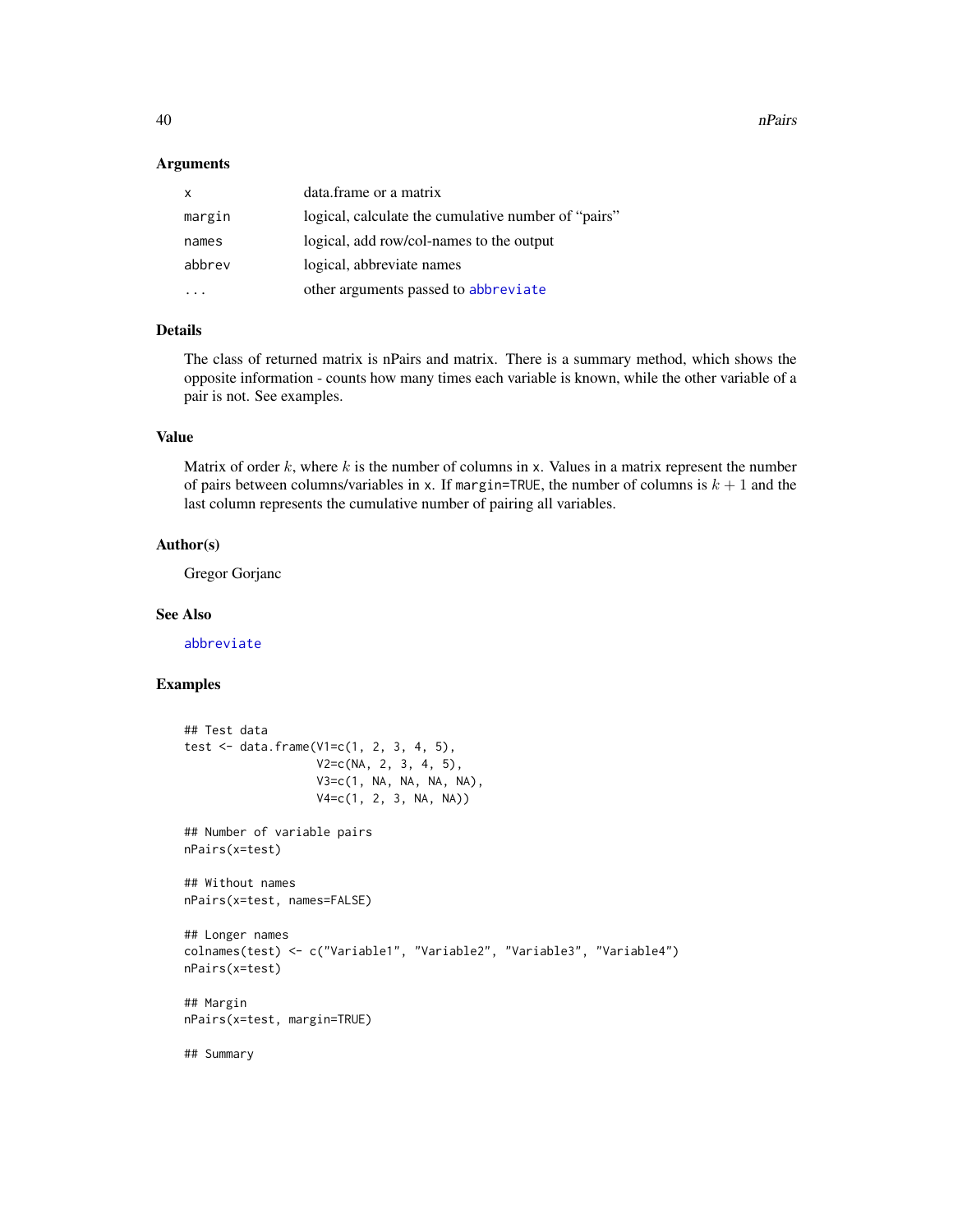# <span id="page-40-0"></span>object.size 41

```
summary(object=nPairs(x=test))
```
# <span id="page-40-1"></span>object.size *Report the Space Allocated for Objects*

# Description

Provides an estimate of the memory that is being used to store R objects.

#### Usage

```
object.size(...)
## S3 method for class 'object_sizes'
is(x)## S3 method for class 'object_sizes'
as(x)## S3 method for class 'object_sizes'
c(..., recursive=FALSE)
## S3 method for class 'object_sizes'
format(x, humanReadable=getOption("humanReadable"), standard="IEC", units,
       digits=1, width=NULL, sep=" ", justify = c("right", "left"),
...)
## S3 method for class 'object_sizes'
print(x, quote=FALSE, humanReadable=getOption("humanReadable"),
      standard="IEC", units, digits=1, width=NULL, sep=" ",
      justify = c("right", "left"), ...)
```
# Arguments

| $\ddots$ .    | object.size: R objects; print and format: arguments to be passed to other<br>methods.       |
|---------------|---------------------------------------------------------------------------------------------|
| $\mathsf{x}$  | output from object.size                                                                     |
| quote         | logical, indicating whether or not the result should be printed with surrounding<br>quotes. |
| humanReadable | logical, use the "human readable" format.                                                   |
|               | standard, units, digits, width, sep, justify<br>See the man page for human Readable.        |
| recursive     | See the man page for c.                                                                     |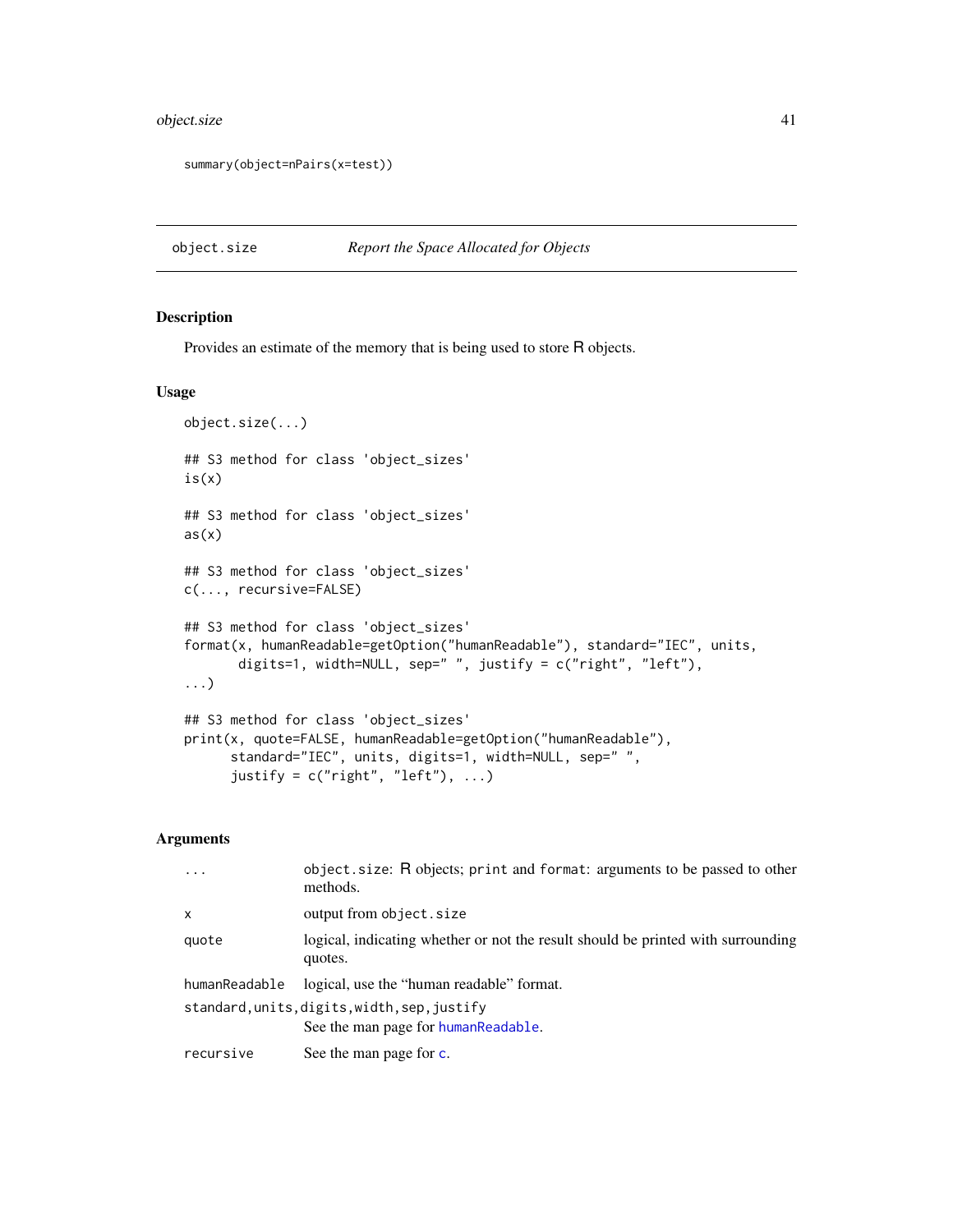#### Details

*This is a modified copy of the man page for utils::object.size in R 2.2.1.*

Exactly which parts of the memory allocation should be attributed to which object is not clearcut. This function merely provides a rough indication: it should be reasonably accurate for atomic vectors, but does not detect if elements of a list are shared, for example. (Sharing amongst elements of a character vector is taken into account, but not that between character vectors in a single object.)

The calculation is of the size of the object, and excludes the space needed to store its name in the symbol table.

Associated space (e.g., the environment of a function and what the pointer in a EXTPTRSXP points to) is not included in the calculation.

Object sizes are larger on 64-bit builds than 32-bit ones, but will very likely be the same on different platforms with the same word length and pointer size.

# *Changes*

Class of returned object is c("object\_sizes", "numeric") with appropriate print and c methods.

By default object.size outputs size in bytes, but human readable format similar to ls, df or du shell commands can be displayed by calling humanReadable directly, calling print with the argument humanReadable=TRUE, or by setting options(humanReadable=TRUE).

#### Value

A numeric vector class c("object\_sizes", "numeric") containing estimated memory allocation attributable to the objects in bytes.

#### See Also

[object.size](#page-40-1) in package 'utils' for the standard version of this function, [Memory-limits](#page-0-0) for the design limitations on object size, [humanReadable](#page-20-1) for human readable format.

#### Examples

```
object.size(letters)
object.size(ls)
## find the 10 largest objects in the base package
allObj <- sapply(ls("package:base"),
            function(x)
                object.size(get(x, envir = baseenv()))
            )
( bigObj <- as.object_sizes(rev(sort(allObj))[1:10] ) )
print(bigObj, humanReadable=TRUE)
```
as.object\_sizes(14567567)

options(humanReadable=TRUE)

<span id="page-41-0"></span>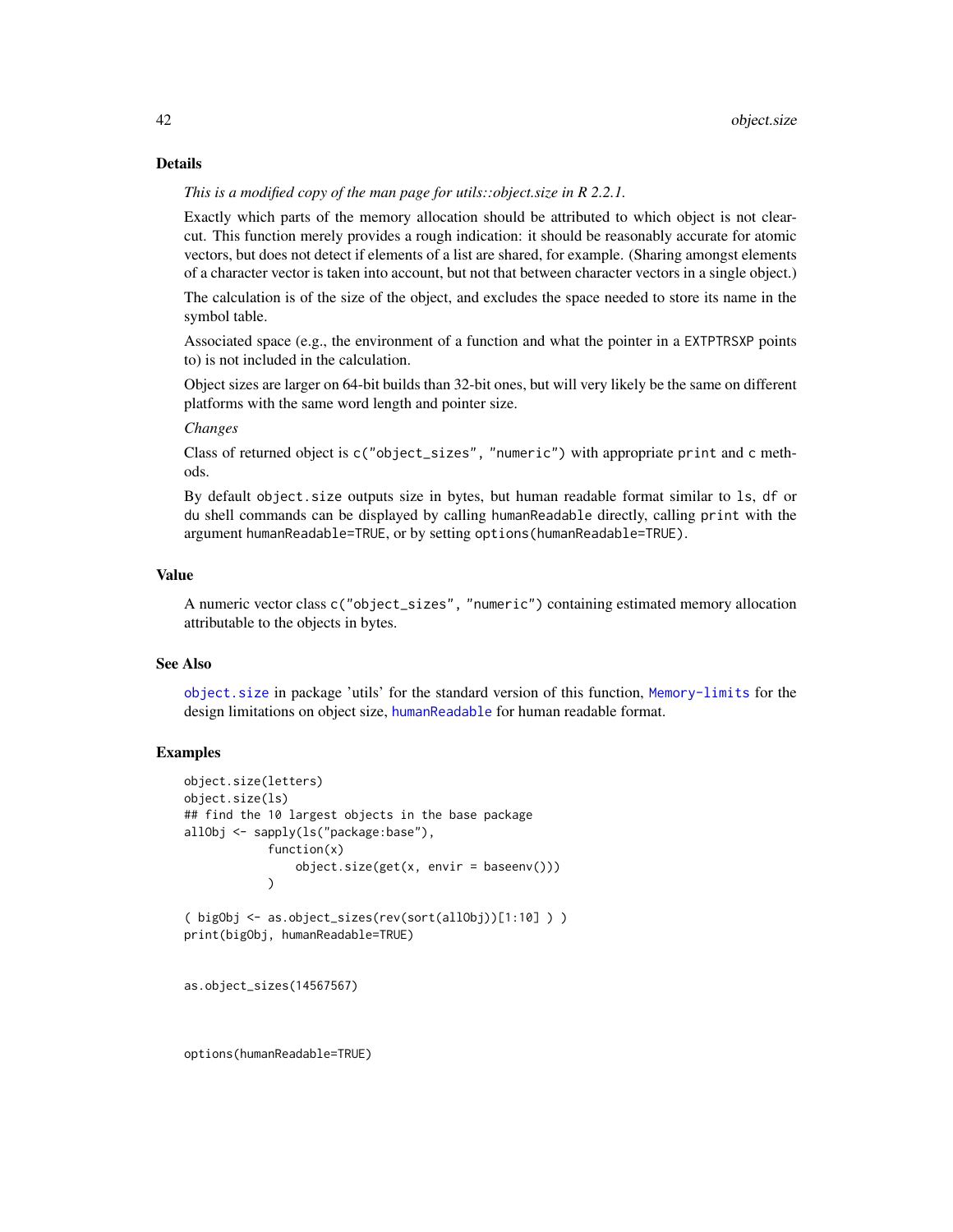#### <span id="page-42-0"></span>read.xls 43

```
(
    z <- object.size(letters,
                     c(letters, letters),
                     rep(letters, 100),
                     rep(letters, 10000)
                     )
)
is.object_sizes(z)
as.object_sizes(14567567)
```
#### <span id="page-42-1"></span>read.xls *Read Excel files*

# <span id="page-42-2"></span>Description

Read a Microsoft Excel file into a data frame

# Usage

```
read.xls(xls, sheet=1, verbose=FALSE, pattern, na.strings=c("NA","#DIV/0!"),
        ..., method=c("csv","tsv","tab"), perl="perl")
xls2csv(xls, sheet=1, verbose=FALSE, blank.lines.skip=TRUE, ..., perl="perl")
xls2tab(xls, sheet=1, verbose=FALSE, blank.lines.skip=TRUE, ..., perl="perl")
xls2tsv(xls, sheet=1, verbose=FALSE, blank.lines.skip=TRUE, ..., perl="perl")
xls2sep(xls, sheet=1, verbose=FALSE, blank.lines.skip=TRUE, ...,
       method=c("csv","tsv","tab"), perl="perl")
```
# Arguments

| xls              | path to the Microsoft Excel file. Supports "http://", "https://", and "ftp://" URLS.                      |  |
|------------------|-----------------------------------------------------------------------------------------------------------|--|
| sheet            | name or number of the worksheet to read                                                                   |  |
| verbose          | logical flag indicating whether details should be printed as the file is processed.                       |  |
| pattern          | if specified, them skip all lines before the first containing this string                                 |  |
| perl             | name of the perl executable to be called.                                                                 |  |
| method           | intermediate file format, "csv" for comma-separated and "tab" for tab-separated                           |  |
| na.strings       | a character vector of strings which are to be interpreted as 'NA' values. See<br>read. table for details. |  |
| blank.lines.skip |                                                                                                           |  |
|                  | logical flag indicating whether blank lines in the orginal file should be ignored.                        |  |
| $\cdots$         | additional arguments to read.table. The defaults for read.csv() are used.                                 |  |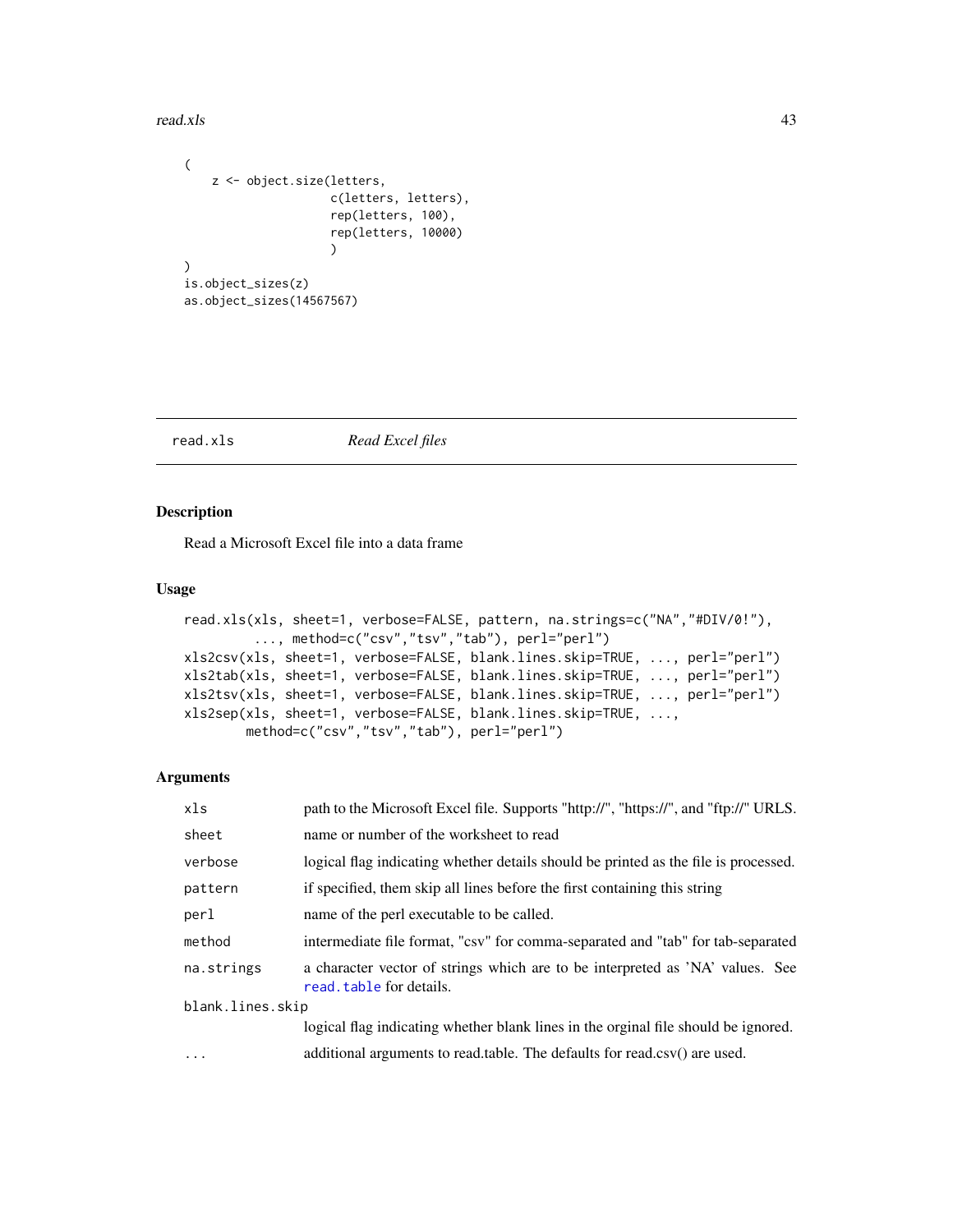# Details

This function works translating the named Microsoft Excel file into a temporary .csv or .tab file, using the xls2csv or xls2tab Perl script installed as part of this (gdata) package.

Caution: In the conversion to csv, strings will be quoted. This can be problem if you are trying to use the comment.char option of read.table since the first character of all lines (including comment lines) will be "\"" after conversion.

If you have quotes in your data which confuse the process you may wish to use read.xls( $\dots$ , quote = ''). This will cause the quotes to be regarded as data and you will have to then handle the quotes yourself after reading the file in.

Caution: If you call "xls2csv" directly, is your responsibility to close and delete the file after using it.

# Value

"read.xls" returns a data frame.

"xls2sep" returns a temporary file in the specified format. "xls2csv" and "xls2tab" are simply wrappers for "xls2sep" specifying method as "csv" or "tab", respectively.

#### Note

Either a working version of Perl must be present in the executable search path, or the exact path of the perl executable must be provided via the perl argument. See the examples below for an illustration.

#### Author(s)

Gregory R. Warnes <greg@warnes.net>, Jim Rogers <james.a.rogers@pfizer.com>, and Gabor Grothendiek <ggrothendieck@gmail.com>.

#### References

http://www.analytics.washington.edu/statcomp/downloads/xls2csv

#### See Also

[read.csv](#page-0-0)

#### Examples

```
# iris.xls is included in the gregmisc package for use as an example
xlsfile <- file.path(path.package('gdata'),'xls','iris.xls')
xlsfile
iris <- read.xls(xlsfile) # defaults to csv format
iris <- read.xls(xlsfile,method="csv") # specify csv format
iris <- read.xls(xlsfile,method="tab") # specify tab format
head(iris) # look at the top few rows
```
<span id="page-43-0"></span>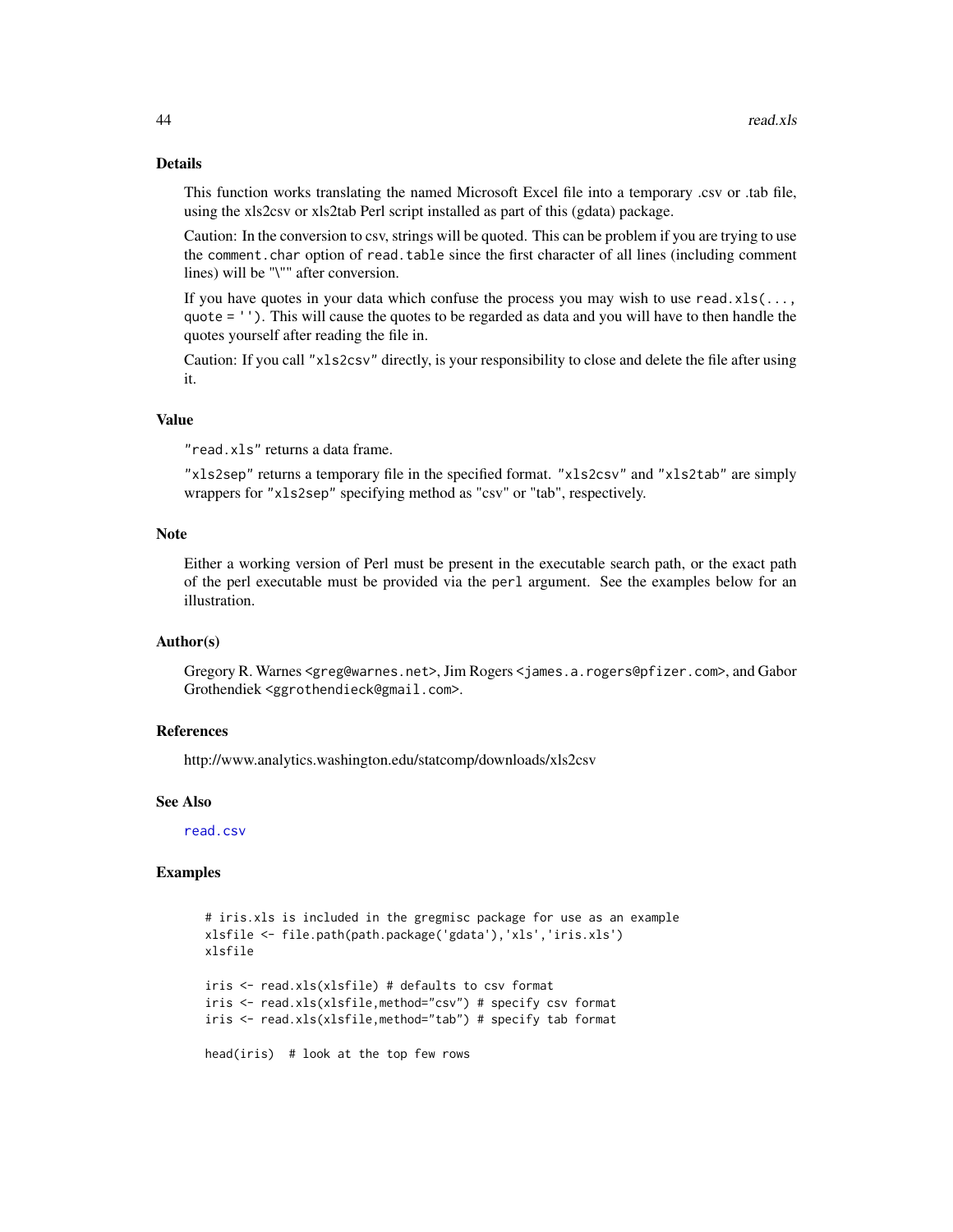```
## Not run:
  ## Example specifying exact Perl path for default MS-Windows install of
  ## ActiveState perl
  iris <- read.xls(xlsfile, perl="C:/perl/bin/perl.exe")
## End(Not run)
  ## Not run:
   ## Example specifying exact Perl path for Unix systems
  iris <- read.xls(xlsfile, perl="/usr/bin/perl")
   ## finding perl
  ## (read.xls automatically calls findPerl so this is rarely needed)
  perl <- gdata:::findPerl("perl")
  iris <- read.xls(xlsfile, perl=perl)
## End(Not run)
  ## Not run:
   ## read xls file from net
  nba.url <- "http://mgtclass.mgt.unm.edu/Bose/Excel/Tutorial.05/Cases/NBA.xls"
  nba <- read.xls(nba.url)
## End(Not run)
   ## Not run:
   ## read xls file ignoring all lines prior to first containing State
  crime.url <- "http://www.jrsainfo.org/jabg/state_data2/Tribal_Data00.xls"
   crime <- read.xls(crime.url, pattern = "State")
  ## use of xls2csv - open con, print two lines, close con
  con <- xls2csv(crime.url)
  print(readLines(con, 2))
  file.remove(summary(con)$description)
## End(Not run)
   ## Examples demonstrating selection of specific 'sheets'
   ## from the example XLS file 'ExampleExcelFile.xls'
   exampleFile <- file.path(path.package('gdata'),'xls',
                            'ExampleExcelFile.xls')
   exampleFile2007 <- file.path(path.package('gdata'),'xls',
                            'ExampleExcelFile.xlsx')
   ## see the number and names of sheets:
   sheetCount(exampleFile)
   if( 'XLSX' %in% xlsFormats() ) ## if XLSX is supported..
     sheetCount(exampleFile2007)
```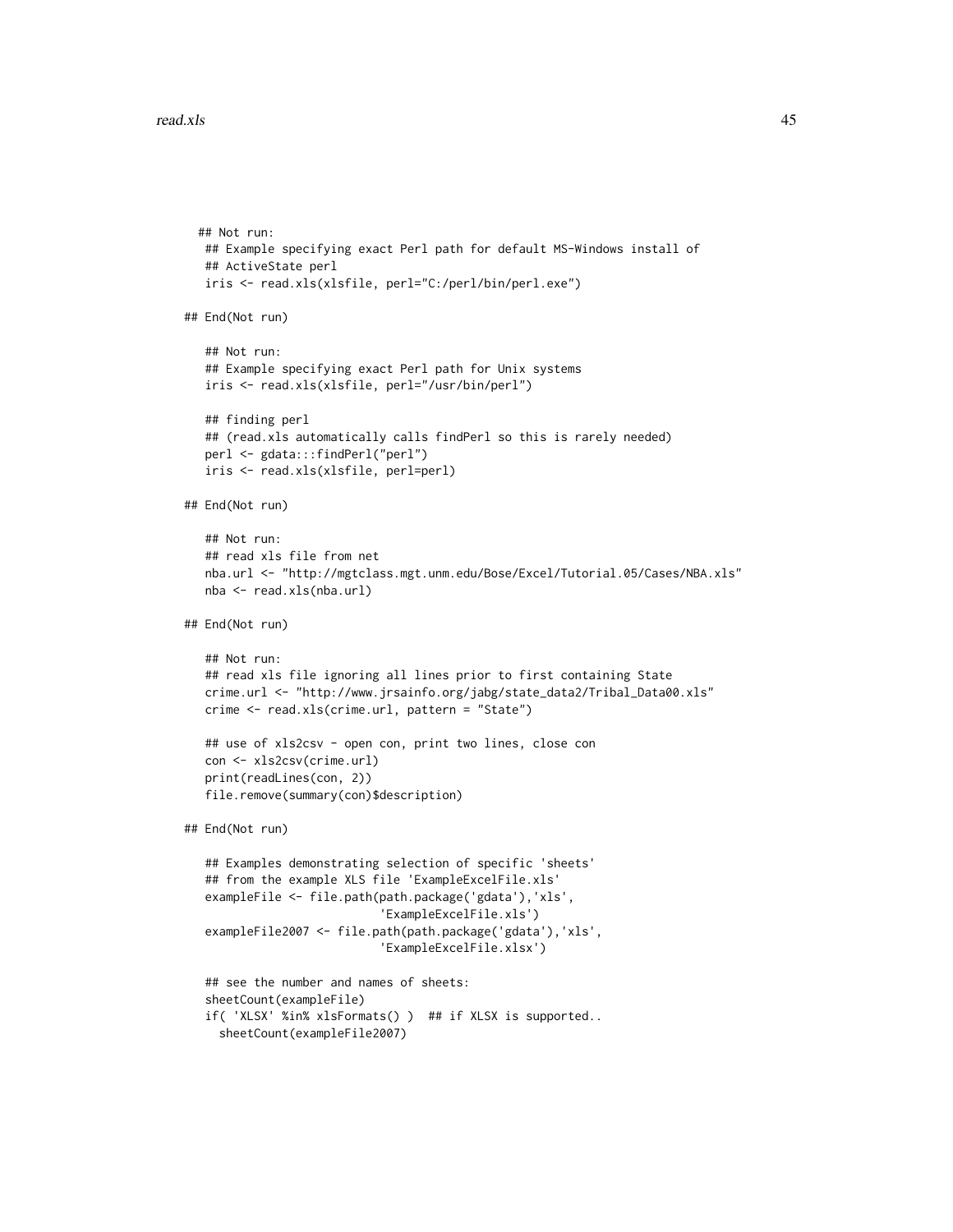```
## show names of shets in the file
sheetNames(exampleFile)
if( 'XLSX' %in% xlsFormats() ) ## if XLSX is supported..
sheetNames(exampleFile2007)
data <- read.xls(exampleFile) ## default is first worksheet
data <- read.xls(exampleFile, sheet=2) ## second worksheet by number
data <- read.xls(exampleFile, sheet="Sheet Second",v=TRUE) ## and by name
## load the third worksheet, skipping the first two non-data lines...
if( 'XLSX' %in% xlsFormats() ) ## if XLSX is supported..
  data <- read.xls(exampleFile2007, sheet="Sheet with initial text", skip=2)
## load a file containing data and column names using latin-1
## characters
latinFile <- file.path(path.package('gdata'),'xls','latin-1.xls')
latin1 <- read.xls(latinFile, fileEncoding="latin1")
colnames(latin1)
```
rename.vars *Remove or rename variables in a dataframe*

#### Description

Remove or rename a variables in a data frame.

#### Usage

```
rename.vars(data, from="", to="", info=TRUE)
remove.vars(data, names="", info=TRUE)
```
#### Arguments

| data  | dataframe to be modified.                                                                         |
|-------|---------------------------------------------------------------------------------------------------|
| from  | character vector containing the current name of each variable to be renamed.                      |
| to    | character vector containing the new name of each variable to be renamed.                          |
| names | character vector containing the names of variables to be removed.                                 |
| info  | boolean value indicating whether to print details of the removal/renaming. De-<br>faults to TRUE. |

#### Value

The updated data frame with variables listed in from renamed to the corresponding element of to.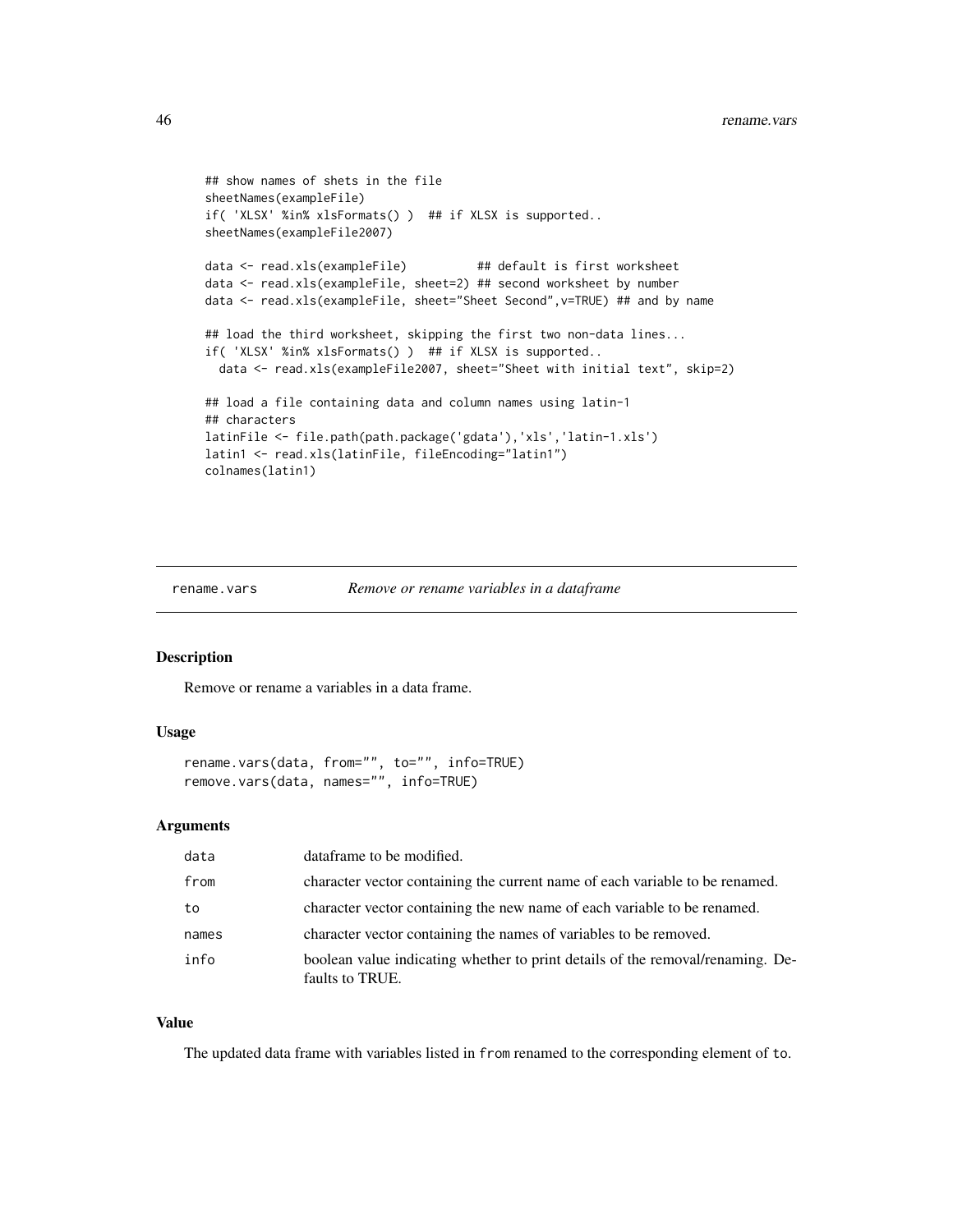#### <span id="page-46-0"></span>reorder.factor 47

# Author(s)

Code by Don MacQueen <macq@llnl.gov>. Documentation by Gregory R. Warnes <greg@warnes.net>

# See Also

[names](#page-0-0), [colnames](#page-0-0), [data.frame](#page-0-0)

# Examples

```
data <- data.frame(x=1:10,y=1:10,z=1:10)
names(data)
data <- rename.vars(data, c("x","y","z"), c("first","second","third"))
names(data)
data <- remove.vars(data, "second")
names(data)
```
<span id="page-46-1"></span>reorder.factor *Reorder the Levels of a Factor*

# Description

Reorder the levels of a factor

### Usage

```
## S3 method for class 'factor'
reorder(x, X, FUN, ..., order=is.ordered(x), new.order, sort=mixedsort)
```
# Arguments

| $\mathsf{x}$ | factor                                                                                      |
|--------------|---------------------------------------------------------------------------------------------|
| X            | auxillary data vector                                                                       |
| <b>FUN</b>   | function to be applied to subsets of X determined by x, to determine factor order           |
| .            | optional parameters to FUN                                                                  |
| order        | logical value indicating whether the returned object should be an ordered factor            |
| new.order    | a vector of indexes or a vector of label names giving the order of the new factor<br>levels |
| sort         | function to use to sort the factor level names, used only when new order is<br>missing      |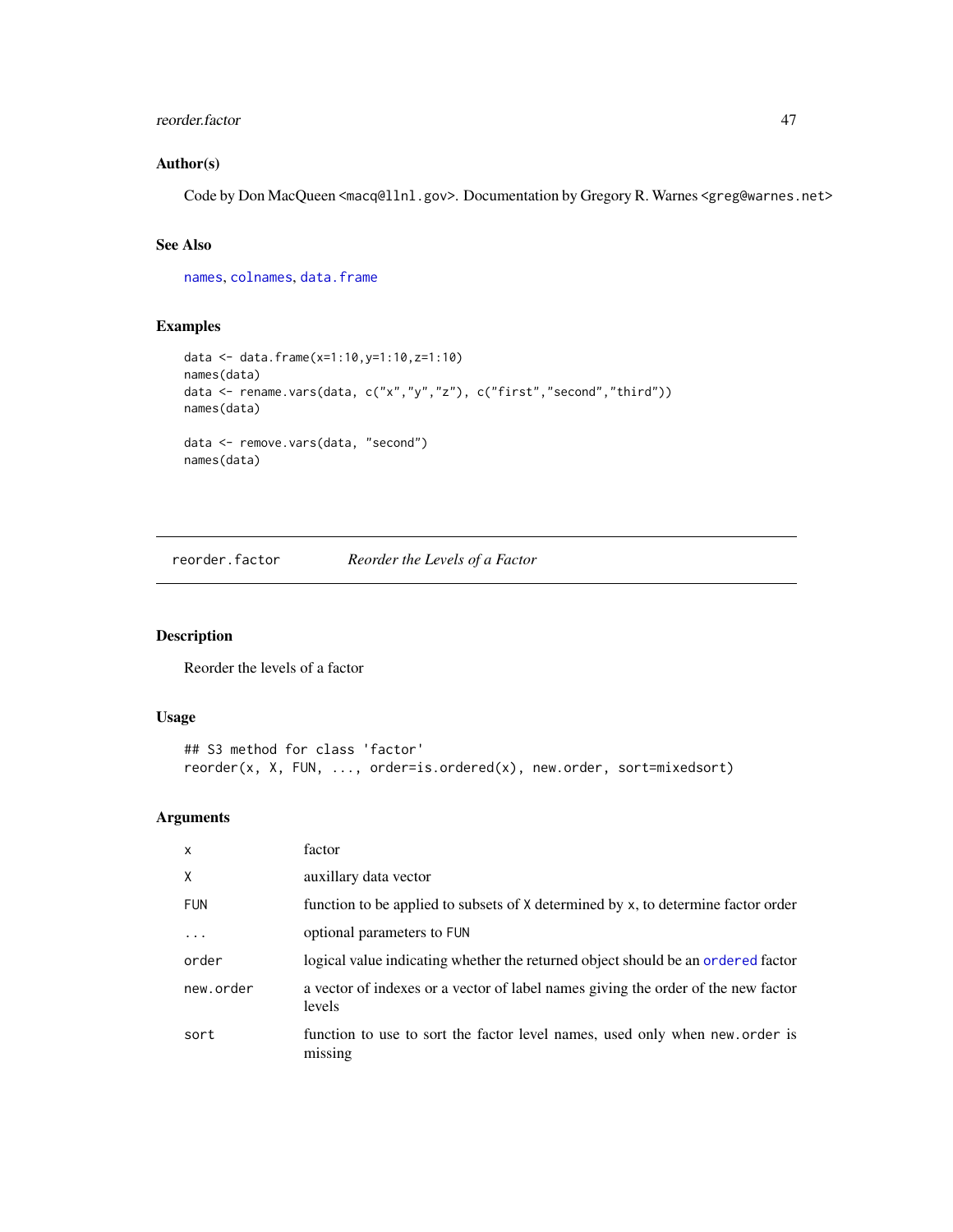# Details

This function changes the order of the levels of a factor. It can do so via three different mechanisms, depending on whether, X *and* FUN, new.order or sort are provided.

If X *and* Fun are provided: The data in X is grouped by the levels of x and FUN is applied. The groups are then sorted by this value, and the resulting order is used for the new factor level names.

If new.order is a numeric vector, the new factor level names are constructed by reordering the factor levels according to the numeric values. If new.order is a chraccter vector, new.order gives the list of new factor level names. In either case levels omitted from new.order will become missing (NA) values.

If sort is provided (as it is by default): The new factor level names are generated by calling the function specified by sort to the existing factor level *names*. With sort=mixedsort (the default) the factor levels are sorted so that combined numeric and character strings are sorted in according to character rules on the character sections (including ignoring case), and the numeric rules for the numeric sections. See [mixedsort](#page-0-0) for details.

# Value

A new factor with reordered levels

#### Author(s)

Gregory R. Warnes <greg@warnes.net>

#### See Also

[factor](#page-0-0) and [reorder](#page-0-0)

#### Examples

```
# Create a 4 level example factor
trt <- factor( sample( c("PLACEBO", "300 MG", "600 MG", "1200 MG"),
               100, replace=TRUE ) )
summary(trt)
# Note that the levels are not in a meaningful order.
# Change the order to something useful..
# - default "mixedsort" ordering
trt2 <- reorder(trt)
summary(trt2)
# - using indexes:
trt3 \le reorder(trt, new.order=c(4, 2, 3, 1))
summary(trt3)
# - using label names:
trt4 <- reorder(trt, new.order=c("PLACEBO", "300 MG", "600 MG", "1200 MG"))
summary(trt4)
# - using frequency
trt5 <- reorder(trt, X=rnorm(100), FUN=mean)
```
<span id="page-47-0"></span>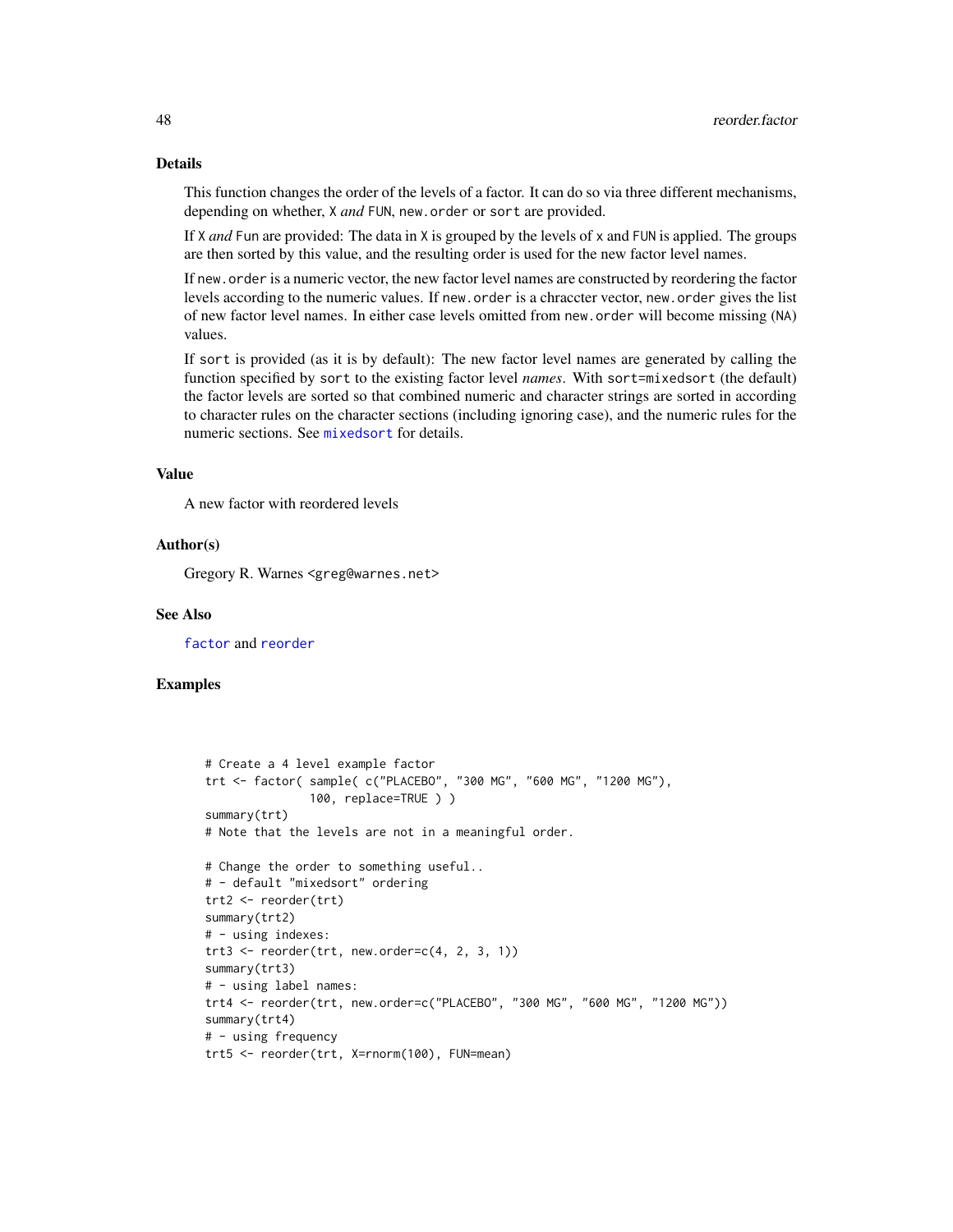#### <span id="page-48-0"></span>resample that the contract of the contract of the contract of the contract of the contract of the contract of the contract of the contract of the contract of the contract of the contract of the contract of the contract of

```
summary(trt5)
# Drop out the '300 MG' level
trt6 <- reorder(trt, new.order=c("PLACEBO", "600 MG", "1200 MG"))
summary(trt6)
```
#### resample *Consistent Random Samples and Permutations*

#### Description

resample takes a sample of the specified size from the elements of x using either with or without replacement.

#### Usage

```
resample(x, size, replace = FALSE, prob = NULL)
```
# Arguments

| x       | A numeric, complex, character or logical vector from which to choose.                      |
|---------|--------------------------------------------------------------------------------------------|
| size    | Non-negative integer giving the number of items to choose.                                 |
| replace | Should sampling be with replacement?                                                       |
| prob    | A vector of probability weights for obtaining the elements of the vector being<br>sampled. |

# Details

resample differs from the S/R sample function in resample always considers x to be a vector of elements to select from, while sample treats a vector of length one as a special case and samples from 1:x. Otherwise, the functions have identical behavior.

# Value

Vector of the same length as the input, with the elements permuted.

#### Author(s)

Gregory R. Warnes <greg@warnes.net>

# See Also

[sample](#page-0-0)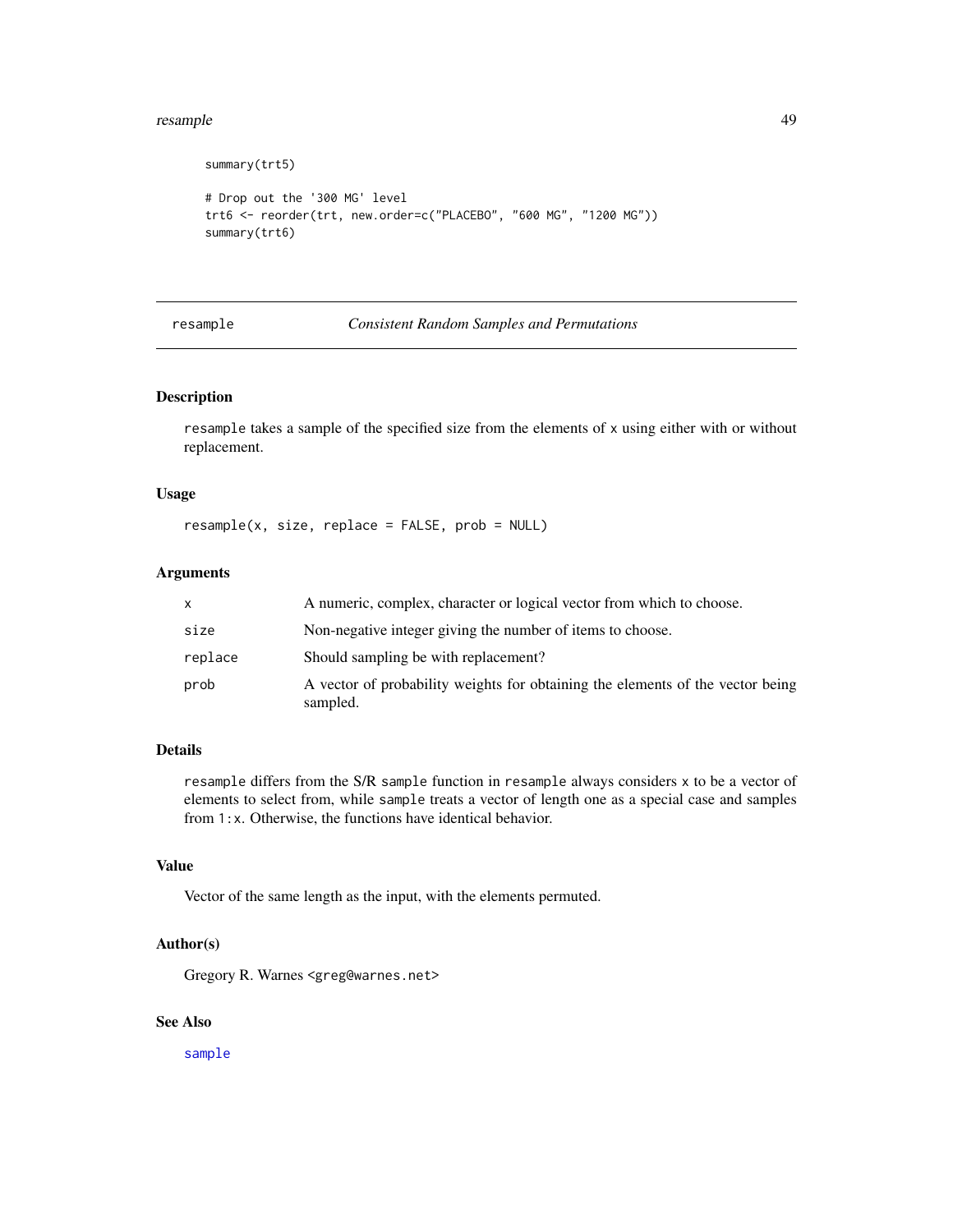# Examples

```
## sample behavior differs if first argument is scalar vs vector
sample( c(10) )
sample( c(10,10) )
## resample has the consistent behavior for both cases
resample( c(10) )
resample( c(10,10) )
```
sheetCount *Count or list sheet names in Excel spreadsheet files.*

# Description

Count or list sheet names in Excel spreadsheet files.

# Usage

 $sheetCount(xls, verbose = FALSE, perl = "perl")$ sheetNames(xls, verbose = FALSE, perl = "perl")

# Arguments

| xls     | File path to spreadsheet. Supports "http://", "https://", and "ftp://" URLS. |
|---------|------------------------------------------------------------------------------|
| verbose | If TRUE, show additional messages during processing.                         |
| perl    | Path to perl interpreter.                                                    |

# Value

sheetCount returns the number of sheets in the spreadsheet. sheetNames returns the names of sheets in the spreadsheet.

# See Also

[read.xls](#page-42-1), [xls2csv](#page-42-2).

# Examples

```
xlsfile <- system.file("xls", "iris.xls", package = "gdata")
xlsfile
sheetCount(xlsfile)
exampleFile <- file.path(path.package('gdata'),'xls',
```

```
'ExampleExcelFile.xls')
```
<span id="page-49-0"></span>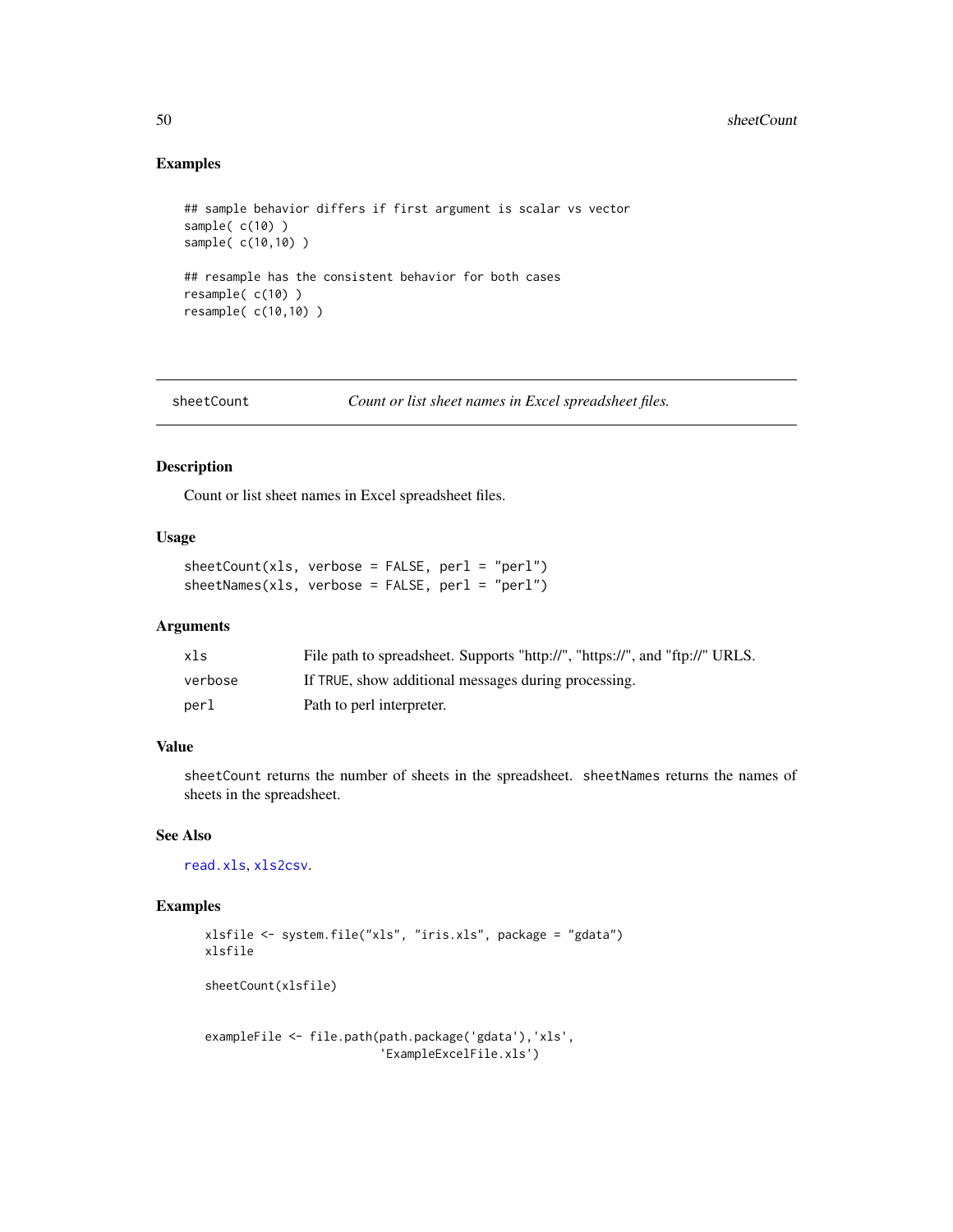#### <span id="page-50-0"></span>startsWith 51

```
exampleFile2007 <- file.path(path.package('gdata'),'xls',
                         'ExampleExcelFile.xlsx')
sheetCount(exampleFile)
if( 'XLSX' %in% xlsFormats() ) # if XLSX is supported..
  sheetNames(exampleFile2007)
```

| startsWith | Determine if a character string "starts with" with the specified char- |  |
|------------|------------------------------------------------------------------------|--|
|            | acters.                                                                |  |

#### Description

Determine if a character string "starts with" with the specified characters.

# Usage

startsWith(str, pattern, trim=FALSE, ignore.case=FALSE)

#### Arguments

| str         | character vector to test                                                                                     |
|-------------|--------------------------------------------------------------------------------------------------------------|
| pattern     | characters to check for                                                                                      |
| trim        | Logical flag indicating whether leading whitespace should be removed from str<br>before testing for a match. |
| ignore.case | Logical flag indicating whether case should be ignored when testing for a match.                             |

# Details

This function returns TRUE for each element of the vector str where pattern occurs at the beginning of the string. If trim is TRUE, leading whitespace is removed from the elements of str before the test is performed. If ignore.case is TRUE, character case is ignored.

#### Value

Boolean vector of the same length as str.

#### Author(s)

Gregory R. Warnes <greg@warnes.net>

# See Also

[substr](#page-0-0), [trim](#page-51-1)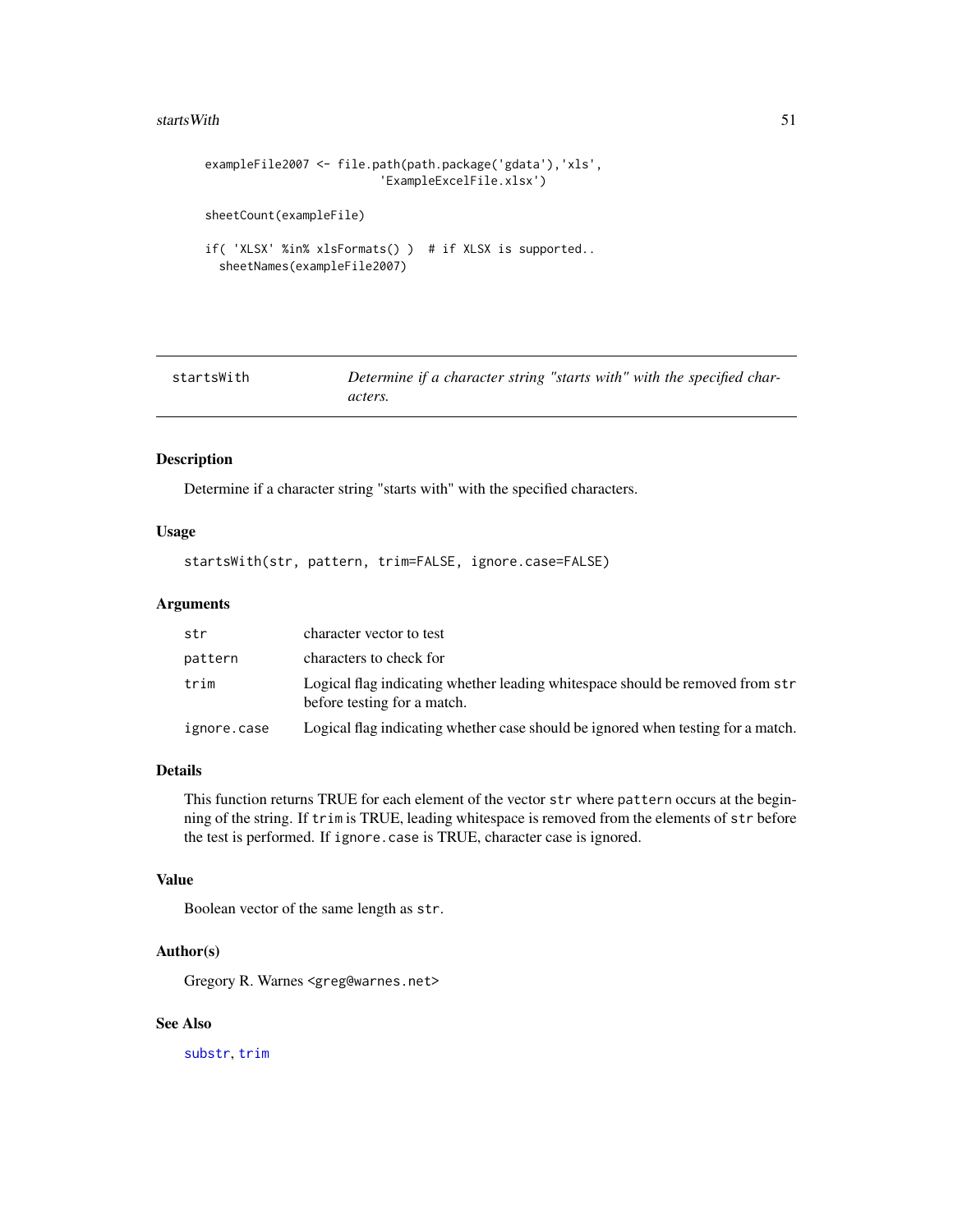#### Examples

```
## simplest example:
startsWith( 'Testing', 'Test')
## vector examples
s <- c('Testing', ' Testing', 'testing', 'Texting')
names(s) \leq s
                                            # ' Testing', 'testing', and 'Texting' do not match
startsWith(s, 'Test')  # ' Testing', 'testing', an<br>startsWith(s, 'Test', trim=TRUE)  # Now ' Testing' matches
startsWith(s, 'Test', ignore.case=TRUE) # Now 'testing' matches
```
<span id="page-51-1"></span>

trim *Remove leading and trailing spaces from character strings*

#### Description

Remove leading and trailing spaces from character strings and other related objects.

# Usage

trim(s, recode.factor=TRUE, ...)

#### Arguments

| S             | object to be processed                                                                |
|---------------|---------------------------------------------------------------------------------------|
| recode.factor | should levels of a factor be recoded, see below                                       |
| $\cdot$       | arguments passed to other methods, currently only to reorder, factor for fac-<br>tors |

#### Details

trim is a generic function, where default method does nothing, while method for character s trims its elements and method for factor s trims [levels](#page-0-0). There are also methods for list and data.frame.

Trimming character strings can change the sort order in some locales. For factors, this can affect the coding of levels. By default, factor levels are recoded to match the trimmed sort order, but this can be disabled by setting recode.factor=FALSE. Recoding is done with [reorder.factor](#page-46-1).

# Value

s with all leading and trailing spaces removed in its elements.

#### Author(s)

Gregory R. Warnes <greg@warnes.net> with contributions by Gregor Gorjanc

<span id="page-51-0"></span>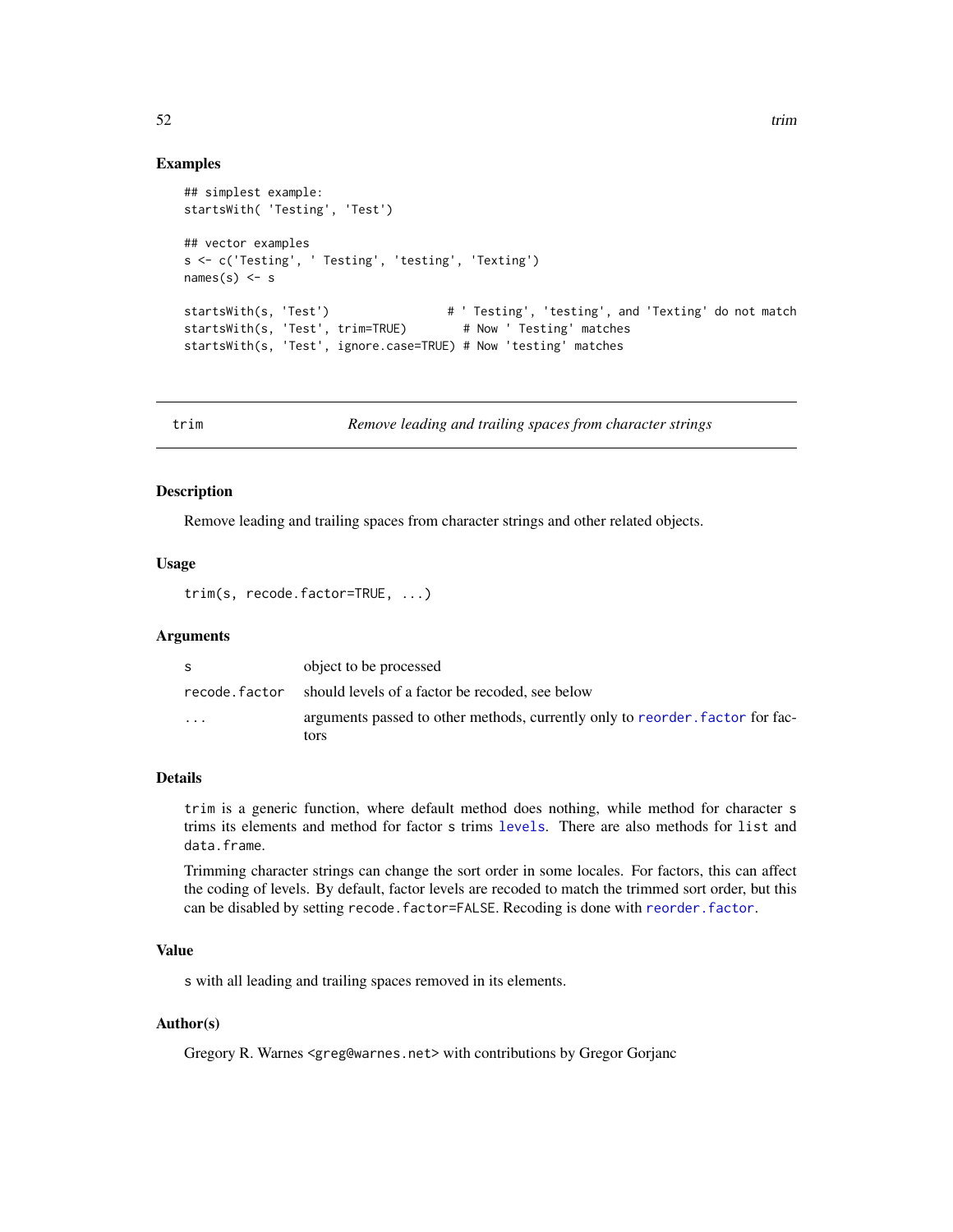#### <span id="page-52-0"></span>trimSum 53

# See Also

[trimws](#page-0-0), [sub](#page-0-0),[gsub](#page-0-0) as well as argument strip.white in [read.table](#page-0-0) and [reorder.factor](#page-46-1)

#### Examples

```
s <- " this is an example string "
trim(s)
f \leftarrow factor(c(s, s, "A", "B", "C", "D"))levels(f)
trim(f)
levels(trim(f))
trim(f, recode.factor=FALSE)
levels(trim(f, recode.factor=FALSE))
l \leftarrow list(s=rep(s, times=6), f=f, i=1:6)
trim(l)
df <- as.data.frame(l)
trim(df)
```

| trimSum | Trim a vector such that the last/first value represents the sum of |  |  |  |  |  |
|---------|--------------------------------------------------------------------|--|--|--|--|--|
|         | trimmed values                                                     |  |  |  |  |  |

# Description

trimSum trims (shortens) a vector in such a way that the last or first value represents the sum of trimmed values. User needs to specify the desired length of a trimmed vector.

#### Usage

trimSum(x, n, right=TRUE, na.rm=FALSE, ...)

#### Arguments

| $\mathsf{x}$ | numeric, a vector of numeric values                    |
|--------------|--------------------------------------------------------|
| n            | numeric, desired length of the output                  |
| right        | logical, trim on the right/bottom or the left/top side |
| na.rm        | logical, remove NA values when applying a function     |
|              | arguments passed to other methods - currently not used |

# Value

Trimmed vector with a last/first value representing the sum of trimmed values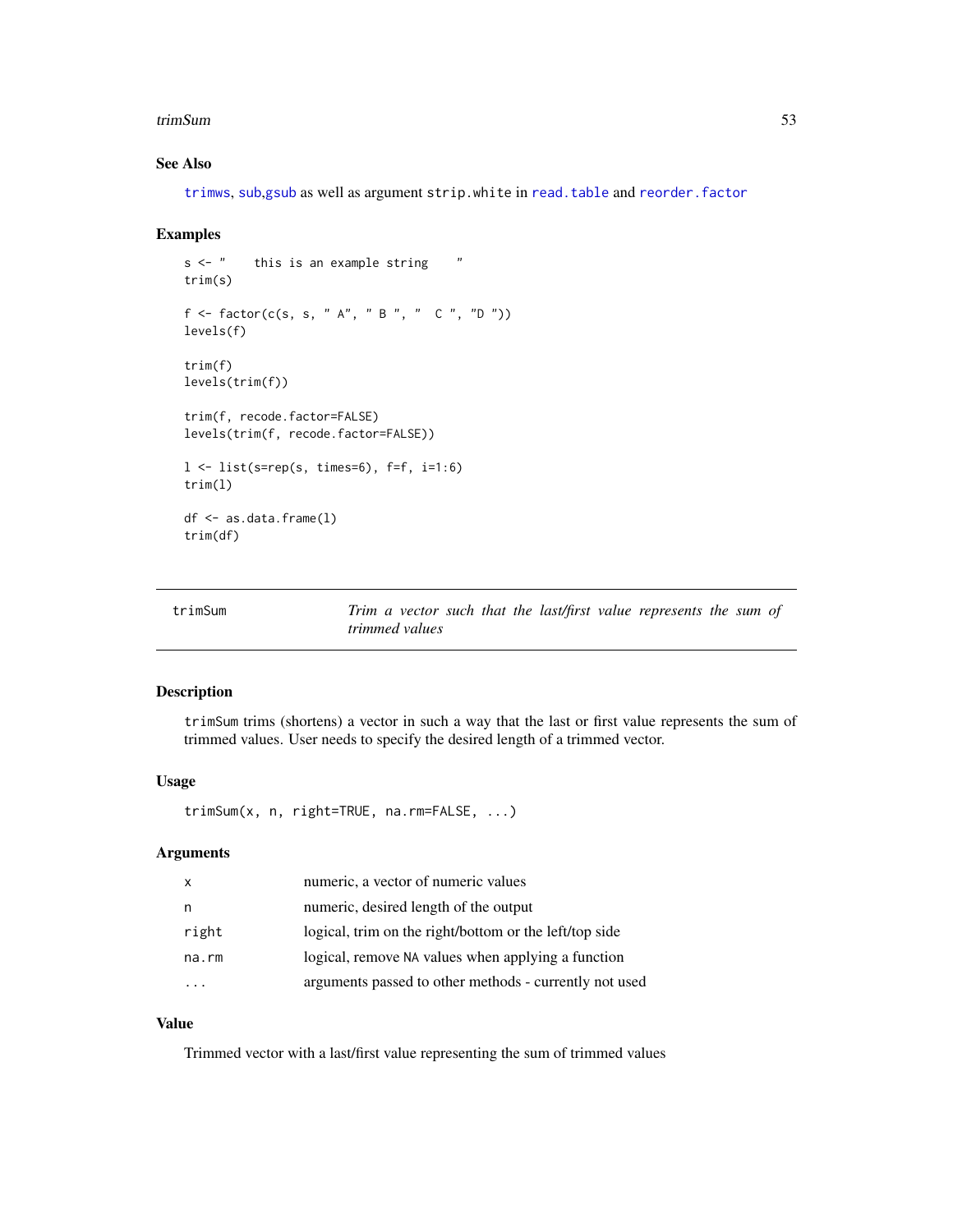# Author(s)

Gregor Gorjanc

# See Also

[trim](#page-51-1)

# Examples

```
x \le -1:10trimSum(x, n=5)
trimSum(x, n=5, right=FALSE)
x[9] <- NA
trimSum(x, n=5)
trimSum(x, n=5, na.rm=TRUE)
```
unknownToNA *Change unknown values to NA and vice versa*

### <span id="page-53-1"></span>Description

Unknown or missing values (NA in R) can be represented in various ways (as 0, 999, etc.) in different programs. isUnknown, unknownToNA, and NAToUnknown can help to change unknown values to NA and vice versa.

#### Usage

```
isUnknown(x, unknown=NA, ...)
unknownToNA(x, unknown, warning=FALSE, ...)
NAToUnknown(x, unknown, force=FALSE, call.=FALSE, ...)
```
#### Arguments

| X        | generic, object with unknown value(s)                                                  |
|----------|----------------------------------------------------------------------------------------|
| unknown  | generic, value used instead of NA                                                      |
| warning  | logical, issue warning if x already has NA                                             |
| force    | logical, force to apply already existing value in x                                    |
| $\ddots$ | arguments pased to other methods (as character for POSIXIt in case of is Un-<br>known) |
| call.    | logical, look in warning                                                               |

<span id="page-53-0"></span>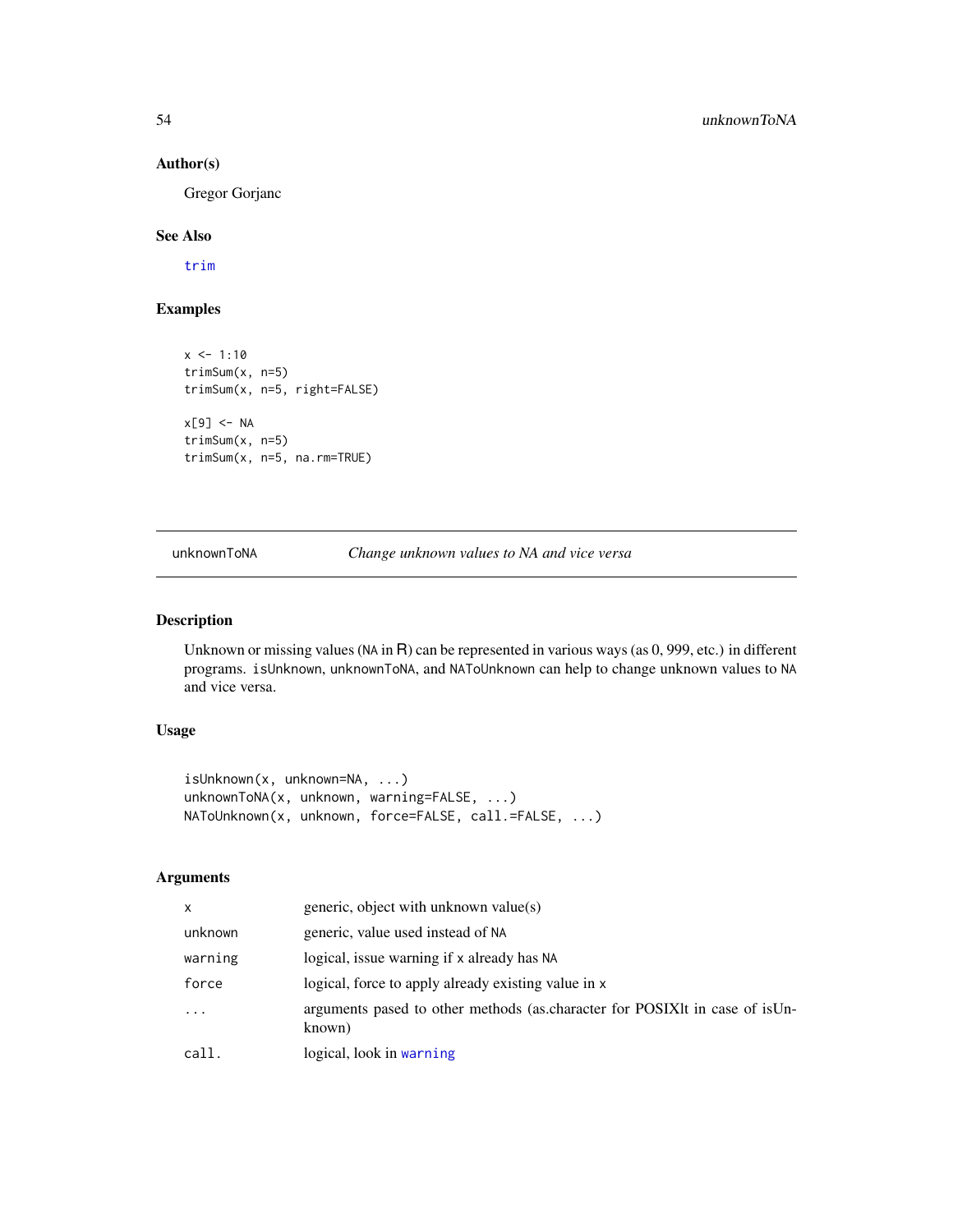#### <span id="page-54-0"></span>Details

This functions were written to handle different variants of "other NA" like representations that are usually used in various external data sources. unknownToNA can help to change unknown values to NA for work in R, while NAToUnknown is meant for the opposite and would usually be used prior to export of data from R. isUnknown is utility function for testing for unknown values.

All functions are generic and the following classes were tested to work with latest version: "integer", "numeric", "character", "factor", "Date", "POSIXct", "POSIXlt", "list", "data.frame" and "matrix". For others default method might work just fine.

unknownToNA and isUnknown can cope with multiple values in unknown, but those should be given as a "vector". If not, coercing to vector is applied. Argument unknown can be feed also with "list" in "list" and "data.frame" methods.

If named "list" or "vector" is passed to argument unknown and x is also named, matching of names will occur.

Recycling occurs in all "list" and "data.frame" methods, when unknown argument is not of the same length as x and unknown is not named.

Argument unknown in NAToUnknown should hold value that is not already present in x. If it does, error is produced and one can bypass that with force=TRUE, but be warned that there is no way to distinguish values after this action. Use at your own risk! Anyway, warning is issued about new value in x. Additionally, caution should be taken when using NAToUnknown on factors as additional level (value of unknown) is introduced. Then, as expected, unknownToNA removes defined level in unknown. If unknown="NA", then "NA" is removed from factor levels in unknownToNA due to consistency with conversions back and forth.

Unknown representation in unknown should have the same class as x in NAToUnknown, except in factors, where unknown value is coerced to character anyway. Silent coercing is also applied, when "integer" and "numeric" are in question. Otherwise warning is issued and coercing is tried. If that fails, R introduces NA and the goal of NAToUnknown is not reached.

NAToUnknown accepts only single value in unknown if  $x$  is atomic, while "list" and "data.frame" methods accept also "vector" and "list".

"list/data.frame" methods can work on many components/columns. To reduce the number of needed specifications in unknown argument, default unknown value can be specified with component ".default". This matches component/column ".default" as well as all other undefined components/columns! Look in examples.

#### Value

unknownToNA and NAToUnknown return modified x. isUnknown returns logical values for object x.

#### Author(s)

Gregor Gorjanc

#### See Also

[is.na](#page-0-0)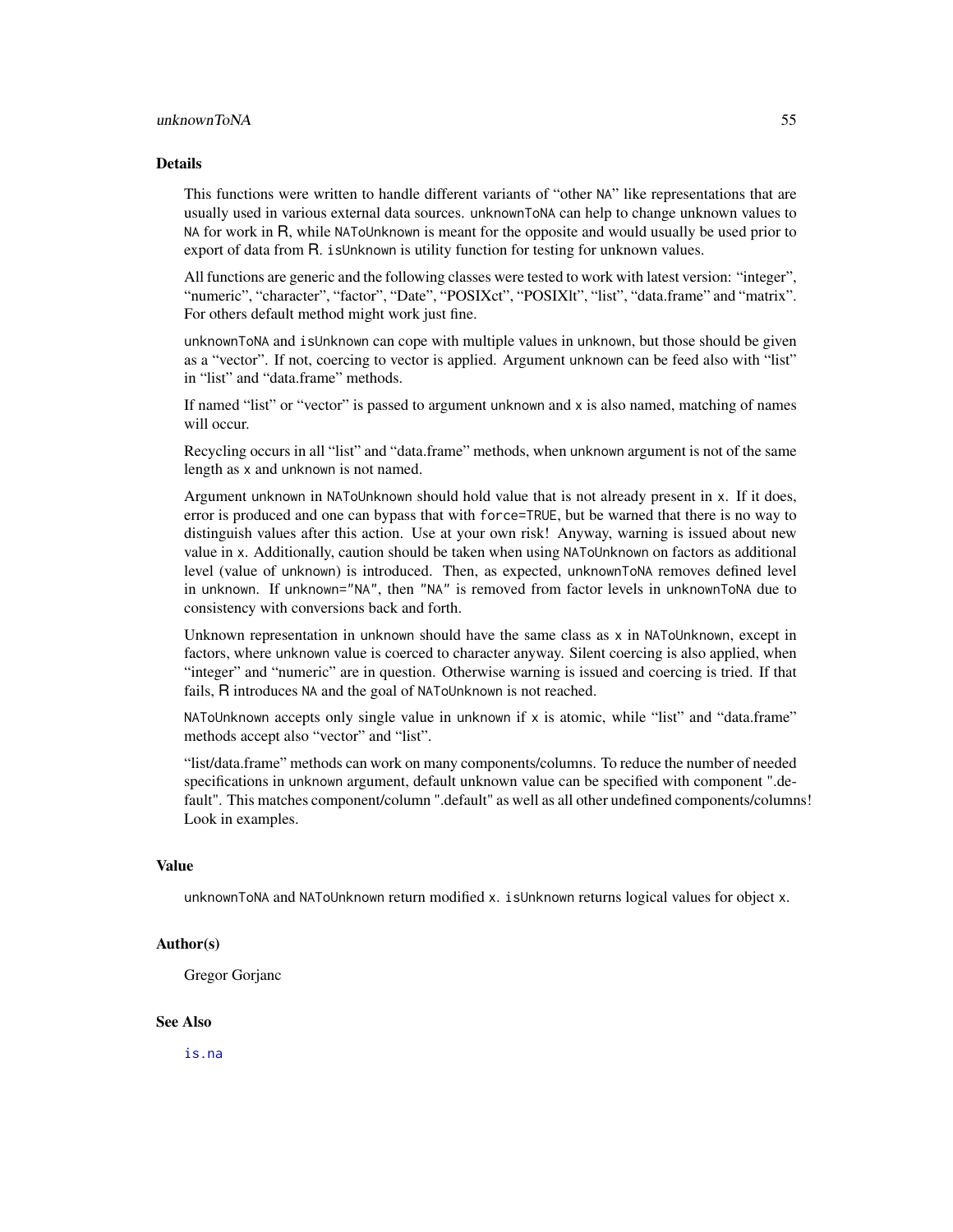#### Examples

```
xInt <- c(0, 1, 0, 5, 6, 7, 8, 9, NA)
isUnknown(x=xInt, unknown=0)
isUnknown(x=xInt, unknown=c(0, NA))
(xInt <- unknownToNA(x=xInt, unknown=0))
(xInt <- NAToUnknown(x=xInt, unknown=0))
xFac <- factor(c("0", 1, 2, 3, NA, "NA"))
isUnknown(x=xFac, unknown=0)
isUnknown(x=xFac, unknown=c(0, NA))
isUnknown(x=xFac, unknown=c(0, "NA"))
isUnknown(x=xFac, unknown=c(0, "NA", NA))
(xFac <- unknownToNA(x=xFac, unknown="NA"))
(xFac <- NAToUnknown(x=xFac, unknown="NA"))
xList <- list(xFac=xFac, xInt=xInt)
isUnknown(xList, unknown=c("NA", 0))
isUnknown(xList, unknown=list("NA", 0))
tmp \leftarrow c(\emptyset, "NA")names(tmp) <- c(".default", "xFac")
isUnknown(xList, unknown=tmp)
tmp <- list(.default=0, xFac="NA")
isUnknown(xList, unknown=tmp)
(xList <- unknownToNA(xList, unknown=tmp))
(xList <- NAToUnknown(xList, unknown=999))
```
unmatrix *Convert a matrix into a vector, with appropriate names*

#### Description

Convert a matrix into a vector, with element names constructed from the row and column names of the matrix.

#### Usage

```
unmatrix(x, byrow=FALSE)
```
#### Arguments

| $\mathbf{x}$ | matrix                                                                           |
|--------------|----------------------------------------------------------------------------------|
| byrow        | Logical. If FALSE, the elements within columns will be adjacent in the resulting |
|              | vector, otherwise elements within rows will be adjacent.                         |

<span id="page-55-0"></span>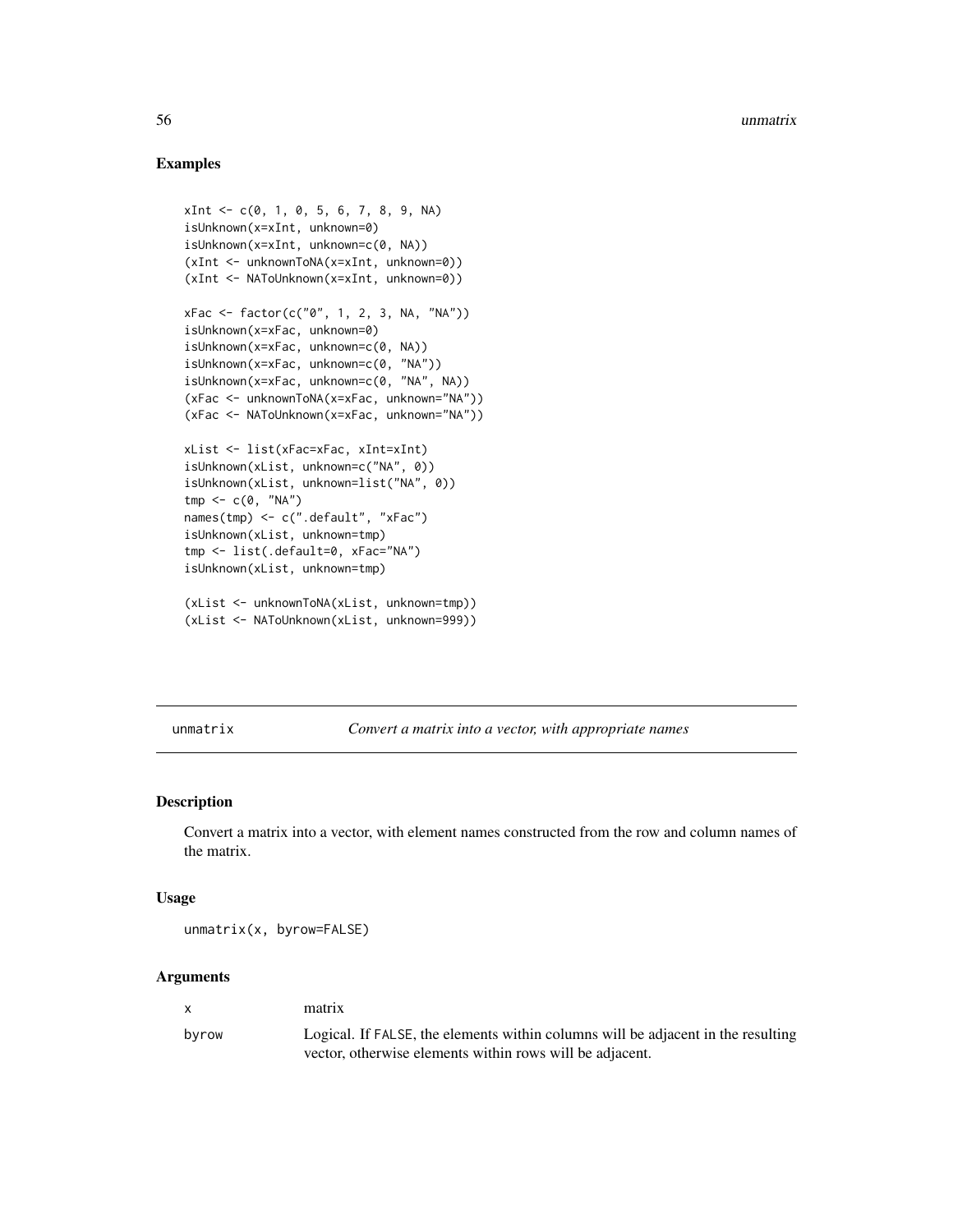# <span id="page-56-0"></span>update.list 57

# Value

A vector with names constructed from the row and column names from the matrix. If the the row or column names are missing, ('r1', 'r2', ..,) or ('c1', 'c2', ..) will be used as appropriate.

### Author(s)

Gregory R. Warnes <greg@warnes.net>

#### See Also

[as.vector](#page-0-0)

# Examples

```
# simple, useless example
m <- matrix( letters[1:10], ncol=5)
m
unmatrix(m)
# unroll model output
x < - rnorm(100)
y <- rnorm(100, mean=3+5*x, sd=0.25)
m \leftarrow coef( summary(lm(y \sim x)) )
unmatrix(m)
```
update.list *Update the elements of a list*

# Description

Function to update the elements of a list to contain all of the named elements of a new list, overwriting elements with the same name, and (optionally) copying unnamed elements.

# Usage

```
## S3 method for class 'list'
update(object,
       new,
       unnamed=FALSE,
       ...)
```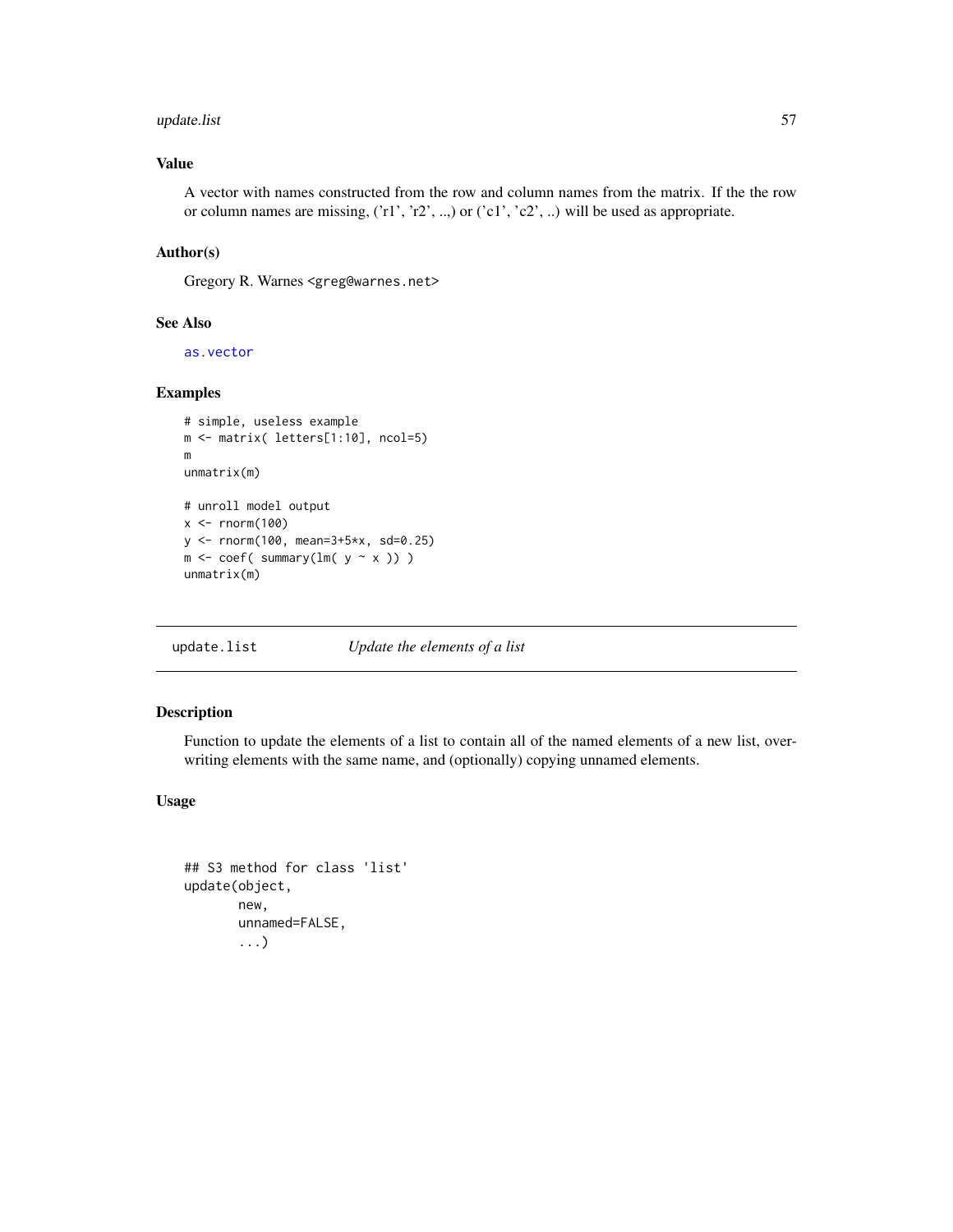# <span id="page-57-0"></span>Arguments

| object   | Object to be updated.                                                 |
|----------|-----------------------------------------------------------------------|
| new      | List or dataframe containing new elements.                            |
| unnamed  | Logical. If TRUE, unnamed elements of new will be appended to object. |
| $\cdots$ | optional method arguments (ignored)                                   |

# Value

A new list constructed from the elements of object by merging the elements of old and new with named items of new replacing the corresponding elements of old. Unnamed elements of new will be appened unless unnamed=FALSE.

#### Note

This method can be called directly, or as via the S3 base method for update.

#### Author(s)

Gregory R. Warnes <greg@warnes.net>

#### See Also

[update](#page-0-0), [merge](#page-0-0)

# Examples

```
old <- list(a=1,b="red",c=1.37)
new <- list(b="green",c=2.4)
update(old, new)
update.list(old,new) # equivalent
older <- list(a=0, b="orange", 4, 5, 6)
newer <- list(b="purple", 7, 8, 9)
update(older, newer) \qquad \qquad \qquad # ignores unnamed elements of newer
update(older, newer, unnamed=TRUE) # appends unnamed elements of newer
```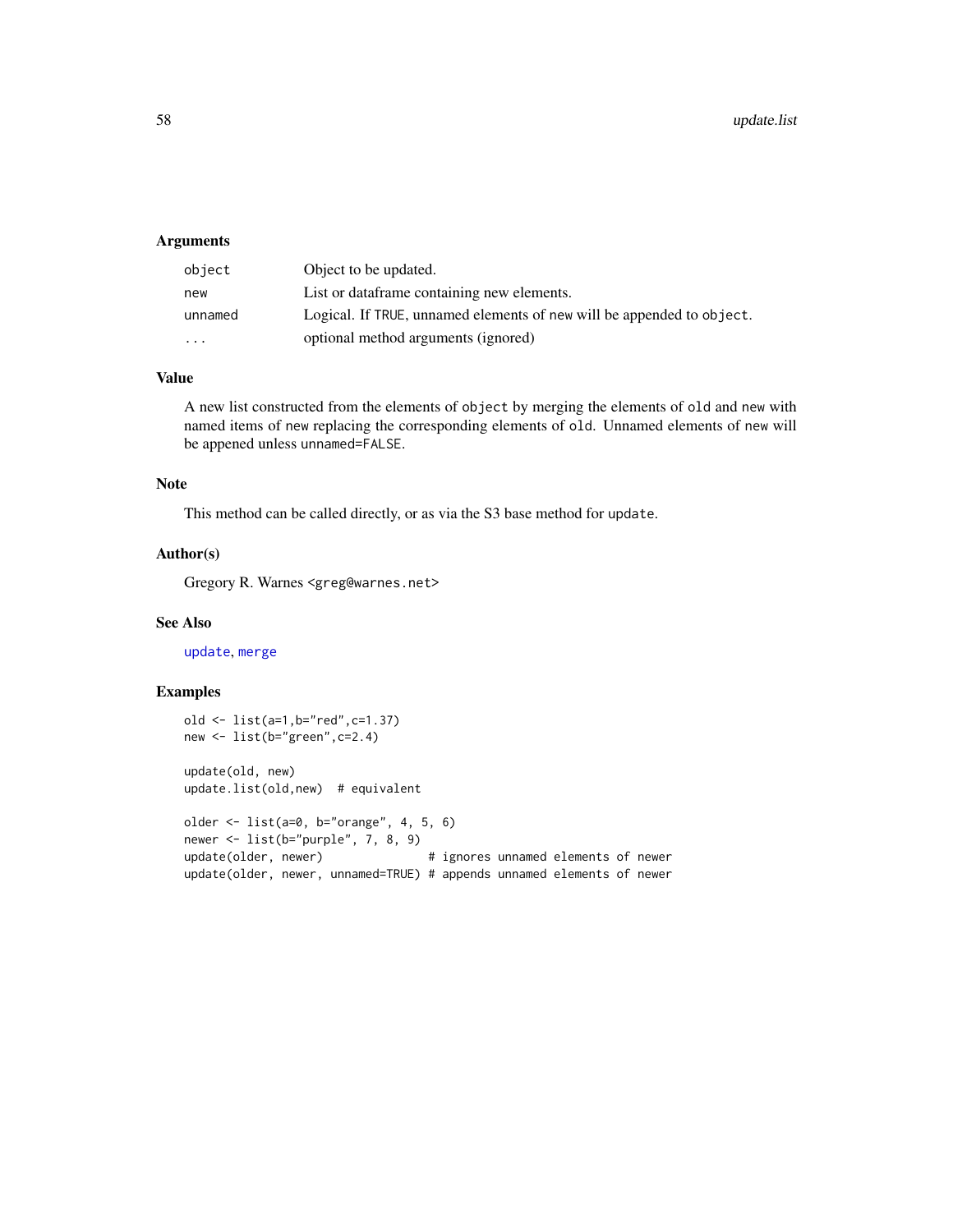<span id="page-58-0"></span>

#### Description

Extract or replace the upper/lower triangular portion of a matrix

# Usage

```
upperTriangle(x, diag=FALSE, byrow=FALSE)
upperTriangle(x, diag=FALSE, byrow=FALSE) <- value
lowerTriangle(x, diag=FALSE, byrow=FALSE)
lowerTriangle(x, diag=FALSE, byrow=FALSE) <- value
```
#### **Arguments**

| X     | Matrix                                                                                                                                                     |
|-------|------------------------------------------------------------------------------------------------------------------------------------------------------------|
| diag  | Logical. If TRUE, include the matrix diagonal.                                                                                                             |
| byrow | Logical. If FALSE, return/replace elements in column-wise order. If TRUE, re-<br>turn/replace elements in row-wise order.                                  |
| value | Either a single value or a vector of length equal to that of the current upper/lower<br>triangular. Should be of a mode which can be coerced to that of x. |

#### Value

upperTriangle(x) and lowerTriangle(x) return the upper or lower triangle of matrix x, respectively. The assignment forms replace the upper or lower triangular area of the matrix with the provided value(s).

# Note

By default, the elements are returned/replaced in R's default column-wise order. Thus

 $lowerTriangle(x) < -upperTriangle(x)$ 

will not yield a symmetric matrix. Instead use:

```
lowerTriangle(x) <- upperTriangle(x, byrow=TRUE)
```
or equivalently:

```
lowerTriangle(x, byrow=TRUE) <- upperTriangle(x)
```
### Author(s)

Gregory R. Warnes <greg@warnes.net>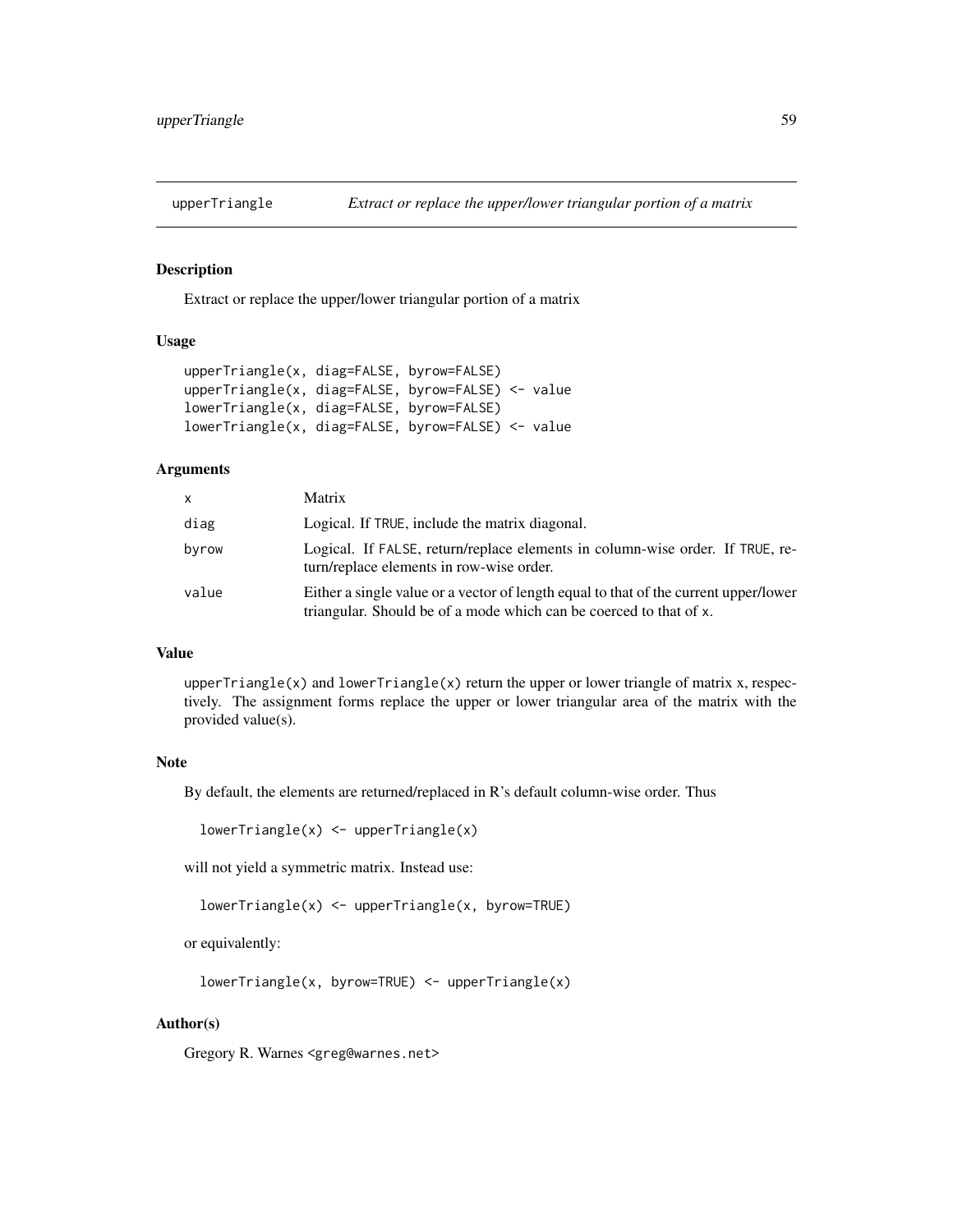# See Also

[diag](#page-0-0), [lower.tri](#page-0-0), [upper.tri](#page-0-0)

# Examples

```
x \le matrix( 1:25, nrow=5, ncol=5)
x
upperTriangle(x)
upperTriangle(x, diag=TRUE)
upperTriangle(x, diag=TRUE, byrow=TRUE)
lowerTriangle(x)
lowerTriangle(x, diag=TRUE)
lowerTriangle(x, diag=TRUE, byrow=TRUE)
upperTriangle(x) <- NA
x
upperTriangle(x, diag=TRUE) <- 1:15
x
lowerTriangle(x) <- NA
x
lowerTriangle(x, diag=TRUE) <- 1:15
x
## Copy lower triangle into upper triangle to make
## the matrix (diagonally) symmetric
x <- matrix(LETTERS[1:25], nrow=5, ncol=5, byrow=TRUE)
x
lowerTriangle(x) = upperTriangle(x, byrow=True)x
```
<span id="page-59-1"></span>wideByFactor *Create multivariate data by a given factor*

# Description

wideByFactor modifies data.frame in such a way that variables are "separated" into several columns by factor levels.

#### Usage

```
wideByFactor(x, factor, common, sort=TRUE, keepFactor=TRUE)
```
<span id="page-59-0"></span>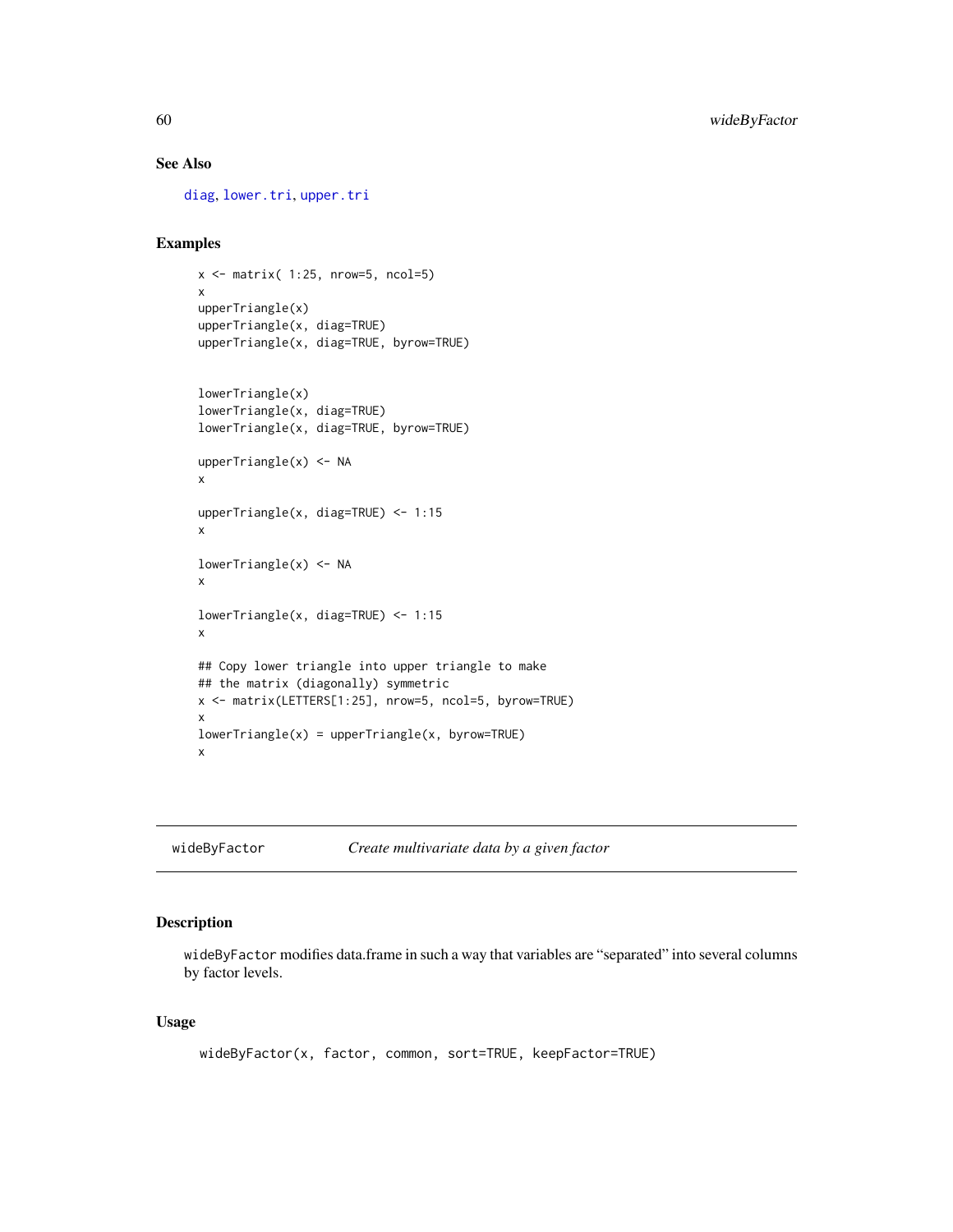# <span id="page-60-0"></span>wideByFactor 61

# Arguments

| $\mathsf{x}$ | data frame                                                             |
|--------------|------------------------------------------------------------------------|
| factor       | character, column name of a factor by which variables will be divided  |
| common       | character, column names of (common) columns that should not be divided |
| sort         | logical, sort resulting data frame by factor levels                    |
| keepFactor   | logical, keep the 'factor' column                                      |

#### Details

Given data frame is modified in such a way, that output represents a data frame with  $c + f + n * v$ columns, where c is a number of common columns for all levels of a factor,  $f$  is a factor column,  $n$ is a number of levels in factor  $f$  and  $v$  is a number of variables that should be divided for each level of a factor. Number of rows stays the same!

# Value

A data frame where divided variables have sort of "diagonalized" structure

# Author(s)

Gregor Gorjanc

# See Also

[reshape](#page-0-0) in the stats package, [melt](#page-0-0) and [cast](#page-0-0) in the reshape package

#### Examples

```
n < -10f <-2tmp <- data.frame(y1=rnorm(n=n),
                 y2=rnorm(n=n),
                  f1=factor(rep(letters[1:f], n/2)),
                  f2=factor(c(rep(c("M"), n/2), rep(c("F"), n/2))),
                 c1=1:n,c2=2*(1:n))
wideByFactor(x=tmp, factor="f1", common=c("c1", "c2", "f2"))
wideByFactor(x=tmp, factor="f1", common=c("c1", "c2"))
```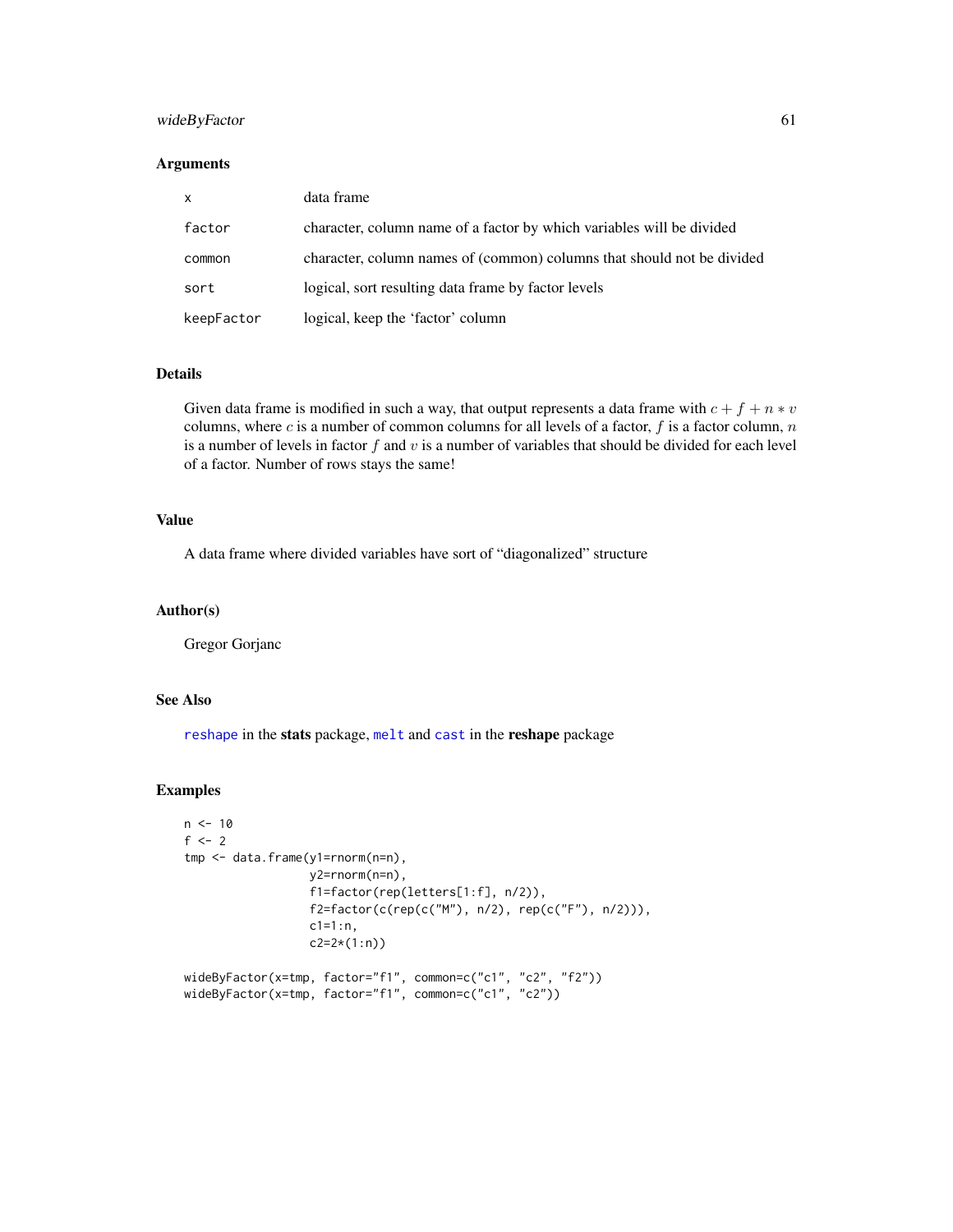<span id="page-61-1"></span><span id="page-61-0"></span>

# Description

write.fwf writes object in \*f\*ixed \*w\*idth \*f\*ormat.

# Usage

```
write.fwf(x, file="", append=FALSE, quote=FALSE, sep=" ", na="",
  rownames=FALSE, colnames=TRUE, rowCol=NULL, justify="left",
 formatInfo=FALSE, quoteInfo=TRUE, width=NULL, eol="\n",
  qmethod=c("escape", "double"), scientific=TRUE, ...)
```
# Arguments

| X          | data. frame or matrix, the object to be written                                                                                                                                                                                                                                                              |
|------------|--------------------------------------------------------------------------------------------------------------------------------------------------------------------------------------------------------------------------------------------------------------------------------------------------------------|
| file       | character, name of file or connection, look in write. table for more                                                                                                                                                                                                                                         |
| append     | logical, append to existing data in file                                                                                                                                                                                                                                                                     |
| quote      | logical, quote data in output                                                                                                                                                                                                                                                                                |
| na         | character, the string to use for missing values i.e. NA in the output                                                                                                                                                                                                                                        |
| sep        | character, separator between columns in output                                                                                                                                                                                                                                                               |
| rownames   | logical, print row names                                                                                                                                                                                                                                                                                     |
| colnames   | logical, print column names                                                                                                                                                                                                                                                                                  |
| rowCol     | character, rownames column name                                                                                                                                                                                                                                                                              |
| justify    | character, alignment of character columns; see format                                                                                                                                                                                                                                                        |
| formatInfo | logical, return information on number of levels, widths and format                                                                                                                                                                                                                                           |
| quoteInfo  | logical, should formatInfo account for quotes                                                                                                                                                                                                                                                                |
| width      | numeric, width of the columns in the output                                                                                                                                                                                                                                                                  |
| eol        | the character(s) to print at the end of each line (row). For example, 'eol="\r\n"'<br>will produce Windows' line endings on a Unix-alike OS, and 'eol="\r"' will<br>produce files as expected by Mac OS Excel 2004.                                                                                          |
| gmethod    | a character string specifying how to deal with embedded double quote characters<br>when quoting strings. Must be one of "escape" (default), in which case the<br>quote character is escaped in C style by a backslash, or "double", in which<br>case it is doubled. You can specify just the initial letter. |
| scientific | logical, if TRUE, allow numeric values to be formatted using scientific notation.                                                                                                                                                                                                                            |
| $\cdots$   | further arguments to format. info and format                                                                                                                                                                                                                                                                 |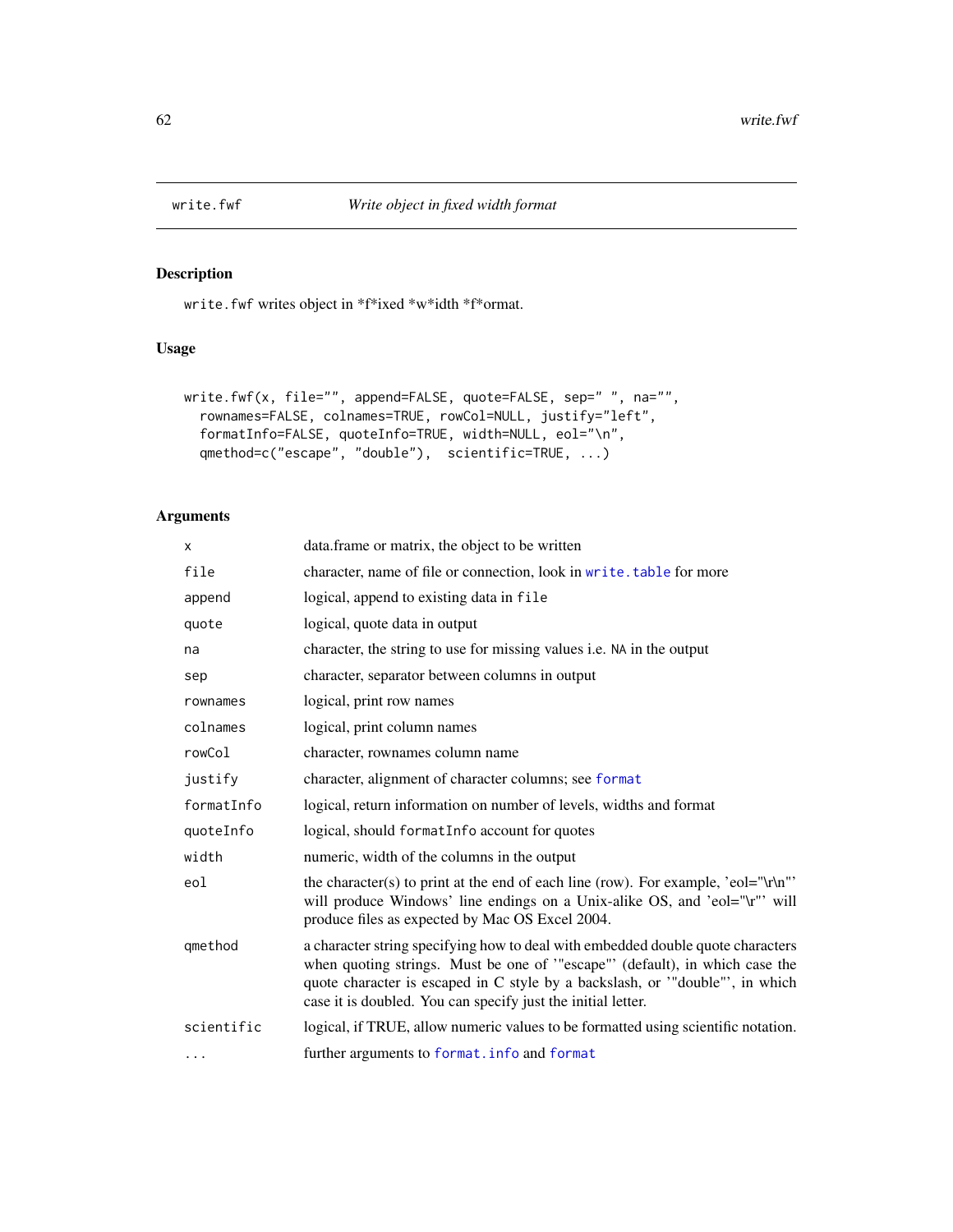#### <span id="page-62-0"></span>write.fwf 63

#### Details

While \*F\*ixed \*w\*idth \*f\*ormat is no longer widely used, it remains common in some disciplines.

Output is similar to  $print(x)$  or [format](#page-0-0) $(x)$ . Formatting is done completely by format on a column basis. Columns in the output are by default separated with a space i.e. empty column with a width of one character, but that can be changed with sep argument as passed to [write.table](#page-0-0) via ....

As mentioned formatting is done completely by [format](#page-0-0). Arguments can be passed to format via ... to further modify the output. However, note that the returned formatInfo might not properly account for this, since [format.info](#page-0-0) (which is used to collect information about formatting) lacks the arguments of [format](#page-0-0).

quote can be used to quote fields in the output. Since all columns of x are converted to character (via [format](#page-0-0)) during the output, all columns will be quoted! If quotes are used, [read.table](#page-0-0) can be easily used to read the data back into R. Check examples. Do read the details about quoteInfo argument.

Use only \*true\* character, i.e., avoid use of tabs, i.e., "\t", or similar separators via argument sep. Width of the separator is taken as the number of characters evaluated via nchar (sep).

Use argument na to convert missing/unknown values. Only single value can be specified. Use [NAToUnknown](#page-53-1) prior to export if you need greater flexibility.

If rowCol is not NULL and rownames=TRUE, rownames will also have column name with rowCol value. This is mainly for flexibility with tools outside R. Note that (at least in R 2.4.0) it is not "easy" to import data back to R with read. fwf if you also export rownames. This is the reason, that default is rownames=FALSE.

Information about format of output will be returned if formatInfo=TRUE. Returned value is described in value section. This information is gathered by [format.info](#page-0-0) and care was taken to handle numeric properly. If output contains rownames, values account for this. Additionally, if rowCol is not NULL returned values contain also information about format of rownames.

If quote=TRUE, the output is of course wider due to quotes. Return value (with formatInfo=TRUE) can account for this in two ways; controlled with argument quoteInfo. However, note that there is no way to properly read the data back to  $\overline{R}$  if quote=TRUE & quoteInfo=FALSE arguments were used for export. quoteInfo applies only when quote=TRUE. Assume that there is a file with quoted data as shown bellow (column numbers in first three lines are only for demonstration of the values in the output).

```
123456789 12345678 # for position
123 1234567 123456 # for width with quoteInfo=TRUE
1 12345 1234 # for width with quoteInfo=FALSE
"a" "hsgdh" "9"" " " " ' bb" " 123"
```
With quoteInfo=TRUE write.fwf will return

colname position width V1 1 3 V2 5 7 V3 13 6

or (with quoteInfo=FALSE)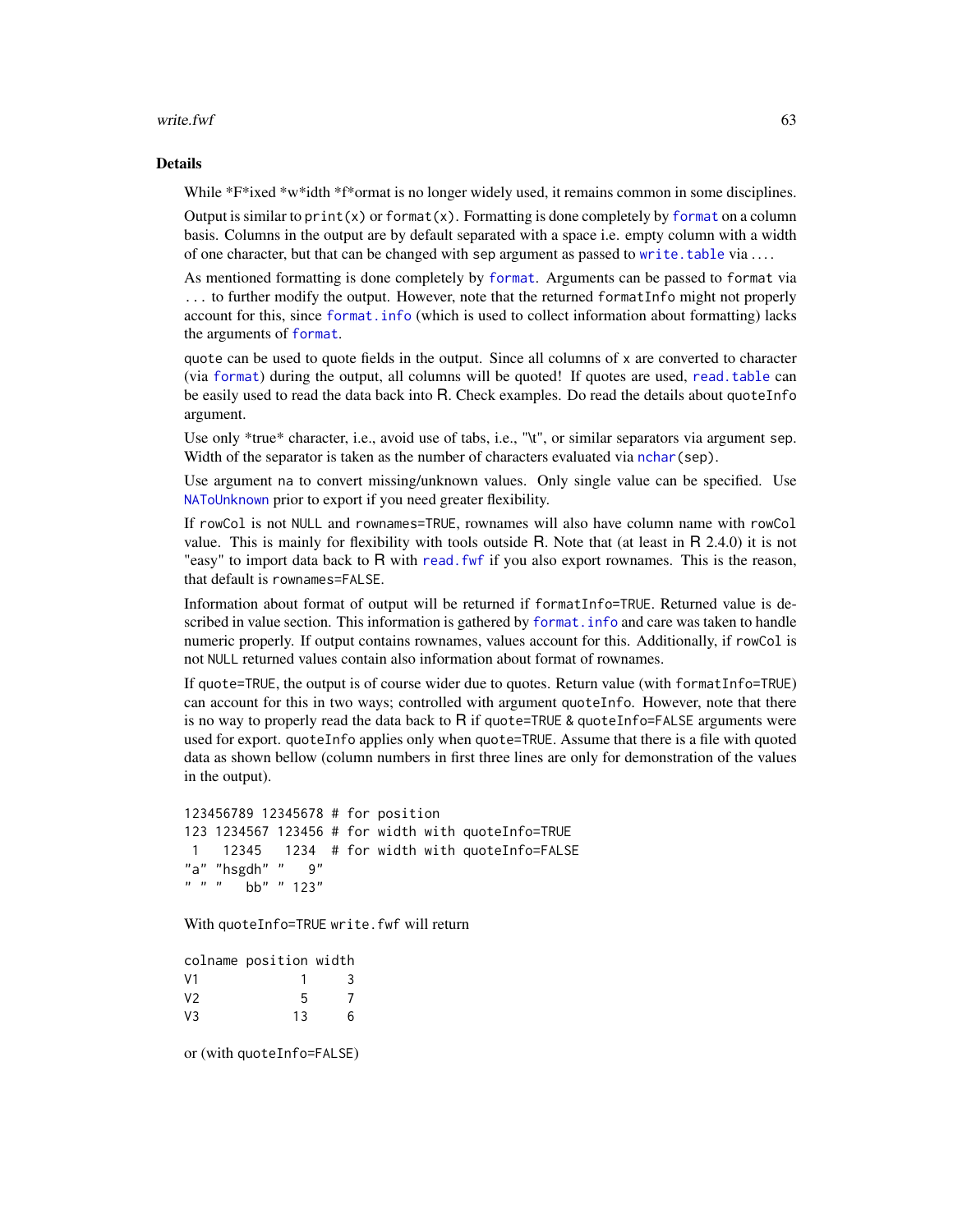<span id="page-63-0"></span>

|                | colname position width |   |
|----------------|------------------------|---|
| V <sub>1</sub> | 2                      |   |
| V2             | ิค                     | 5 |
| V3             | 14                     | Δ |

Argument width can be used to increase the width of the columns in the output. This argument is passed to the width argument of [format](#page-0-0) function. Values in width are recycled if there is less values than the number of columns. If the specified width is to short in comparison to the "width" of the data in particular column, error is issued.

#### Value

Besides its effect to write/export data write. fwf can provide information on format and width. A data.frame is returned with the following columns:

| colname  | name of the column                                                                                                                                                                |
|----------|-----------------------------------------------------------------------------------------------------------------------------------------------------------------------------------|
| nlevels  | number of unique values (unused levels of factors are dropped), 0 for numeric<br>column                                                                                           |
| position | starting column number in the output                                                                                                                                              |
| width    | width of the column                                                                                                                                                               |
| digits   | number of digits after the decimal point                                                                                                                                          |
| exp      | width of exponent in exponential representation; 0 means there is no exponential<br>representation, while 1 represents exponent of length one i.e. 1e+6 and 2 1e+06<br>or $1e+16$ |

# Author(s)

Gregor Gorjanc

# See Also

[format.info](#page-0-0), [format](#page-0-0), [NAToUnknown](#page-53-1), [write.table](#page-0-0), [read.fwf](#page-0-0), [read.table](#page-0-0) and [trim](#page-51-1)

# Examples

```
## Some data
num <- round(c(733070.345678, 1214213.78765456, 553823.798765678,
               1085022.8876545678, 571063.88765456, 606718.3876545678,
               1053686.6, 971024.187656, 631193.398765456, 879431.1),
             digits=3)
testData \leq data.frame(num1=c(1:10, NA),
                       num2=c(NA, seq(from=1, to=5.5, by=0.5)),
                       num3=c(NA, num),
                       int1=c(as.integer(1:4), NA, as.integer(4:9)),
                       fac1=factor(c(NA, letters[1:9], "hjh")),
                       fac2=factor(c(letters[6:15], NA)),
                       cha1=c(letters[17:26], NA),
```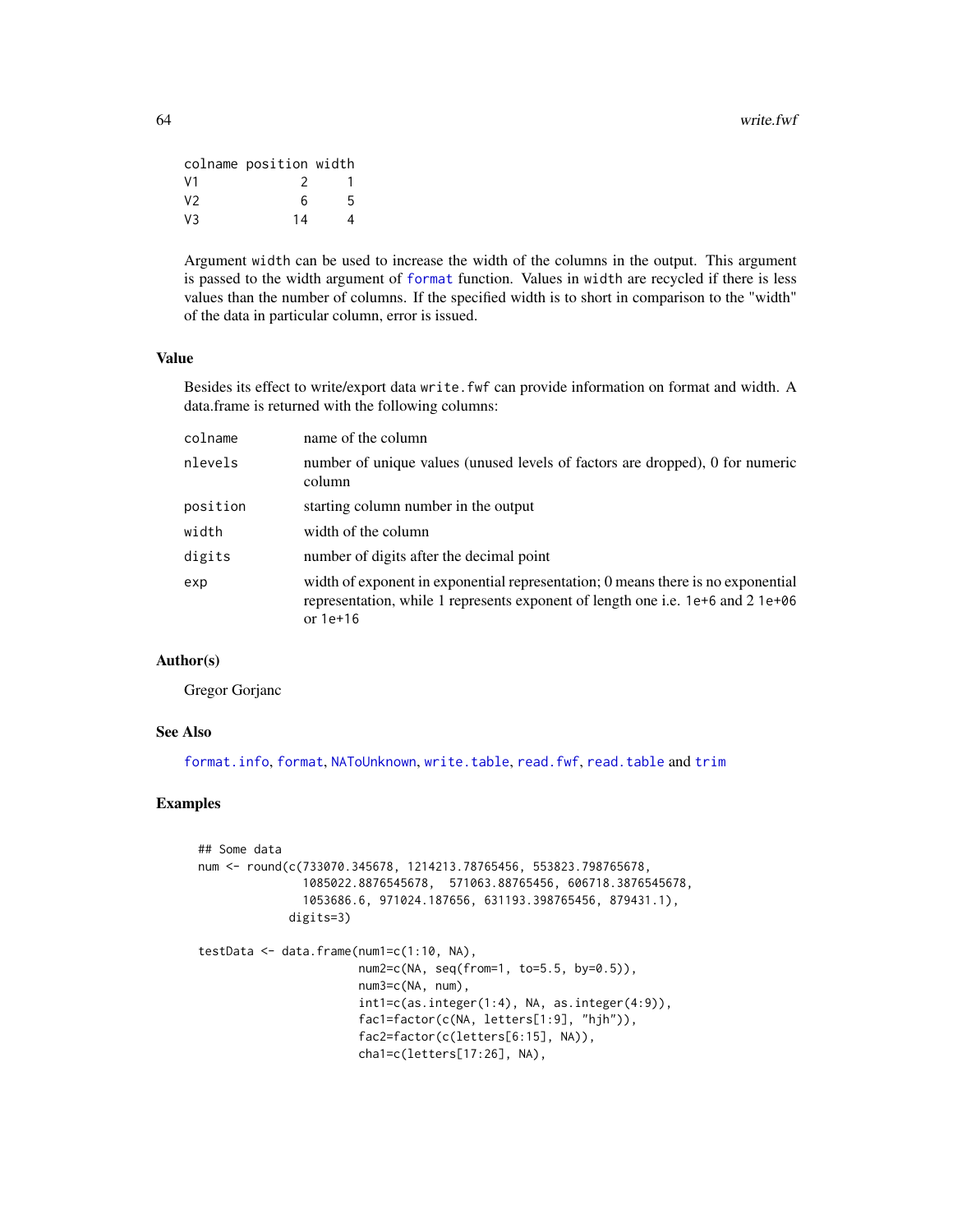#### write.fwf 65

```
cha2=c(NA, "longer", letters[25:17]),
                       stringsAsFactors=FALSE)
levels(testData$fac1) <- c(levels(testData$fac1), "unusedLevel")
testData$Date <- as.Date("1900-1-1")
testData$Date[2] <- NA
testData$POSIXt <- as.POSIXct(strptime("1900-1-1 01:01:01",
                                       format="%Y-%m-%d %H:%M:%S"))
testData$POSIXt[5] <- NA
## Default
write.fwf(x=testData)
## NA should be -
write.fwf(x=testData, na="-")
## NA should be -NA-
write.fwf(x=testData, na="-NA-")
## Some other separator than space
write.fwf(x=testData[, 1:4], sep="-mySep-")
## Force wider columns
write.fwf(x=testData[, 1:5], width=20)
## Show effect of 'scienfic' option
testData$num3 <- testData$num3 * 1e8
write.fwf(testData, scientific=TRUE)
write.fwf(testData, scientific=FALSE)
testData$num3 <- testData$num3 / 1e8
## Write to file and report format and fixed width information
file <- tempfile()
formatInfo <- write.fwf(x=testData, file=file, formatInfo=TRUE)
formatInfo
## Read exported data back to R (note +1 due to separator)
## ... without header
read.fwf(file=file, widths=formatInfo$width + 1, header=FALSE, skip=1,
         strip.white=TRUE)
## ... with header - via postimport modfication
tmp <- read.fwf(file=file, widths=formatInfo$width + 1, skip=1,
                strip.white=TRUE)
colnames(tmp) <- read.table(file=file, nrow=1, as.is=TRUE)
tmp
## ... with header - persuading read.fwf to accept header properly
## (thanks to Marc Schwartz)
read.fwf(file=file, widths=formatInfo$width + 1, strip.white=TRUE,
         skip=1, col.names=read.table(file=file, nrow=1, as.is=TRUE))
## ... with header - with the use of quotes
write.fwf(x=testData, file=file, quote=TRUE)
read.table(file=file, header=TRUE, strip.white=TRUE)
```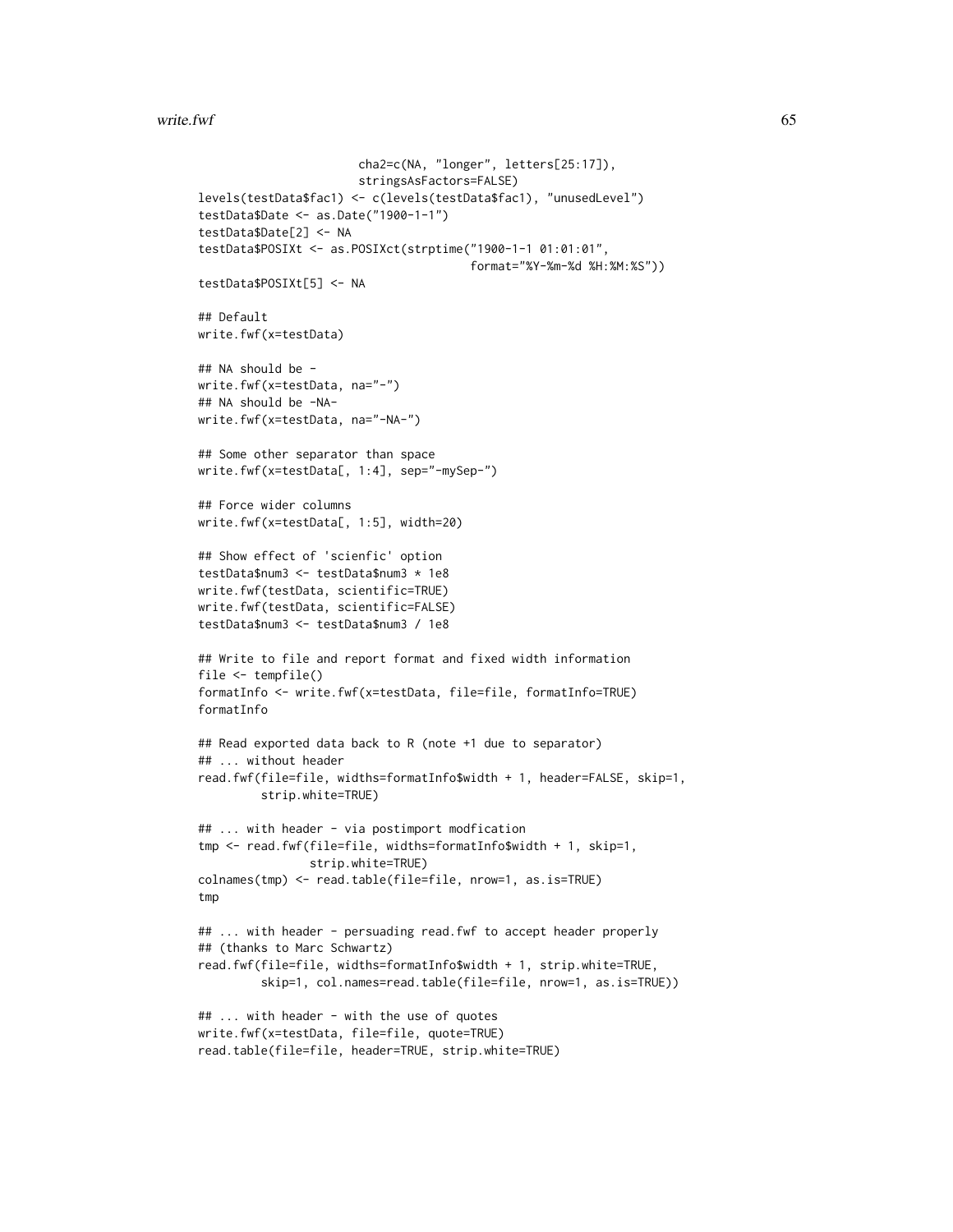```
## Tidy up
unlink(file)
```
# <span id="page-65-1"></span>xlsFormats *Check which file formats are supported by read.xls*

# Description

Check which file formats are supported by read.xls

# Usage

xlsFormats(perl = "perl", verbose = FALSE)

# Arguments

| perl    | Path to perl interpreter (optional).                 |
|---------|------------------------------------------------------|
| verbose | If TRUE, show additional messages during processing. |

# Value

Vector of supported formats, possible elements are 'XLS' and 'XLSX'.

# See Also

[read.xls](#page-42-1), [xls2csv](#page-42-2).

# Examples

xlsFormats()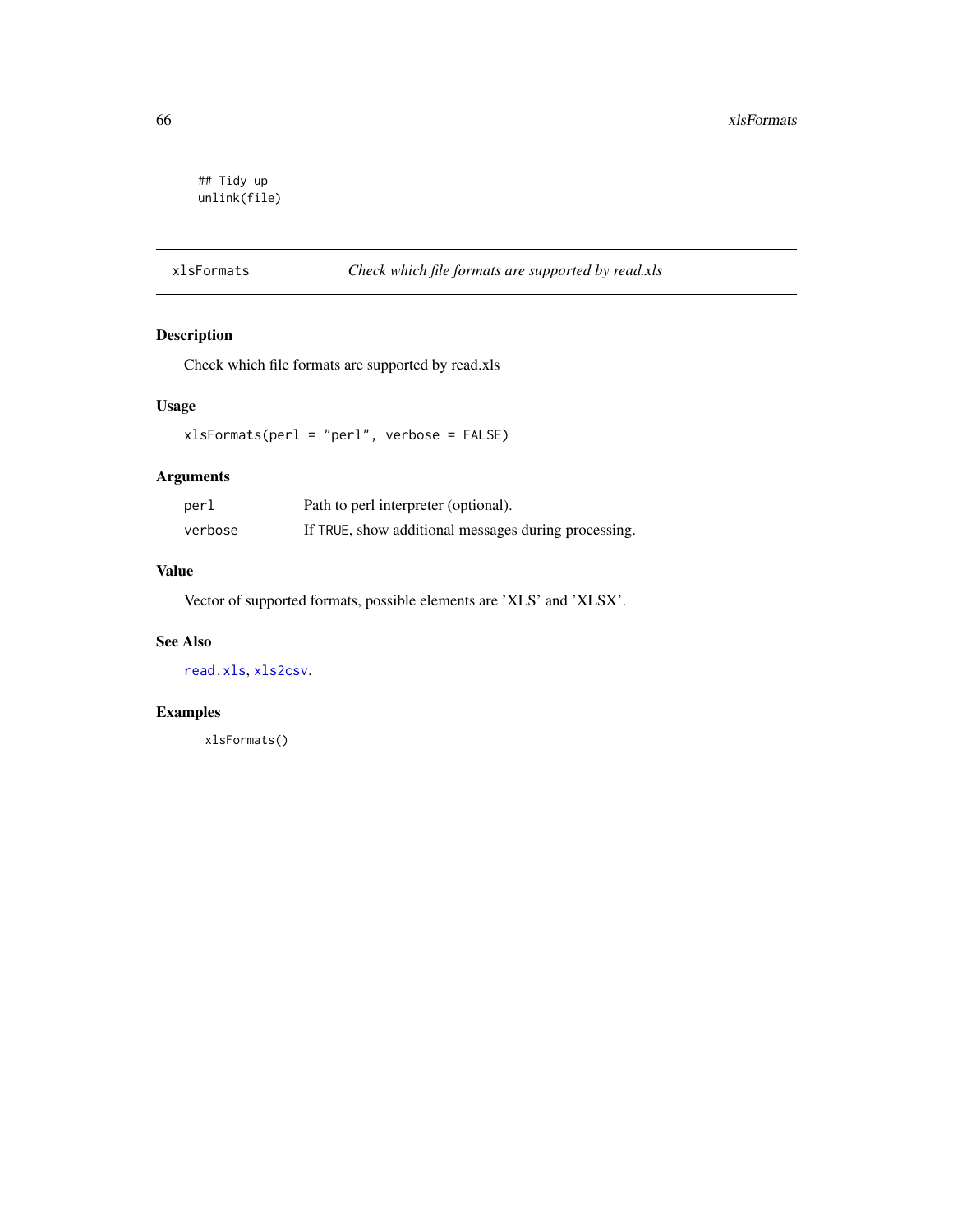# <span id="page-66-0"></span>Index

∗ NA is.what, [26](#page-25-0) unknownToNA, [54](#page-53-0) ∗ array combine, [9](#page-8-0) interleave, [25](#page-24-0) upperTriangle, [59](#page-58-0) ∗ attribute elem, [14](#page-13-0) ll, [29](#page-28-0) nobs, [38](#page-37-0) ∗ category interleave, [25](#page-24-0) ∗ character centerText, [8](#page-7-0) startsWith, [51](#page-50-0) trim, [52](#page-51-0) ∗ classes elem, [14](#page-13-0) is.what, [26](#page-25-0) ll, [29](#page-28-0) ∗ data export write.fwf, [62](#page-61-0) ∗ data output write.fwf, [62](#page-61-0) ∗ datasets MedUnits, [36](#page-35-0) ∗ data env, [15](#page-14-0) keep, [27](#page-26-0) ll, [29](#page-28-0) mv, [37](#page-36-0) update.list, [57](#page-56-0) ∗ documentation Args, [4](#page-3-0) ∗ environment env, [15](#page-14-0) keep, [27](#page-26-0) ll, [29](#page-28-0)

ls.funs, [30](#page-29-0) mv, [37](#page-36-0) ∗ error is.what, [26](#page-25-0) ∗ file read.xls, [43](#page-42-0) write.fwf, [62](#page-61-0) ∗ list elem, [14](#page-13-0) ll, [29](#page-28-0) ∗ logic duplicated2, [13](#page-12-0) ∗ manip bindData, [5](#page-4-0) case, [6](#page-5-0) centerText, [8](#page-7-0) combine, [9](#page-8-0) ConvertMedUnits, [10](#page-9-0) drop.levels, [12](#page-11-0) duplicated2, [13](#page-12-0) first, [16](#page-15-0) frameApply, [17](#page-16-0) getYear, [20](#page-19-0) left, [28](#page-27-0) mapLevels, [31](#page-30-0) matchcols, [34](#page-33-0) rename.vars, [46](#page-45-0) reorder.factor, [47](#page-46-0) trim, [52](#page-51-0) trimSum, [53](#page-52-0) unknownToNA, [54](#page-53-0) unmatrix, [56](#page-55-0) update.list, [57](#page-56-0) wideByFactor, [60](#page-59-0) ∗ misc bindData, [5](#page-4-0) cbindX, [7](#page-6-0) getYear, [20](#page-19-0) humanReadable, [21](#page-20-0)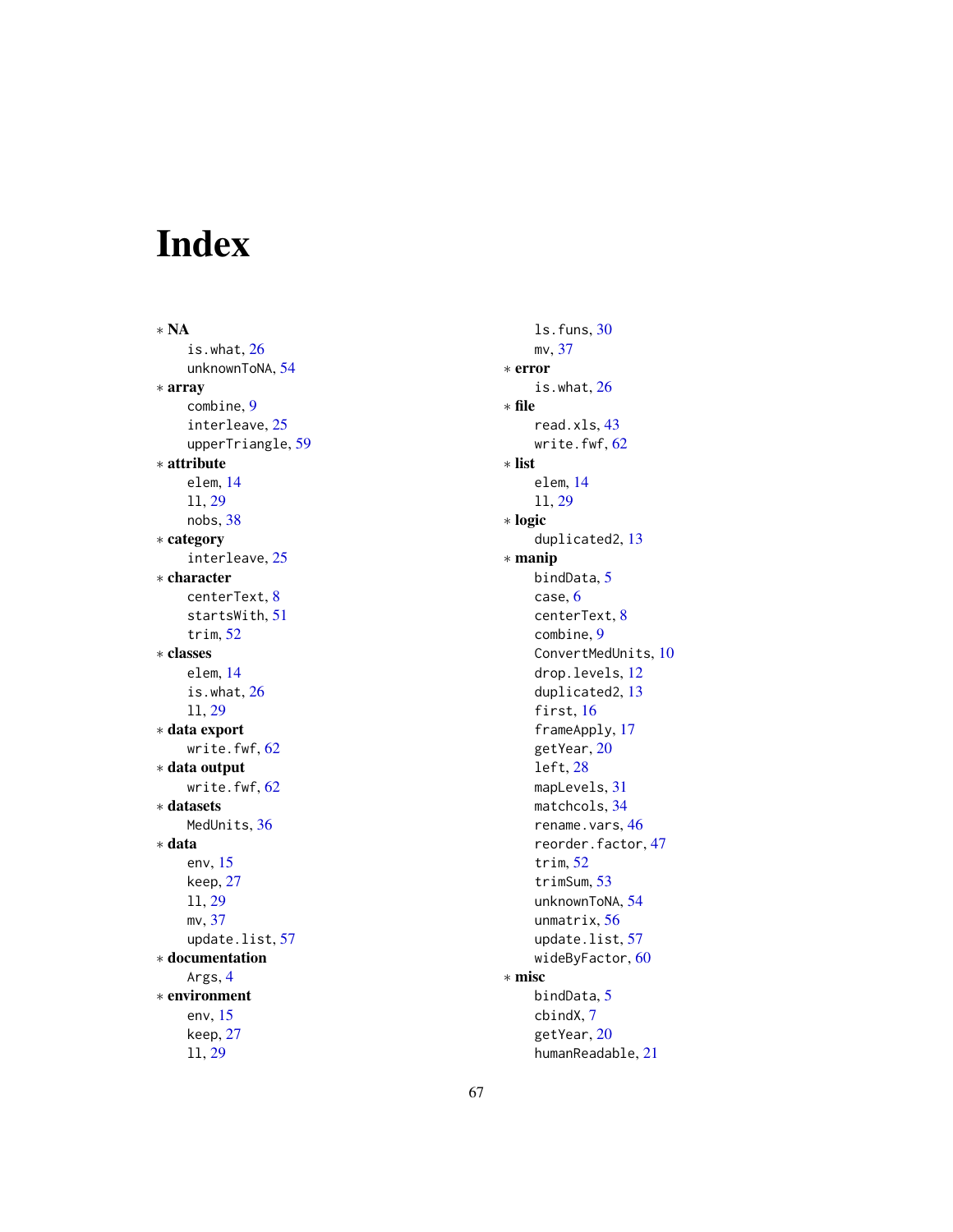```
installXLSXsupport, 24
    ls.funs, 30
    mapLevels, 31
    nPairs, 39
    resample, 49
    sheetCount, 50
    60
    xlsFormats, 66
∗ missing
    unknownToNA, 54
∗ package
    gdata-package, 3
∗ pairs
    nPairs, 39
∗ print
    elem, 14
    ll, 29
    write.fwf, 62
∗ programming
    ans, 3
    Args, 4
    is.what, 26
∗ utilities
    Args, 4
    elem, 14
    env, 15
    is.what, 26
    keep, 27
    ll, 29
    object.size, 41
.Last.value, 3, 4
.checkLevelsMap (mapLevels), 31
.checkListLevelsMap (mapLevels), 31
abbreviate, 40
aggregate.table (gdata-defunct), 19
ans, 3
Args, 4
args, 5
as.levelsMap (mapLevels), 31
as.listLevelsMap (mapLevels), 31
as.object_sizes (object.size), 41
as.vector, 57
assign, 38
```
by, *[18](#page-17-0)*

bindData, [5](#page-4-0)

c, *[41](#page-40-0)*

c.levelsMap *(*mapLevels*)*, [31](#page-30-0) c.listLevelsMap *(*mapLevels*)*, [31](#page-30-0) c.object\_sizes *(*object.size*)*, [41](#page-40-0) case, [6](#page-5-0) cast, *[61](#page-60-0)* cbind, *[8](#page-7-0)*, *[26](#page-25-0)* cbindX, [7](#page-6-0) centerText, [8](#page-7-0) colnames, *[47](#page-46-0)* combine, [9,](#page-8-0) *[26](#page-25-0)* ConvertMedUnits, [10,](#page-9-0) *[36](#page-35-0)* data.frame, *[47](#page-46-0)* Date, *[20](#page-19-0)* DateTimeClasses, *[20](#page-19-0)* diag, *[60](#page-59-0)* drop.levels, [12](#page-11-0) duplicated, *[13](#page-12-0)* duplicated2, [13](#page-12-0) elem, [14](#page-13-0) env, *[15](#page-14-0)*, [15,](#page-14-0) *[30](#page-29-0)* eval, *[4](#page-3-0)* factor, *[33](#page-32-0)*, *[48](#page-47-0)* first, [16,](#page-15-0) *[29](#page-28-0)* first<- *(*first*)*, [16](#page-15-0) formals, *[4,](#page-3-0) [5](#page-4-0)* format, *[62](#page-61-0)[–64](#page-63-0)* format.info, *[62](#page-61-0)[–64](#page-63-0)* format.object\_sizes *(*object.size*)*, [41](#page-40-0) frameApply, [17](#page-16-0) gdata *(*gdata-package*)*, [3](#page-2-0) gdata-defunct, [19](#page-18-0) gdata-package, [3](#page-2-0) getDateTimeParts *(*getYear*)*, [20](#page-19-0) getDay *(*getYear*)*, [20](#page-19-0) getHour *(*getYear*)*, [20](#page-19-0) getMin *(*getYear*)*, [20](#page-19-0) getMonth *(*getYear*)*, [20](#page-19-0) getSec *(*getYear*)*, [20](#page-19-0) getYear, [20](#page-19-0) grep, *[35](#page-34-0)* gsub, *[53](#page-52-0)*

head, *[16](#page-15-0)*, *[29](#page-28-0)* help, *[5](#page-4-0)* humanReadable, [21,](#page-20-0) *[41,](#page-40-0) [42](#page-41-0)*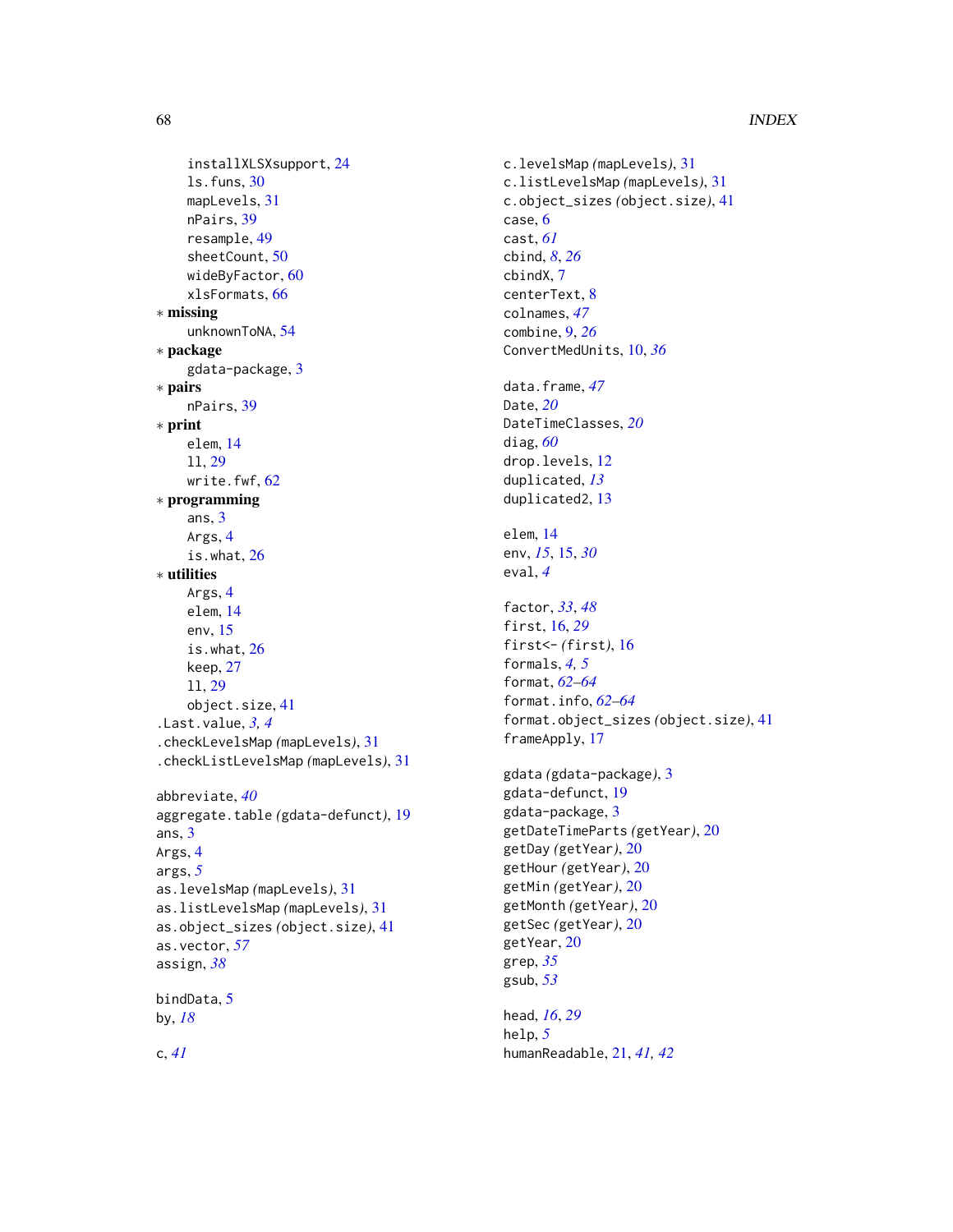#### INDEX  $\sim$  69

installXLSXsupport, [24](#page-23-0) interleave, [25](#page-24-0) is.function, *[31](#page-30-0)* is.levelsMap *(*mapLevels*)*, [31](#page-30-0) is.listLevelsMap *(*mapLevels*)*, [31](#page-30-0) is.na, *[27](#page-26-0)*, *[39](#page-38-0)*, *[55](#page-54-0)* is.numeric, *[27](#page-26-0)* is.object\_sizes *(*object.size*)*, [41](#page-40-0) is.what, [26](#page-25-0) isUnknown *(*unknownToNA*)*, [54](#page-53-0)

keep, [27](#page-26-0)

```
last, 29
last (first), 16
last<- (first), 16
left, 16, 28
length, 39
levels, 33, 52
ll, 14–16, 23, 29
lower.tri, 60
lowerTriangle (upperTriangle), 59
lowerTriangle<- (upperTriangle), 59
ls, 30, 31
ls.funs, 30
```
mapLevels, [31](#page-30-0) mapLevels<- *(*mapLevels*)*, [31](#page-30-0) matchcols, [34](#page-33-0) MedUnits, *[11](#page-10-0)*, [36](#page-35-0) melt, *[61](#page-60-0)* merge, *[5,](#page-4-0) [6](#page-5-0)*, *[10](#page-9-0)*, *[58](#page-57-0)* mixedsort, *[48](#page-47-0)* mv, [37](#page-36-0)

names, *[15](#page-14-0)*, *[30](#page-29-0)*, *[47](#page-46-0)* NAToUnknown, *[63,](#page-62-0) [64](#page-63-0)* NAToUnknown *(*unknownToNA*)*, [54](#page-53-0) nchar, *[63](#page-62-0)* nobs, [38](#page-37-0) nPairs, [39](#page-38-0)

object.size, *[23](#page-22-0)*, [41,](#page-40-0) *[42](#page-41-0)* ordered, *[47](#page-46-0)*

print.levelsMap *(*mapLevels*)*, [31](#page-30-0) print.listLevelsMap *(*mapLevels*)*, [31](#page-30-0) print.object\_sizes *(*object.size*)*, [41](#page-40-0)

rbind, *[8](#page-7-0)*, *[10](#page-9-0)*, *[26](#page-25-0)*

read.csv, *[44](#page-43-0)* read.fwf, *[63,](#page-62-0) [64](#page-63-0)* read.table, *[43](#page-42-0)*, *[53](#page-52-0)*, *[63,](#page-62-0) [64](#page-63-0)* read.xls, *[3](#page-2-0)*, *[25](#page-24-0)*, [43,](#page-42-0) *[50](#page-49-0)*, *[66](#page-65-0)* remove.vars *(*rename.vars*)*, [46](#page-45-0) rename.vars, [46](#page-45-0) reorder, *[48](#page-47-0)* reorder.factor, *[12](#page-11-0)*, [47,](#page-46-0) *[52,](#page-51-0) [53](#page-52-0)* resample, [49](#page-48-0) reshape, *[61](#page-60-0)* right, *[16](#page-15-0)* right *(*left*)*, [28](#page-27-0) rm, *[28](#page-27-0)*, *[38](#page-37-0)* sample, *[49](#page-48-0)* search, *[16](#page-15-0)* sheetCount, [50](#page-49-0) sheetNames *(*sheetCount*)*, [50](#page-49-0) sort.levelsMap *(*mapLevels*)*, [31](#page-30-0) startsWith, [51](#page-50-0) str, *[15](#page-14-0)*, *[30](#page-29-0)* strptime, *[20](#page-19-0)* strwrap, *[9](#page-8-0)* sub, *[53](#page-52-0)* substr, *[51](#page-50-0)* summary, *[15](#page-14-0)*, *[30](#page-29-0)* tail, *[16](#page-15-0)*, *[29](#page-28-0)* trim, *[51](#page-50-0)*, [52,](#page-51-0) *[54](#page-53-0)*, *[64](#page-63-0)* trimSum, [53](#page-52-0) trimws, *[53](#page-52-0)* try, *[18](#page-17-0)* unclass, *[33](#page-32-0)* unique, *[13](#page-12-0)* unique.levelsMap *(*mapLevels*)*, [31](#page-30-0) unknownToNA, [54](#page-53-0) unmatrix, [56](#page-55-0) update, *[58](#page-57-0)* update.list, [57](#page-56-0) upper.tri, *[60](#page-59-0)* upperTriangle, [59](#page-58-0) upperTriangle<- *(*upperTriangle*)*, [59](#page-58-0) warning, *[54](#page-53-0)* wideByFactor, *[6](#page-5-0)*, [60](#page-59-0) write.fwf, *[3](#page-2-0)*, [62](#page-61-0) write.table, *[62](#page-61-0)[–64](#page-63-0)*

xls2csv, *[25](#page-24-0)*, *[50](#page-49-0)*, *[66](#page-65-0)*